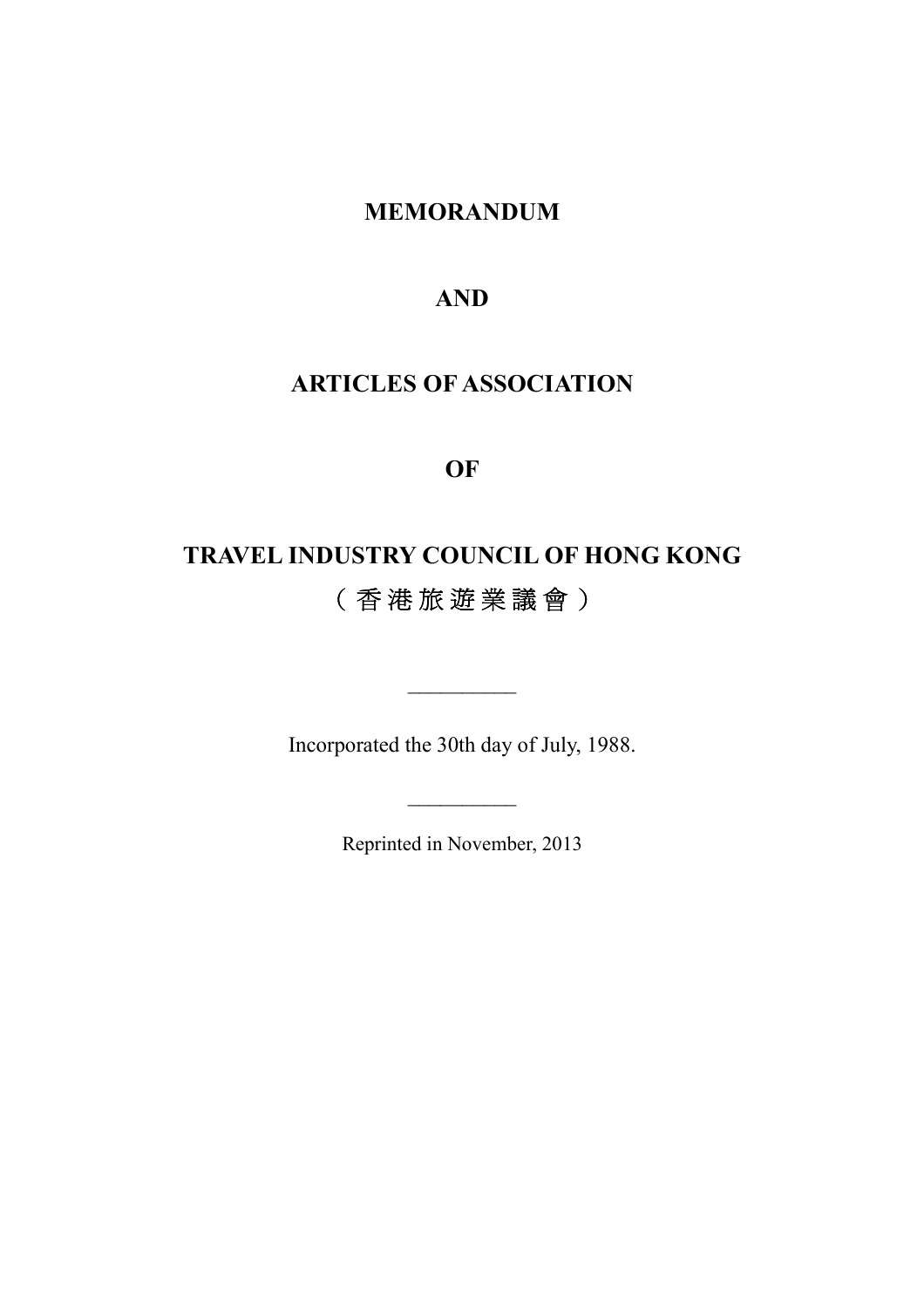THE COMPANIES ORDINANCE (CHAPTER 32)

### SECTION 21  $\frac{1}{2}$

### SPECIAL RESOLUTION

#### OF

### TRAVEL INDUSTRY COUNCIL OF HONG KONG

 $\frac{1}{2}$ 

Passed on the 19<sup>th</sup> day of November, 2013  $\frac{1}{2}$ 

At the 26th Annual General Meeting of the Members of the Travel Industry Council of Hong Kong duly convened and held at the Grand Ballroom of the Crowne Plaza Hong Kong Kowloon East, 3 Tong Tak Street, Tseung Kwan O, Kowloon, Hong Kong on the 19th day of November, 2013 at 2:30 pm, the resolution that the Memorandum and Articles of Association of the Travel Industry Council of Hong Kong be amended as stipulated under Appendix I was duly passed as a Special Resolution.

Dated the 19th day of November, 2013

(Sd.) Michael WU Chairman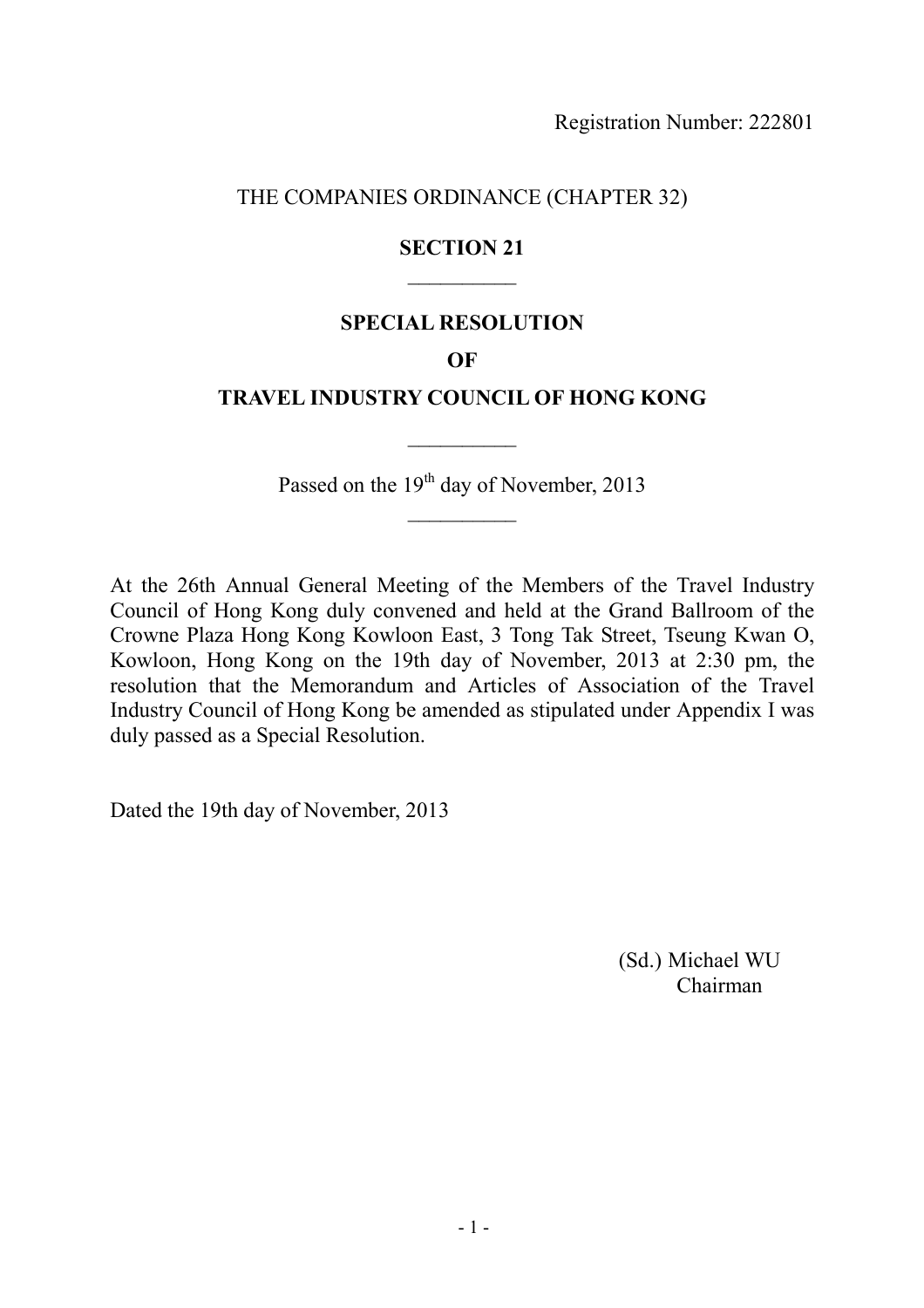### THE COMPANIES ORDINANCE (CHAPTER 32)

### SECTION 21  $\overline{\phantom{a}}$

### SPECIAL RESOLUTION

#### **OF**

### TRAVEL INDUSTRY COUNCIL OF HONG KONG

 $\frac{1}{2}$ 

Passed on the 20<sup>th</sup> day of November, 2007  $\frac{1}{2}$ 

At the 20th Annual General Meeting of the Members of the Travel Industry Council of Hong Kong duly convened and held at the Ballroom of the InterContinental Hong Kong, 18 Salisbury Road, Kowloon, Hong Kong on the 20th day of November, 2007 at 11:00 am, the resolution that the Memorandum and Articles of Association of the Travel Industry Council of Hong Kong be amended as stipulated under Appendix I was duly passed as a Special Resolution.

Dated the 20th day of November, 2007

(Sd.) Ronnie HO Chairman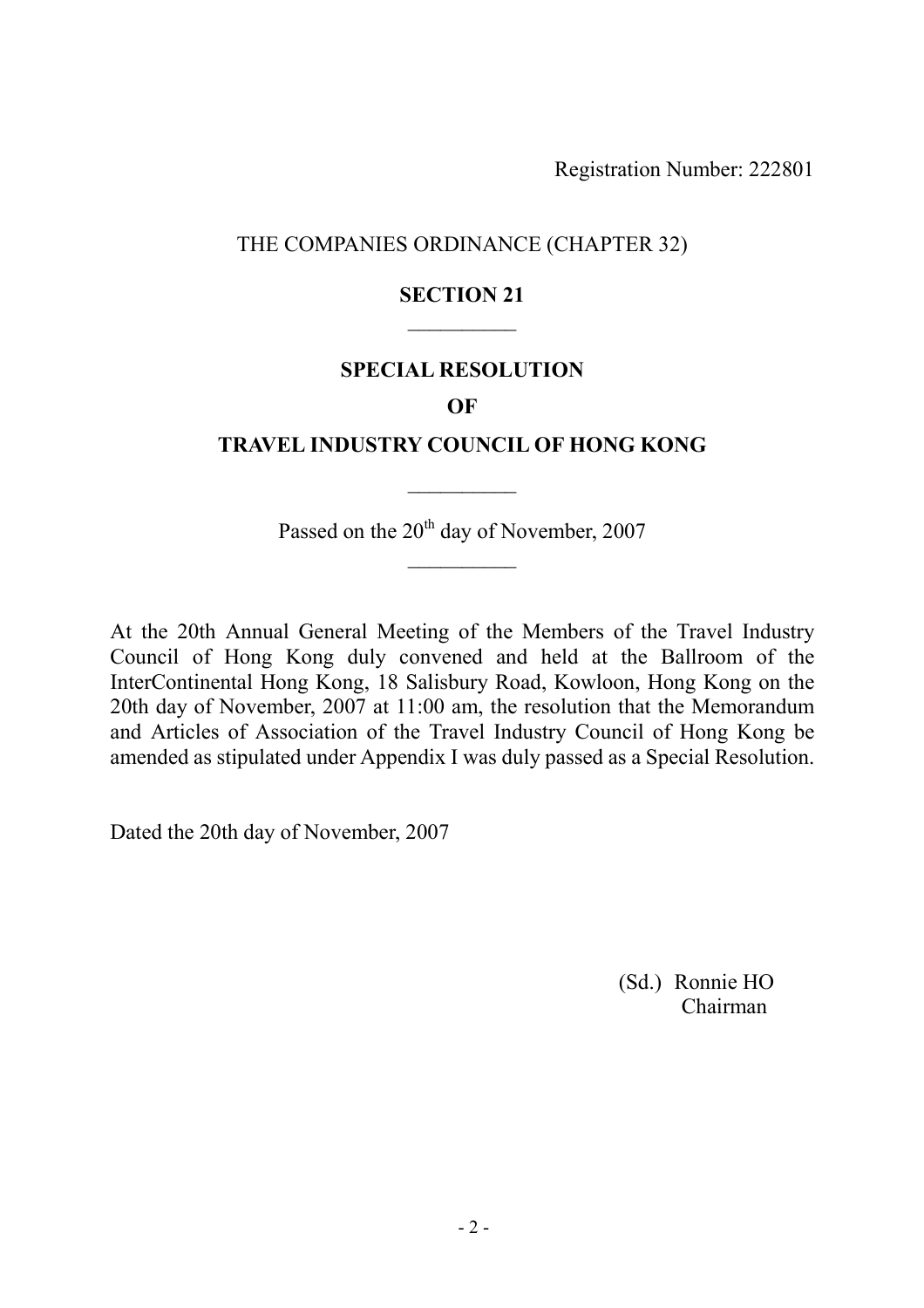### THE COMPANIES ORDINANCE (CHAPTER 32)

### SECTION 21  $\frac{1}{2}$

#### SPECIAL RESOLUTION

#### **OF**

#### TRAVEL INDUSTRY COUNCIL OF HONG KONG

 $\frac{1}{2}$ 

Passed on the 19<sup>th</sup> day of July, 2006  $\frac{1}{2}$ 

At an Extraordinary General Meeting of the Members of the Travel Industry Council of Hong Kong duly convened and held at the Orchid Room, Lower Level II, Kowloon Shangri-la Hotel, 64 Mody Road, Tsimshatsui, Kowloon, Hong Kong on the 19th day of July, 2006 at 2:30 pm, the resolution that the Memorandum and Articles of Association of the Travel Industry Council of Hong Kong be amended as stipulated under Appendix I was duly passed as a Special Resolution.

Dated the 19th day of July, 2006

(Sd.) Ronnie HO Chairman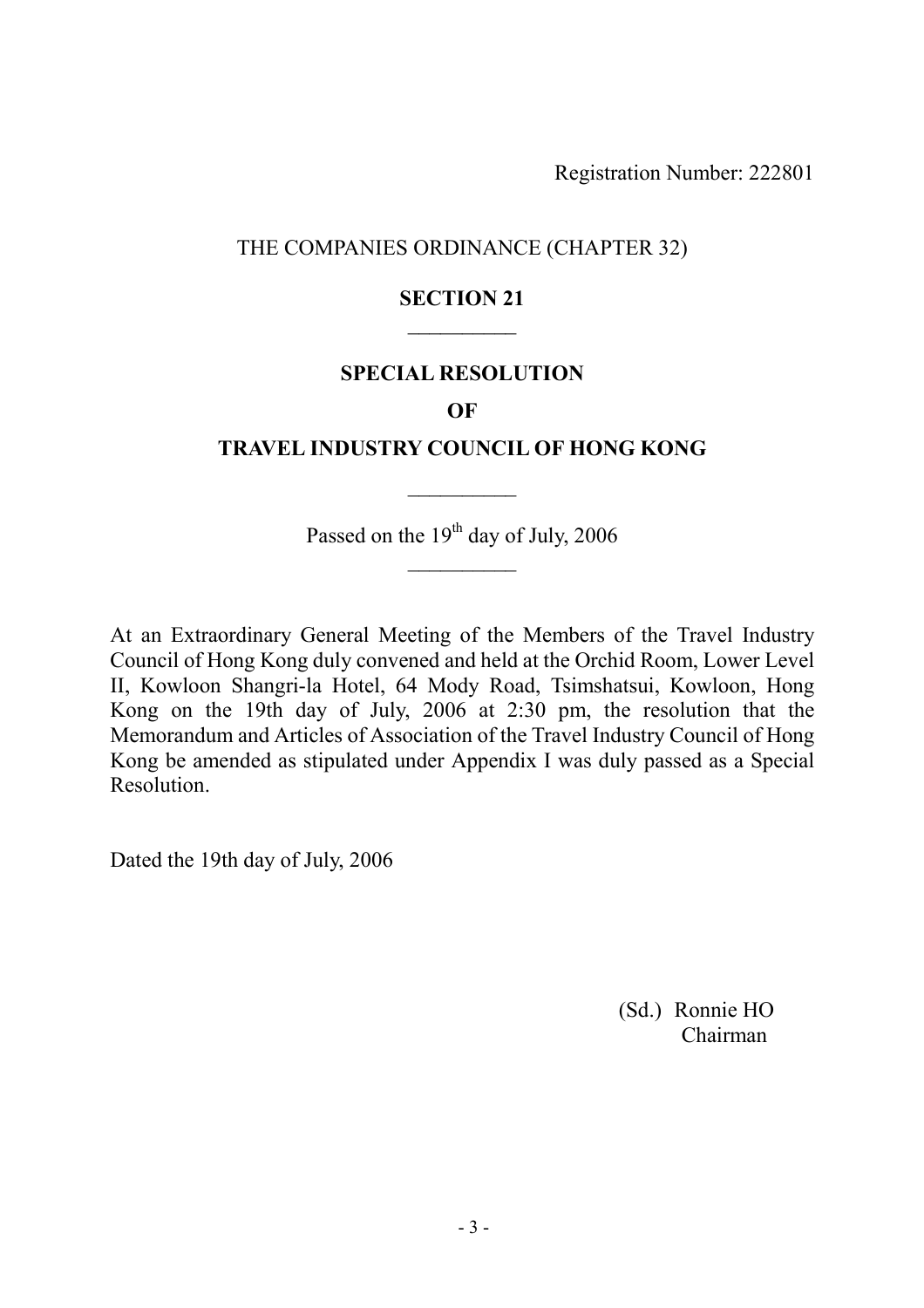### THE COMPANIES ORDINANCE (CHAPTER 32)

### SECTION 21  $\overline{\phantom{a}}$

#### SPECIAL RESOLUTION

#### OF

#### TRAVEL INDUSTRY COUNCIL OF HONG KONG

 $\frac{1}{2}$ 

Passed on the 17<sup>th</sup> day of December, 2002  $\frac{1}{2}$ 

At an Extraordinary General Meeting of the Members of the Travel Industry Council of Hong Kong duly convened and held at the Ballroom, 2/F, Great Eagle Hotel, 8 Peking Road, Tsimshatsui, Kowloon, Hong Kong on the 17th day of December, 2002 at 12:00 noon, the resolution that the Memorandum and Articles of Association of TIC be amended as stipulated under Appendix I was duly passed as a Special Resolution.

Dated the 17th day of December, 2002

(Sd.) Ronnie YUEN Chairman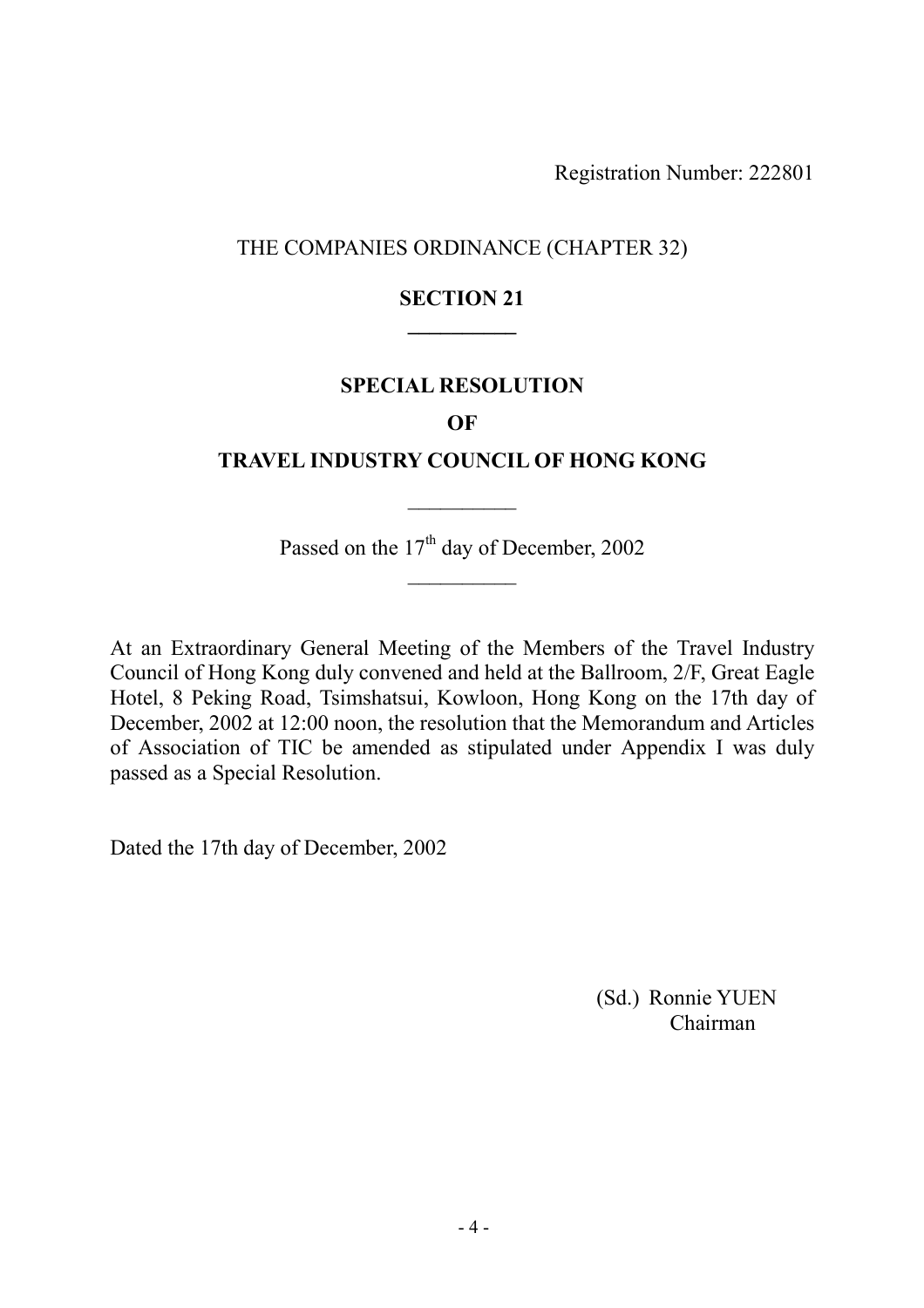### THE COMPANIES ORDINANCE (CHAPTER 32)

### SECTION 21  $\overline{\phantom{a}}$

#### SPECIAL RESOLUTION

#### **OF**

#### TRAVEL INDUSTRY COUNCIL OF HONG KONG

 $\frac{1}{2}$ 

Passed on the 28<sup>th</sup> day of August, 1997  $\frac{1}{2}$ 

At an Extraordinary General Meeting of the Members of the Travel Industry Council of Hong Kong duly convened and held at the Metropol Restaurant, 4/F United Centre, 95 Queensway, Hong Kong on the 28th day of August, 1997 at 6:00 pm, the resolution that the Articles of Association of TIC be amended as stipulated under Appendix I was duly passed as Special Resolution of The Association.

Dated the 28th day of August, 1997

(Sd.) Simon HAU Chairman (Acting)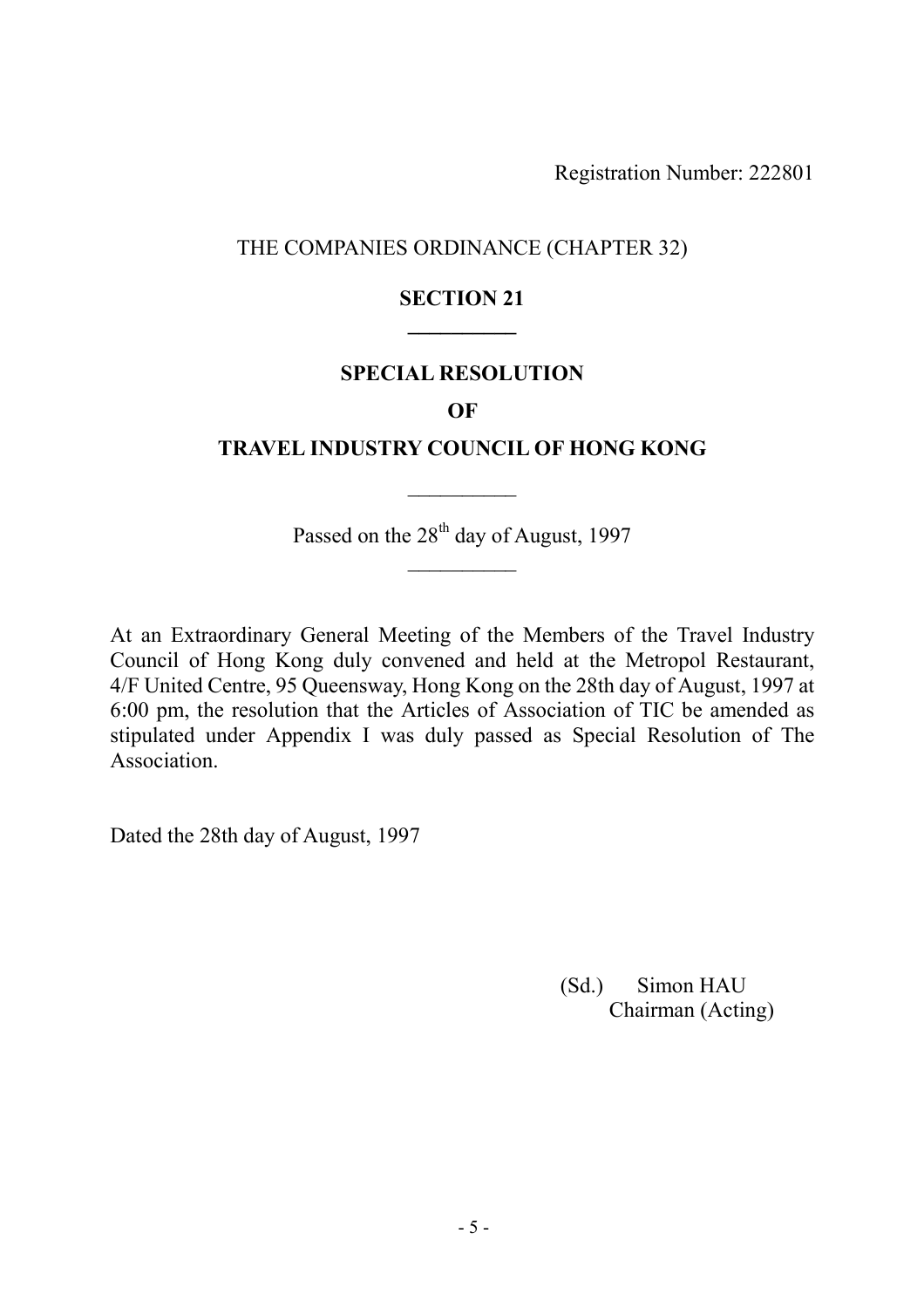### THE COMPANIES ORDINANCE (CHAPTER 32)

### SECTION 21  $\overline{\phantom{a}}$

#### SPECIAL RESOLUTION

#### **OF**

### TRAVEL INDUSTRY COUNCIL OF HONG KONG

 $\frac{1}{2}$ 

Passed on the 15<sup>th</sup> day of January, 1996  $\frac{1}{2}$ 

At an Extraordinary General Meeting of the Members of the Travel Industry Council of Hong Kong duly convened and held at the Ballroom of Hotel Furama Kempinski Hong Kong, 1 Connaught Road Central, Hong Kong on the 15th day of January 1996 at 2:30 pm, the resolution as set out in Appendix I was duly passed as Special Resolution of The Association.

Dated the 15th day of January, 1996

(Sd.) Harold Tan WU Chairman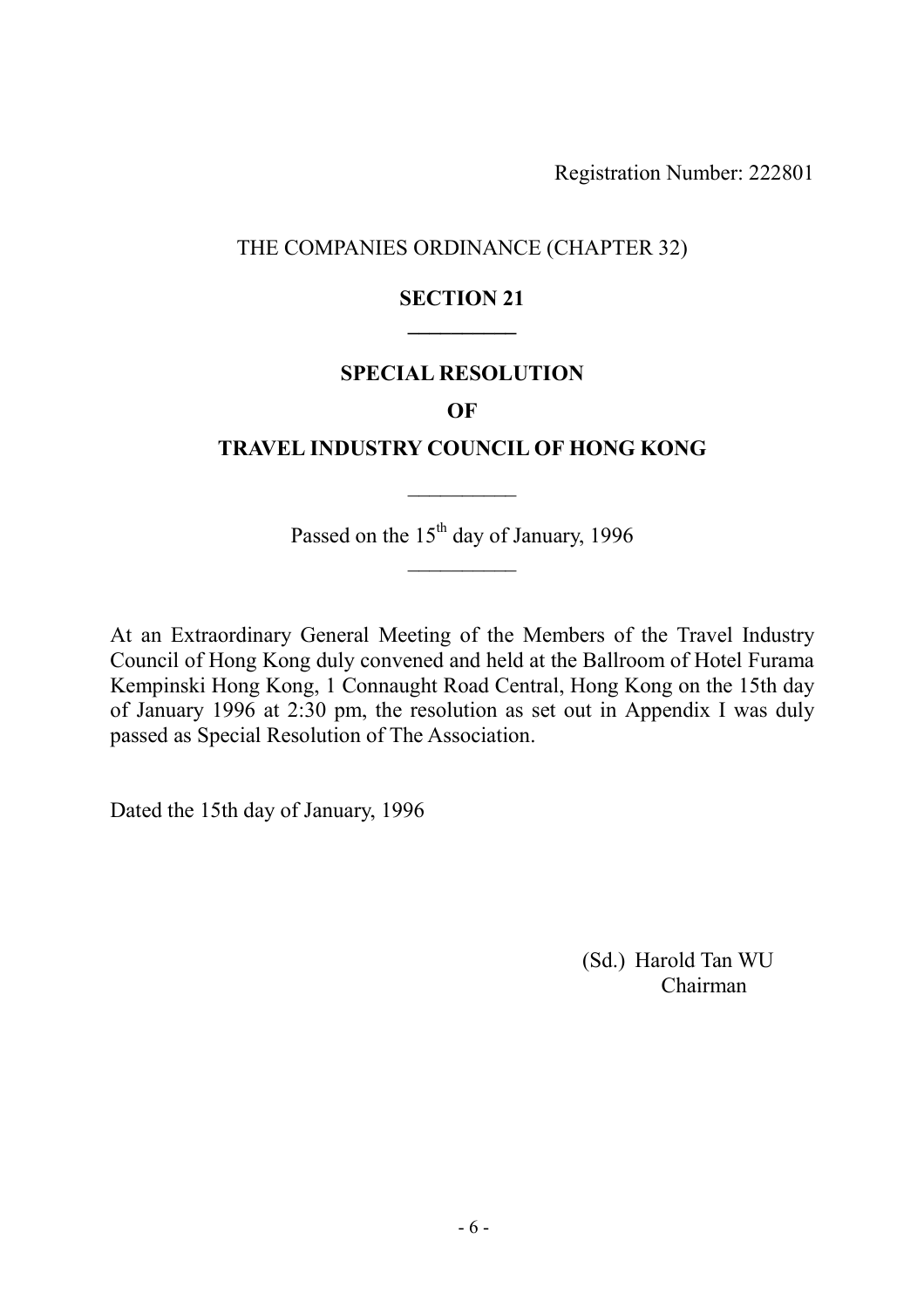### THE COMPANIES ORDINANCE (CHAPTER 32)

### SECTION 21  $\overline{\phantom{a}}$

#### SPECIAL RESOLUTIONS

#### **OF**

#### TRAVEL INDUSTRY COUNCIL OF HONG KONG

 $\frac{1}{2}$ 

Passed on the 22<sup>nd</sup> day of February, 1994  $\frac{1}{2}$ 

At an Extraordinary General Meeting of the Members of the Travel Industry Council of Hong Kong duly convened and held at the Training Room of the Travel Industry Council of Hong Kong, Room 1706-09 Fortress Tower, 250 King's Road, North Point, Hong Kong on the 22nd day of February 1994 at 11:00 am, the resolutions as set out in Appendix I-IV were duly passed as Special Resolutions of The Association.

Dated the 22nd day of February, 1994

(Sd.) Harold Tan WU Chairman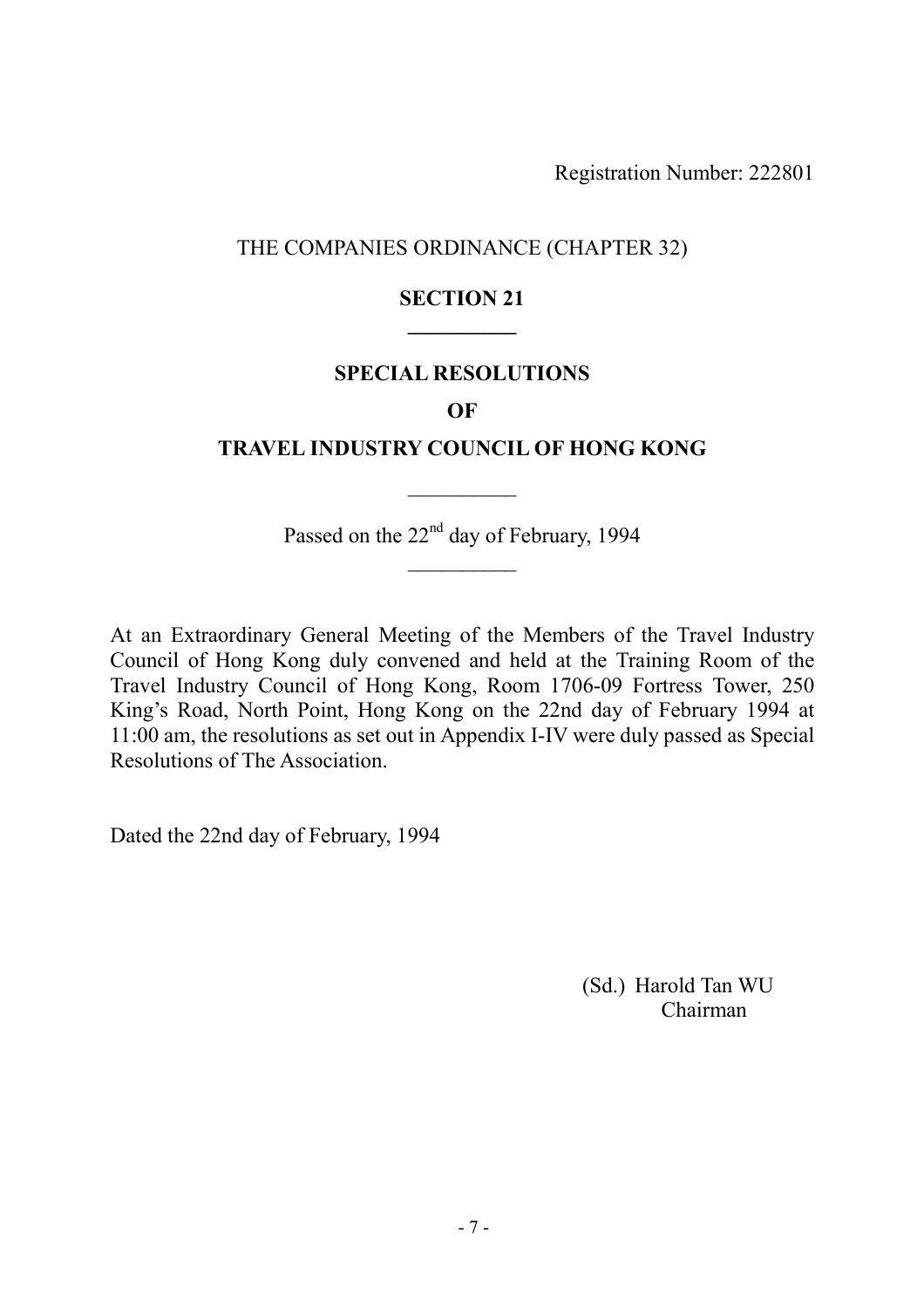No.222801 編 號

#### CERTIFICATE OF INCORPORATION

### 公 司 註 冊 證 書  $\overline{\phantom{a}}$

I hereby certify that 本人茲證明

### TRAVEL INDUSTRY COUNCIL OF HONG KONG ( 香 港 旅 遊 業 議 會 )

(the word 'Limited' being omitted by Licence granted by me) is this day incorporated ( 本 人 已 發 予 許 可 證 將 「有 限 公 司」 字 樣 刪 除 ) in Hong Kong under the Companies Ordinance, and that this company is limited. 於 本 日 在 香 港 依 據 公 司 條 例 註 冊 成 為 有 限 公 司 。 Given under my hand this Thirtieth day of July One Thousand Nine Hundred 簽 署 於 一 九 八 八 年 七 月 三 十 日 。 and Eighty-eight.

(Sd.) Mrs M. F. LEE

……………………………… p. Registrar General (Registrar of Companies) Hong Kong 香港註冊總署長暨公司註冊官 (註冊主任李石美芳代行)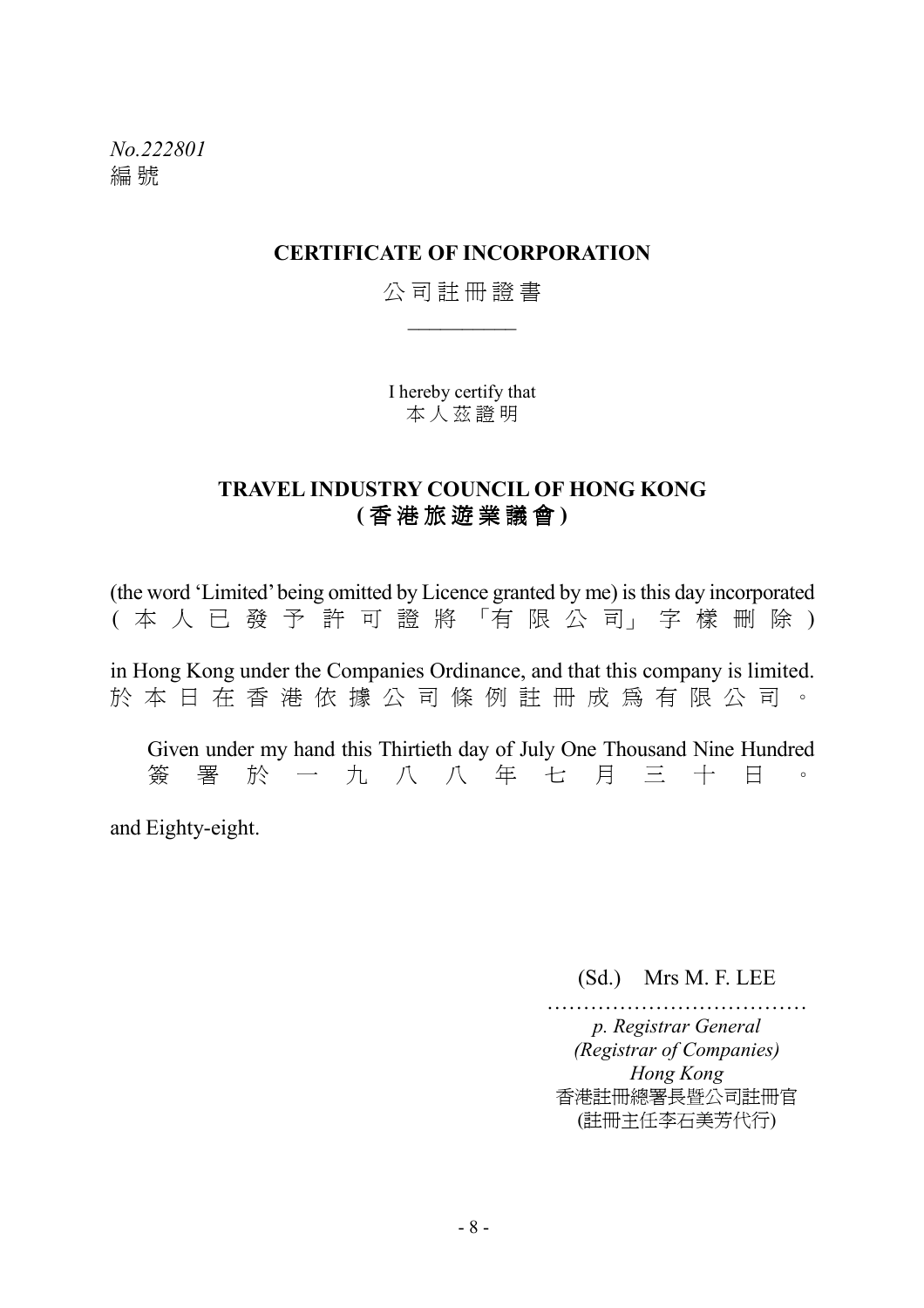#### THE COMPANIES ORDINANCE

(Chapter 32 of the Laws of Hong Kong, Revised Edition, 1984)

#### SECTION 21

WHEREAS it has been proved to my satisfaction that TRAVEL INDUSTRY COUNCIL OF HONG KONG (香港旅遊業議會) (hereinafter called "TIC"), which is about to be registered under the Companies Ordinance as a company limited by guarantee, is formed for the purpose of promoting objects of the nature contemplated by Section 21 of the said Ordinance, and that it is the intention of TIC that the income and property of TIC, whencesoever derived, shall be applied solely towards the promotion of the objects of TIC, as set forth in its Memorandum of Association, and that no portion thereof shall be paid or transferred, directly or indirectly, by way of dividend or bonus or otherwise howsoever by way of profit, to the members of TIC.

NOW THEREFORE I, in pursuance of the powers vested in me, and in consideration of the provisions and subject to the conditions contained in the Memorandum of Association of TIC as subscribed by six members thereof on the 27th day of July, 1988, do by this my licence direct TRAVEL INDUSTRY COUNCIL OF HONG KONG (香港旅遊業議會) to be registered with limited liability without the addition of the word "Limited (有限公司)" to its name.

GIVEN under my hand at Victoria in Hong Kong this Thirtieth day of July One Thousand Nine Hundred and Eighty-eight.

> (Sd.) (R.J. Perera) p. Registrar General (Registrar of Companies) Hong Kong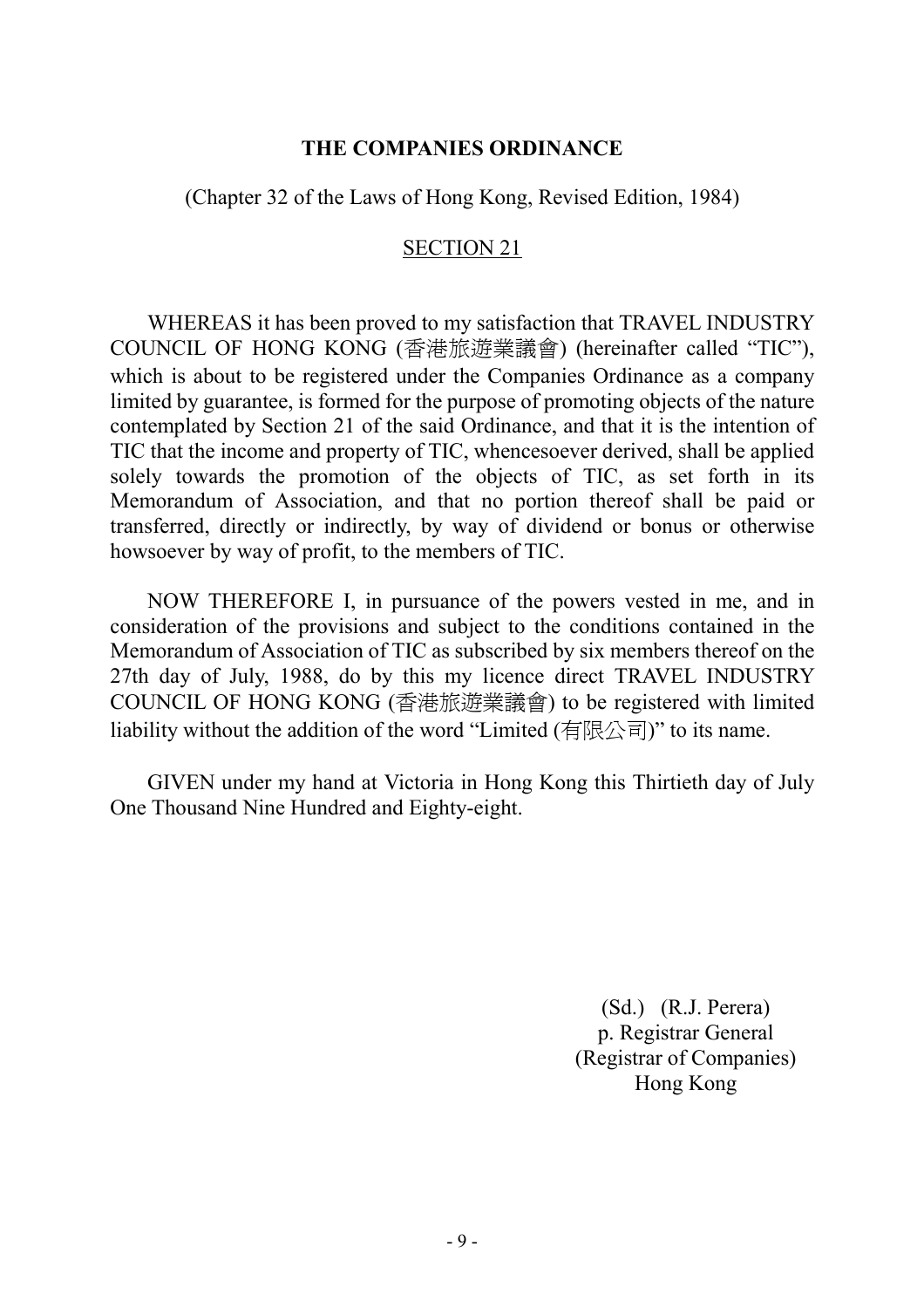### THE COMPANIES ORDINANCE (CHAPTER 32)

### COMPANY LIMITED BY GUARANTEE AND NOT HAVING A SHARE CAPITAL

### MEMORANDUM OF ASSOCIATION

of

# TRAVEL INDUSTRY COUNCIL OF HONG KONG ( 香 港 旅 遊 業 議 會 )

- 1. The name of the Company (hereinafter called "TIC") is "Travel Industry Council of Hong Kong (香港旅遊業議會)".
- 2. The registered office of TIC will be situated in Hong Kong.
- 3. The objects for which TIC is established are:-
	- (1) (a) To take over the assets, liabilities and members of the un-incorporated body known as "Travel Industry Council of Hong Kong (香港旅遊業議會)".
		- (b) To establish an organisation for and fully representative of Member travel agents and tour operators in Hong Kong.
		- (c) To promote and develop the general interests of all Members of TIC in their relations with one another and with others in the travel industry.
		- (d) To establish and maintain Codes of Conduct between Members themselves, between Members and TIC and between Members and the general public, with the object that Membership of TIC shall be recognised as an indication of integrity, competence and a high standard of service.
		- (e) To discourage unfair competition without however interfering in any way with initiative and enterprise based on fair trading.
		- (f) To promote friendly relations with others in the travel industry and to provide means for negotiations and liaison with other bodies concerned with the development of travel both in Hong Kong and abroad.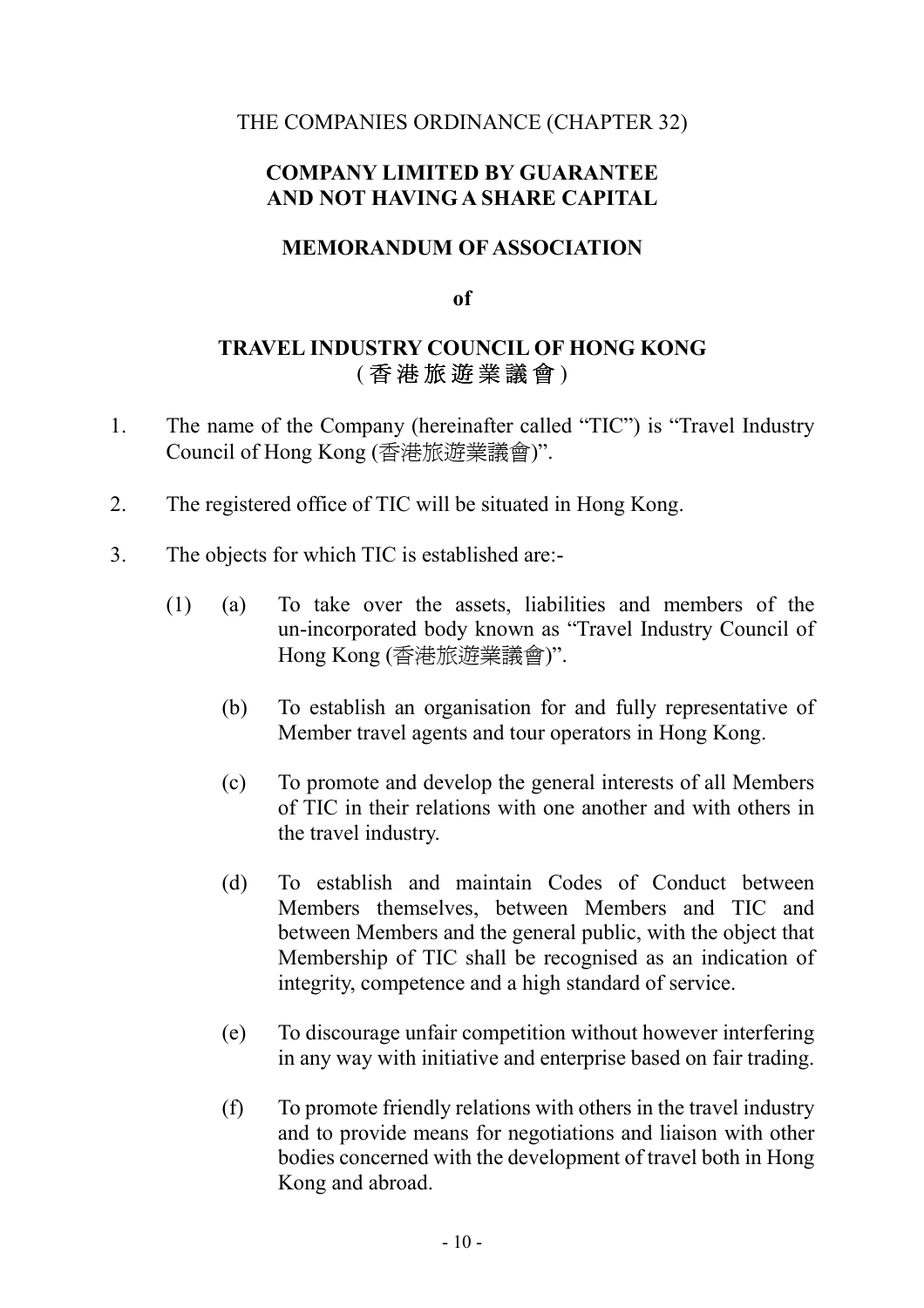- (g) To take all such action as may be deemed necessary or expedient to inform the public of the advantages of making their travel arrangements through Members of TIC.
- (h) To do all such things as may be deemed necessary or expedient to raise the prestige and status of Members of TIC.
- (i) To promote and advance the cultural and educational aspects of travel and the education and instruction of persons concerned or intending to be concerned with travel, travel agency and tour operating and tourism and (without prejudice to the generality of the foregoing) for this purpose to promote international exchange of cultural activities, to provide for the delivery and holding of lectures, exhibitions, public meetings, classes to support schools and colleges, to establish and run courses and examinations, to award diplomas and to publish any matter in any manner that may be considered desirable.
- (j) (i) To carry out its rights and obligations under or pursuant to the Travel Agents Ordinance, including acting as authorized collector of The Fund Levy (referred to in Section 32H of the Travel Agents Ordinance) and to collect the Council Levy referred to in Section 32I of the Travel Agents Ordinance.
	- (ii) Without limitation to Clause  $3(1)(i)(i)$  to collect The Fund Levy in accordance with the requirements of the Travel Industry Compensation Fund Management Board (established under the Travel Agents Ordinance) (the "TICF Management Board") and to transfer the collected Fund Levy in accordance with the provisions of the Travel Agents Ordinance to the TICF Management Board.
	- (iii) To require the Members of TIC to make payments or contributions to the Council Levy and The Fund Levy.
	- (iv) To assist to sue and institute and conduct proceedings in the name of the TICF Management Board (established under the Travel Agents Ordinance) relating to the collection of The Fund Levy and to sue and institute and conduct proceedings in the name of TIC relating to the collection of the Council Levy.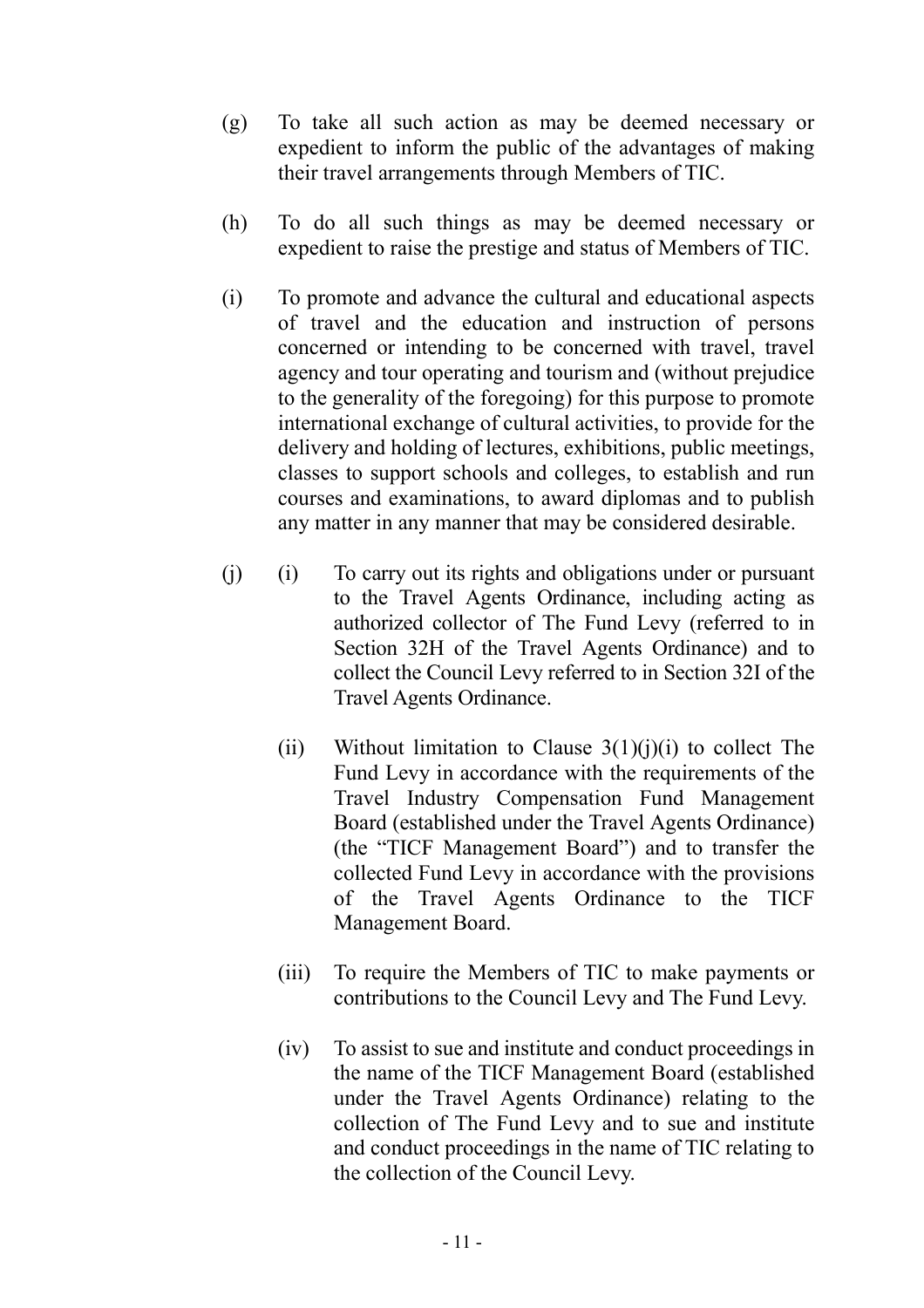- (k) To promote and protect the welfare and other lawful interests of the Members of TIC and of the Association Members of TIC.
- (l) To promote, support, improve or oppose legislative or other measures affecting the interests of TIC or of its Members and to make representation to the Government or any of its departments on any question or matter affecting such interests.
- (m) To maintain liaison with principals in order to achieve harmony in the relations between individual principals and their individual agents.
- (n) To acquire TICBF Limited.
- (2) To purchase, take on lease or in exchange, hire or otherwise acquire, any real or personal property, and any rights or privileges which TIC may think necessary or convenient and to construct, equip, maintain and alter any houses, buildings or erections necessary or convenient for the purposes of TIC.
- (3) To sell, improve, manage, develop, lease, mortgage, dispose of or turn to account or otherwise deal with all or any of the property or assets of TIC as may be deemed expedient with a view to the promotion of its objects.
- (4) To undertake and execute any trusts which may lawfully be undertaken by TIC and are conducive to its objects.
- (5) To borrow or raise or secure the payment of money in such manner as TIC shall think fit, and in particular by the issue of debentures, perpetual or otherwise, charged upon all or any of the property of TIC (both present and future), and to purchase, redeem or pay off any such securities.
- (6) To invest the moneys of TIC not immediately required for its purposes in or upon such investments, securities or property and to engage in such activities to raise money for the purposes of TIC as may be thought fit.
- (7) To accept donations and endowments for the objects of TIC and to support establishments and institutions for any of the purposes herein provided and with similar objectives in Hong Kong or in other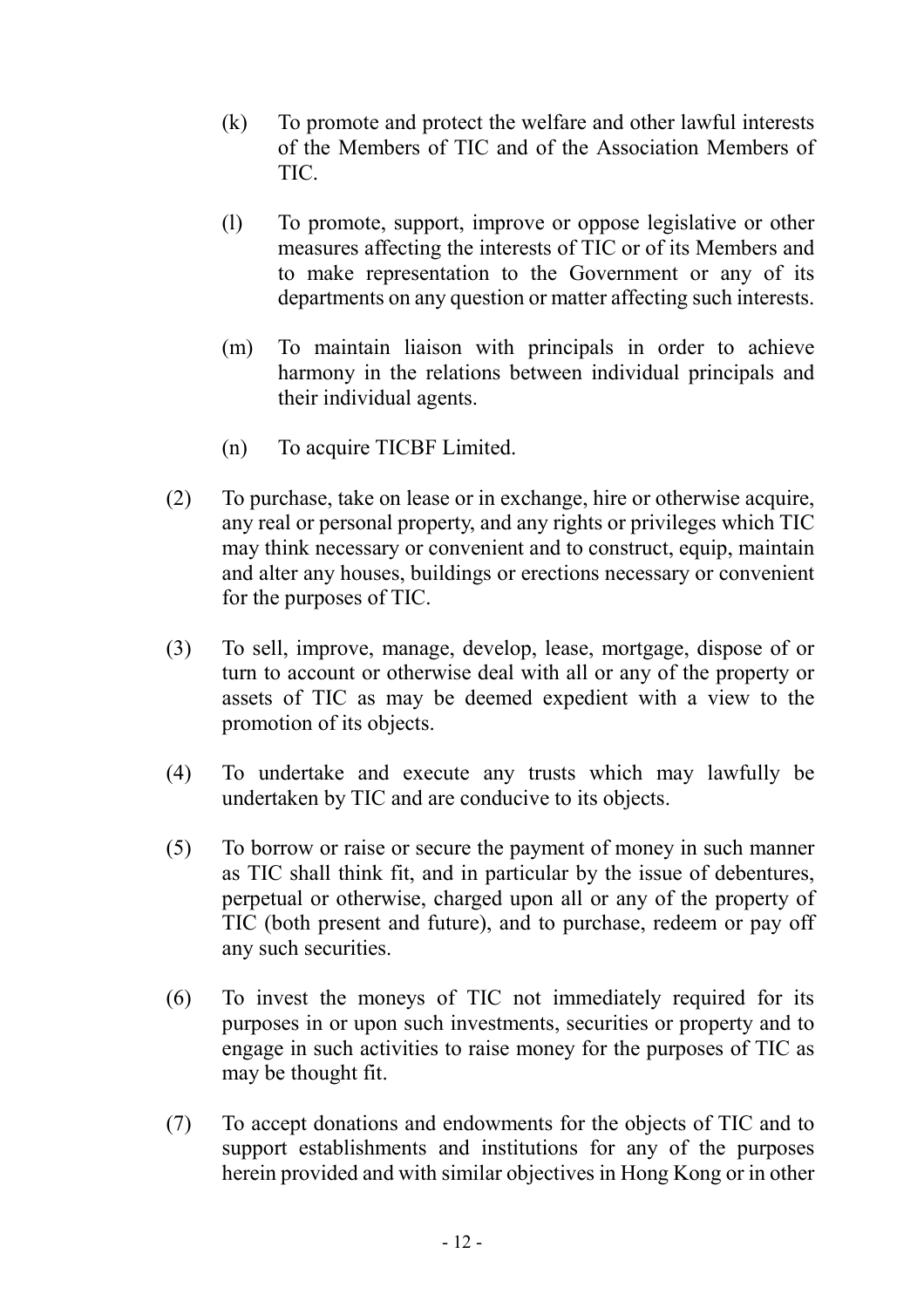parts of the world provided that such establishments and institutions shall prohibit the distribution of their income and property among their numbers to an extent at least as great as is imposed on TIC under or by virtue of Clause 4 hereof.

- (8) To advance and promote learning and education and to grant scholarships and prizes for the purposes of the above objects or any of them.
- (9) To raise money by subscription or other lawful means for the purposes of the above objects or any of them.
- (10) To support and subscribe to any charity or relief or public fund in the Territory of Hong Kong or elsewhere and to make donations to such persons or institutions as TIC shall think fit provided that such persons or institutions shall prohibit the distribution of their income and property among their numbers to an extent at least as great as is imposed on TIC under or by virtue of Clause 4 hereof.
- (11) To enter into any arrangement with any Government or Authority, whether supreme, municipal, local or otherwise, that may seem conducive to the attainment of TIC's objects or any of them, and to obtain from any such Government or Authority any right or privilege may deem desirable to obtain, and to carry out, exercise and comply with any such arrangement, rights, privileges and concession.
- (12) To insure TIC, its property and undertaking, in whole or in part, against all damage, loss, risk or liability.
- (13) To act as arbitrator in the settlement of any dispute or differences between Members and Members and Non-Members arising in the course of business.
- (14) To establish and/or act as an appeals tribunal in matters relating to the refusal of admission to or expulsion from or suspension of membership of a Association Member of any person, firm or incorporated body.
- (15) To make, amend and repeal rules, by-laws and Directives affecting the membership, management and control of TIC and the conduct of its Members.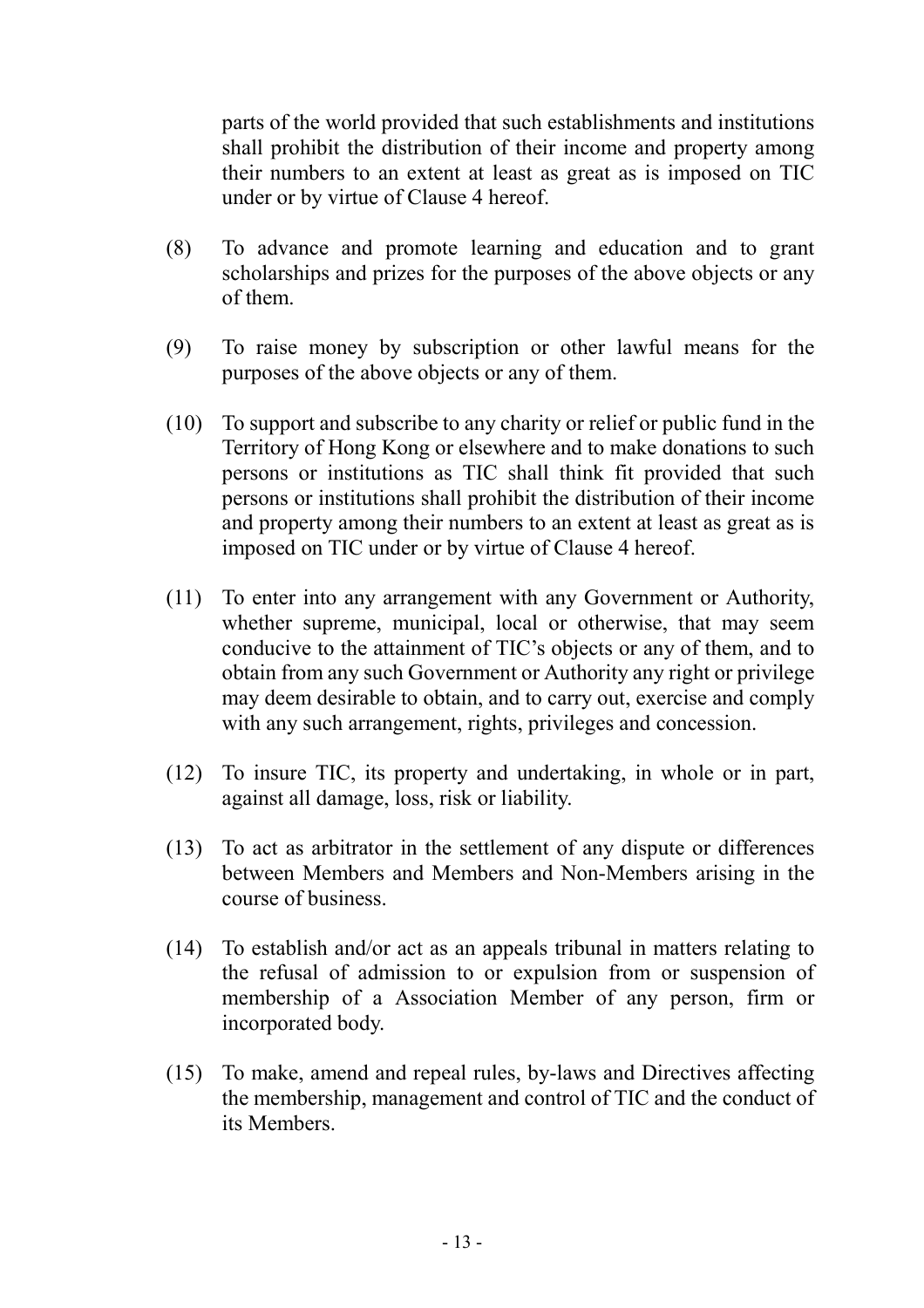- (16) To establish one or more committees for the binding interpretation and enforcement of any such rules, by-laws, Directives and other requirements and for making amendments from time to time to any such rules, by-laws, Directives and other requirements provided such amendments are not inconsistent with the provisions (or any of them) of this Memorandum and Articles of Association.
- (17) To establish from time to time and with the approval of the Secretary for Commerce and Economic Development or a public officer appointed by him to make rules for and to alter a scale of charges for:-
	- (a) membership of TIC; and
	- (b) annual or monthly or such other periodical or contract levies upon or subscriptions from Members.
- (18) To draw, make, accept, endorse, discount, execute and issue promissory notes, bills of exchange, warrants, debentures, unsecured loans and other negotiable or transferable instruments.
- (19) To mortgage or charge the undertaking and all or any of the real and personal property, present or future of TIC and to issue at par, or at a premium, mortgage debentures or debentures or debenture stock, either perpetual or irredeemable or redeemable or repayable, and collaterally or further to secure any securities of TIC by a trust deed or other assurance, and to confer upon the trustees of any such deed all such powers of management and realisation whether before or after the security constituted by the deed has become enforceable, and also such powers of control supervision and voting as TIC may think expedient.
- (20) To do all such things as TIC may deem incidental or conducive to the attainment of the above objects or any of them or which may be conveniently carried on or done in connection therewith, or which may be calculated, directly or indirectly, to enhance the value of, or render profitable, any business or property of TIC.
- (21) The objects specified in each of the paragraphs of this clause shall be regarded as independent objects, and accordingly shall in no wise be limited or restricted (except where otherwise expressed in such paragraph) by reference to or inference from the terms of any other paragraph, but may be carried out in as full and ample a manner and construed in as wide a sense as if each of the said paragraphs defined the objects of a separate and distinct company.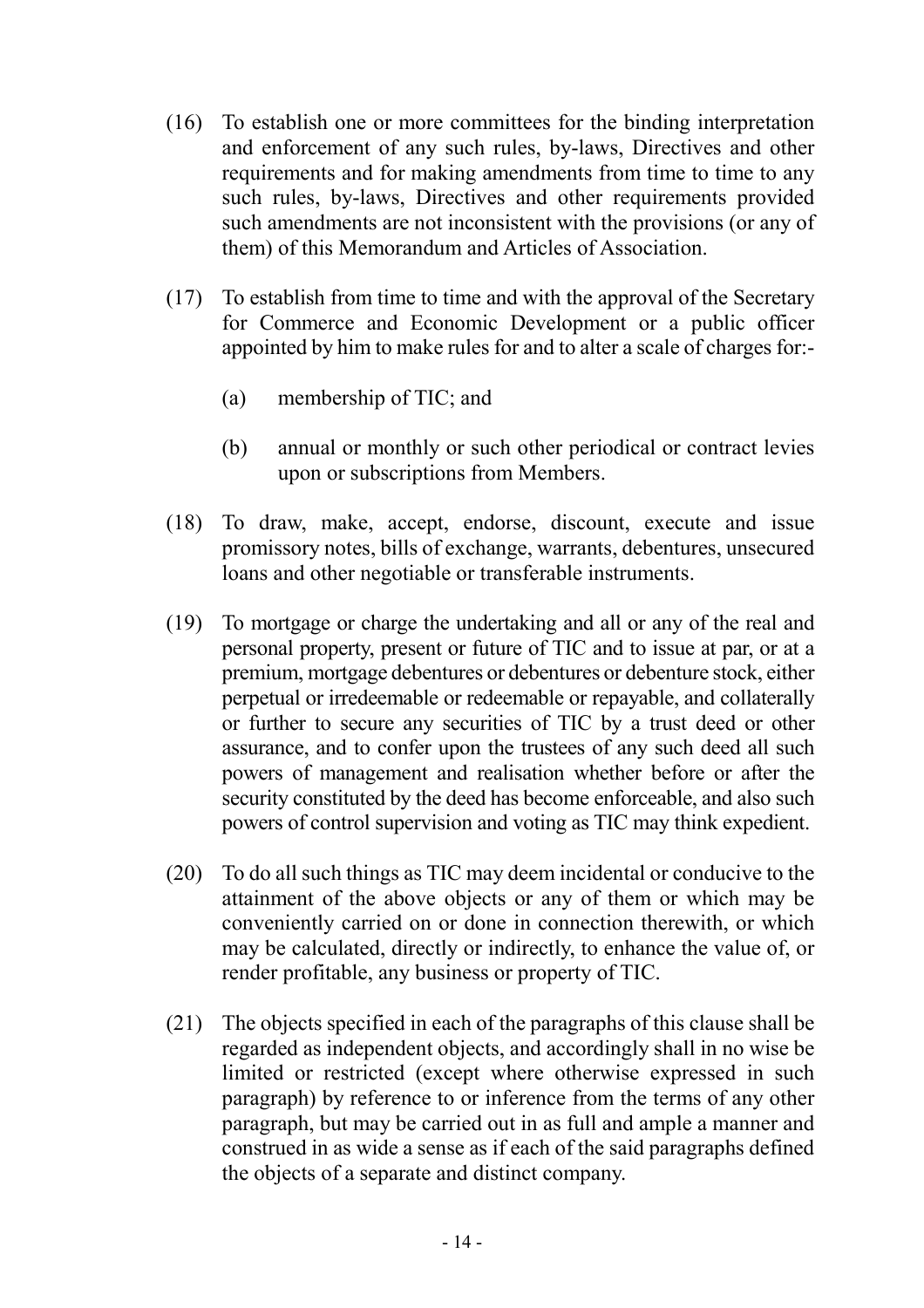Provided that:-

- (a) In case TIC shall take or hold any property which may be subject to any trusts, TIC will only deal with or invest the same in such manner as allowed by law, having regard to such trusts.
- (b) The objects of TIC shall not extend to the regulation of relations between workers and employers or organisations of workers and organisations of employers.
- (c) The powers set forth in the Seventh Schedule of the Companies Ordinance (Cap.32) are hereby excluded.
- 4. The income and property of TIC, whencesoever derived, shall be applied solely towards the promotion of the objects of TIC as set forth in this Memorandum of Association, and no portion thereof shall be paid or transferred directly or indirectly by way of dividend, bonus or otherwise howsoever to the Members of TIC. Provided that nothing herein shall prevent the payment in good faith of reasonable and proper remuneration to any officer or servant of TIC, or to any Member of TIC, in return for any service actually rendered to TIC nor prevent the payment of interest at a rate not exceeding 12 per cent per annum or 2 per cent above the prime rate prescribed by The Hongkong And Shanghai Banking Corporation Limited for Hong Kong dollar loans whichever is the lower on money lent save and except by reason of the macroeconomic circumstances resulting in a higher interest rate, or reasonable and proper rent for premises demised or let by any Member to TIC; but so that no member of The Board of Directors of TIC, shall be appointed to any salaried office of TIC or any office of TIC paid by fees, and that no remuneration or other benefit in money or money's worth shall be given by TIC to any member of such Board of Directors except repayment of out-of-pocket expenses and interest at the rate aforesaid on money lent or reasonable and proper rent for premises demised or let to TIC provided that the provision last aforesaid shall not apply to any payment to any Company of which a member of The Board of Directors may be a member and in which such member shall not hold more than one hundredth part of the capital, and such member shall not be bound to account for any benefit he may receive in respect of any such payment.
- 5. No addition, alteration or amendment shall be made to or in the provisions of the Memorandum or Articles of Association for the time being in force, unless the same shall have been previously submitted to and approved by The Registrar of Companies.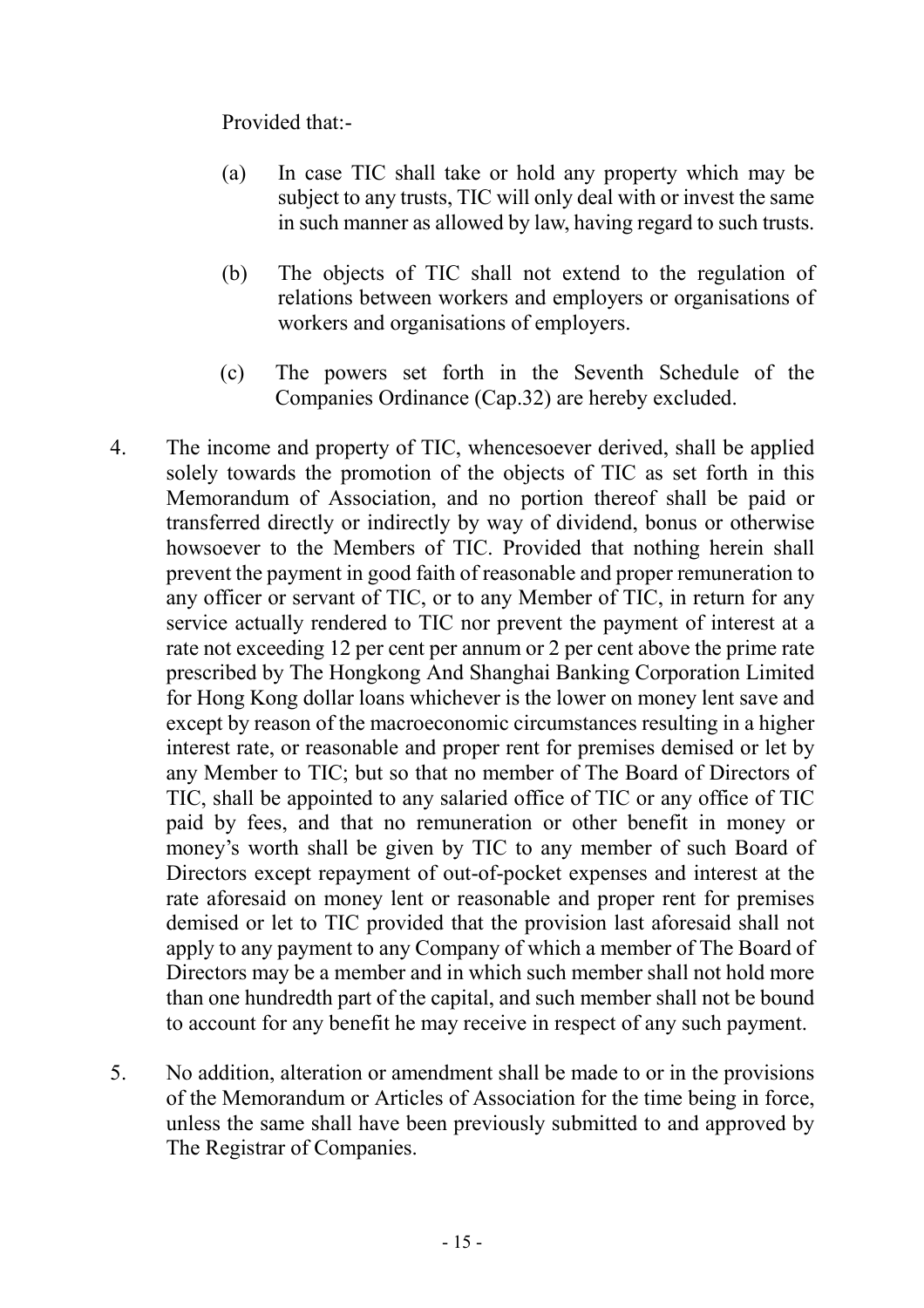- 6. The liability of the Members is limited.
- 7. Every Member of TIC undertakes to contribute to the assets of TIC in the event of its being wound up while he is a Member or within one year after he ceases to be a Member, for payment of the debts and liabilities of TIC contracted before he ceases to be a Member, and of the costs charges and expenses of winding up, and for the adjustment of the rights of the contributories among themselves, such amount as may be required not exceeding HK\$100 in aggregate under the provisions of this Clause 7.
- 8. If upon the winding up or dissolution of TIC there remains, after the satisfaction of all its debts and liabilities, any property whatsoever, the same shall not be paid to or distributed among the Members of TIC; but which shall be given or transferred to some other institution or institutions, having objects similar to the objects of TIC, and which shall prohibit the distribution of its or their income and property amongst its or their members to an extent at least as great as is imposed on TIC under or by virtue of Clause 4 hereof, such institution or institutions to be determined by the Members of TIC at or before the time of dissolution and in default thereof by a Judge of the High Court of Hong Kong Special Administrative Region having jurisdiction in regard to charitable funds, and if and so far as effect cannot be given to the aforesaid provision then to some charitable object.
- 9. TIC shall not form a subsidiary or hold a controlling interest in another body corporate, unless the formation of such a subsidiary or the holding of such a controlling interest has previously been approved by the Registrar of Companies in writing.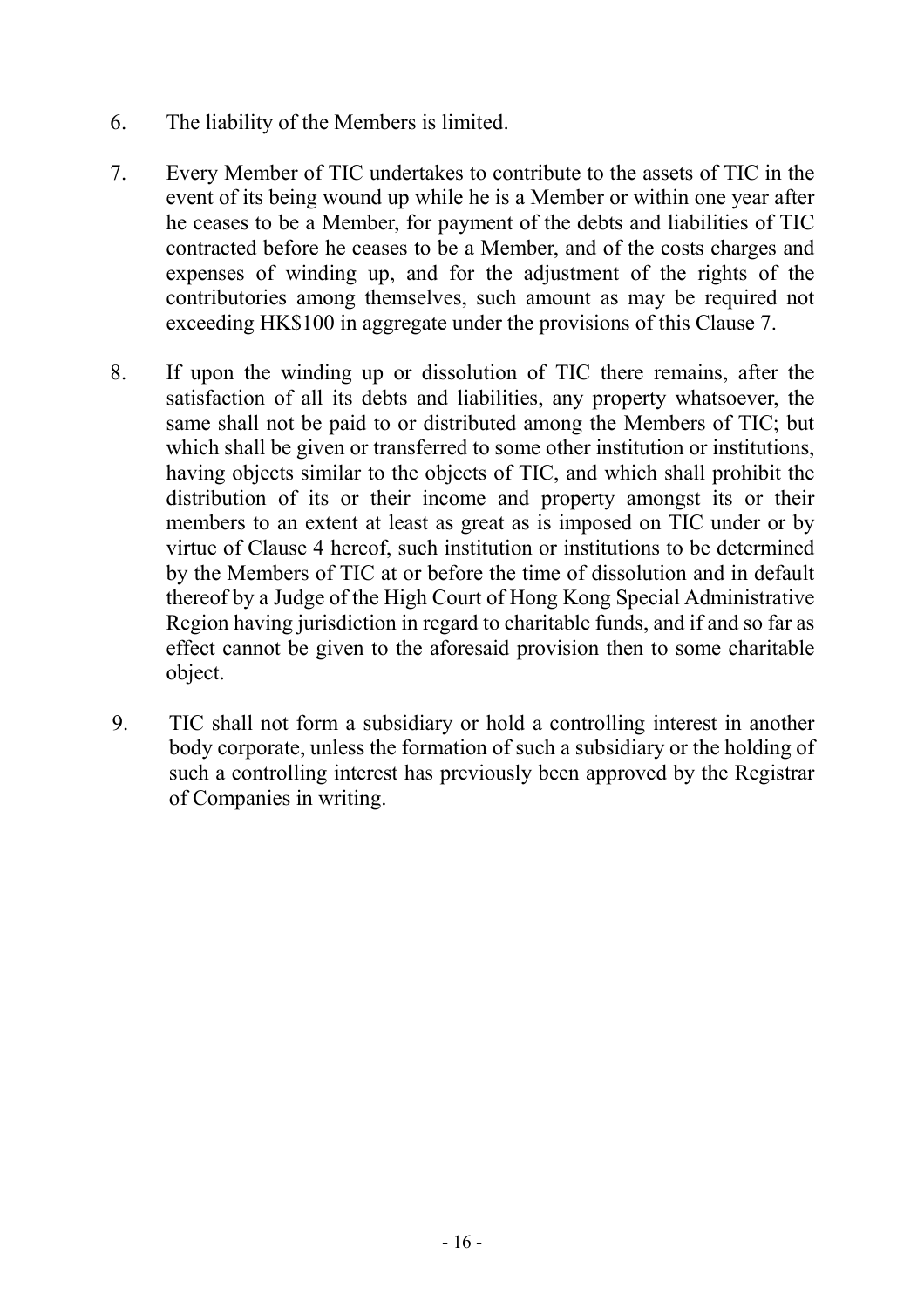WE, the several persons whose names and addresses are subscribed, are desirous of being formed into a Company in pursuance of this Memorandum of Association.

Names, Addresses and Descriptions of Subscribers

For and on behalf of HONG KONG ASSOCIATION OF CHINA TRAVEL ORGANISERS LIMITED By  $(Sd.)$  Tam Kai On  $(\overline{\mathbb{F}} \mathbb{F} \mathbb{F} \mathbb{F})$  Tam Kai On – Director 24-34 Hennessy Road Hong Kong

(Corporate Body)

For and on behalf of

# HONG KONG ASSOCIATION OF TRAVEL AGENTS LIMITED

By (Sd.) Ian Stewart Ian Stewart – Chairman 1006 Tung Ming Building 40 Des Voeux Road Central Hong Kong (Corporate Body)

For and on behalf of

# HONGKONG TAIWAN TOURIST OPERATORS ASSOCIATION LIMITED

By (Sd.) Wang Chung Shan (王 重 山) Wang Chung Shan – Chairman 306 Tai Shing Commercial Building 136 Des Voeux Road Central Hong Kong (Corporate Body)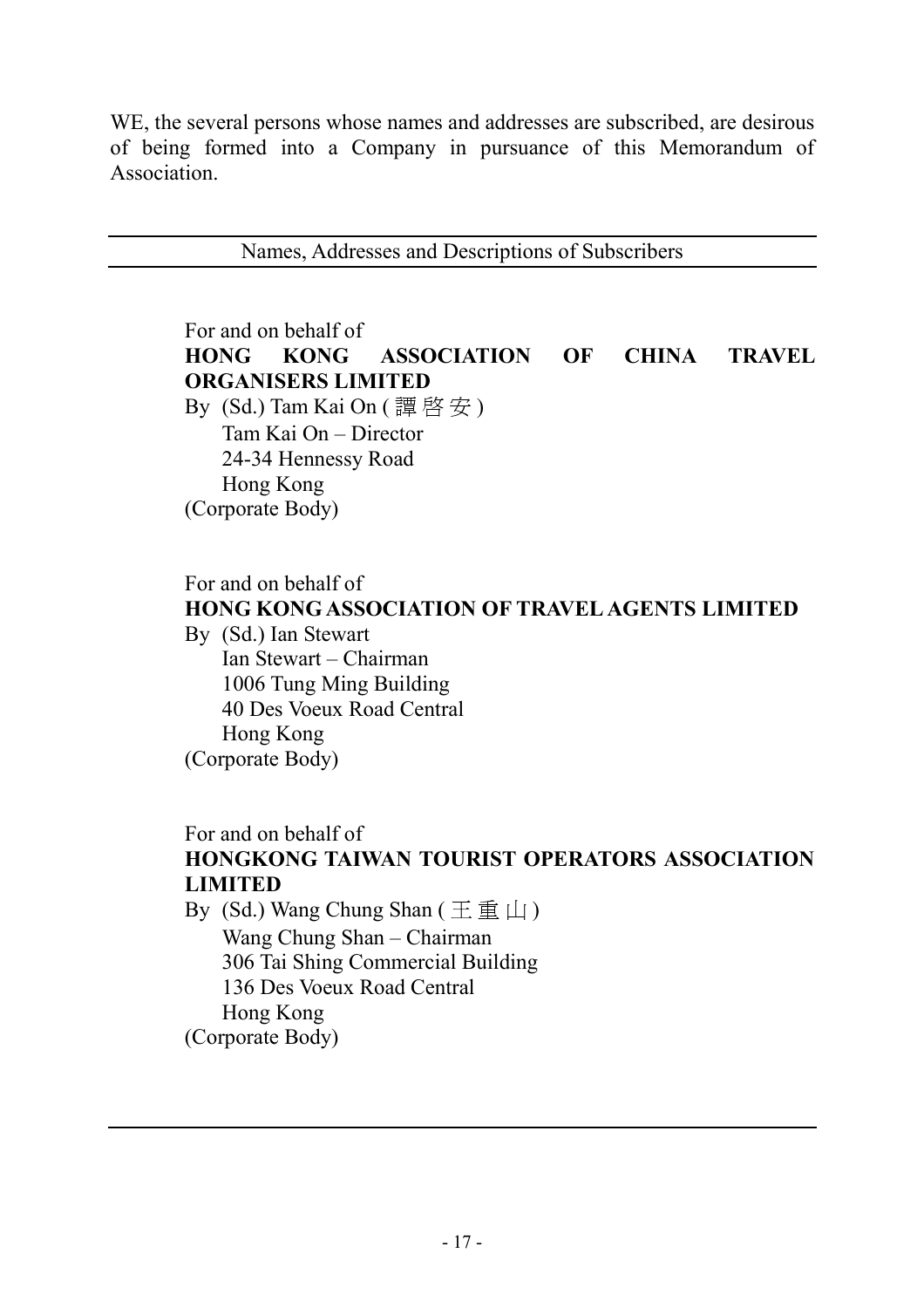For and on behalf of INTERNATIONAL CHINESE TOURIST ASSOCIATION LIMITED By (Sd.) Peggy Shum ( 沈 碧 琪 ) Ms Peggy Shum 17th Floor Entertainment Building 30 Queen's Road Central Hong Kong (Corporate Body)

### For and on behalf of SOCIETY OF IATA PASSENGER AGENTS LIMITED

By (Sd.) Wong Ka Lun, Alan Wong Ka Lun, Alan – Chairman 1006 Tung Ming Building 40 Des Voeux Road Central Hong Kong (Corporate Body)

# For and on behalf of THE FEDERATION OF HONG KONG TRAVELLERS LIMITED

By (Sd.) Tse Hon Chung ( 謝 漢 忠 ) Tse Hon Chung – Chairman 203 Hung Tak Building 106-108 Des Voeux Road Central Hong Kong (Corporate Body)

DATED this 27th day of July 1988

WITNESS to the above Signatures: (Sd.) SALLY ANNE HAYES

 Solicitor, Hong Kong 6th Floor, Prince's Building Chater Road Hong Kong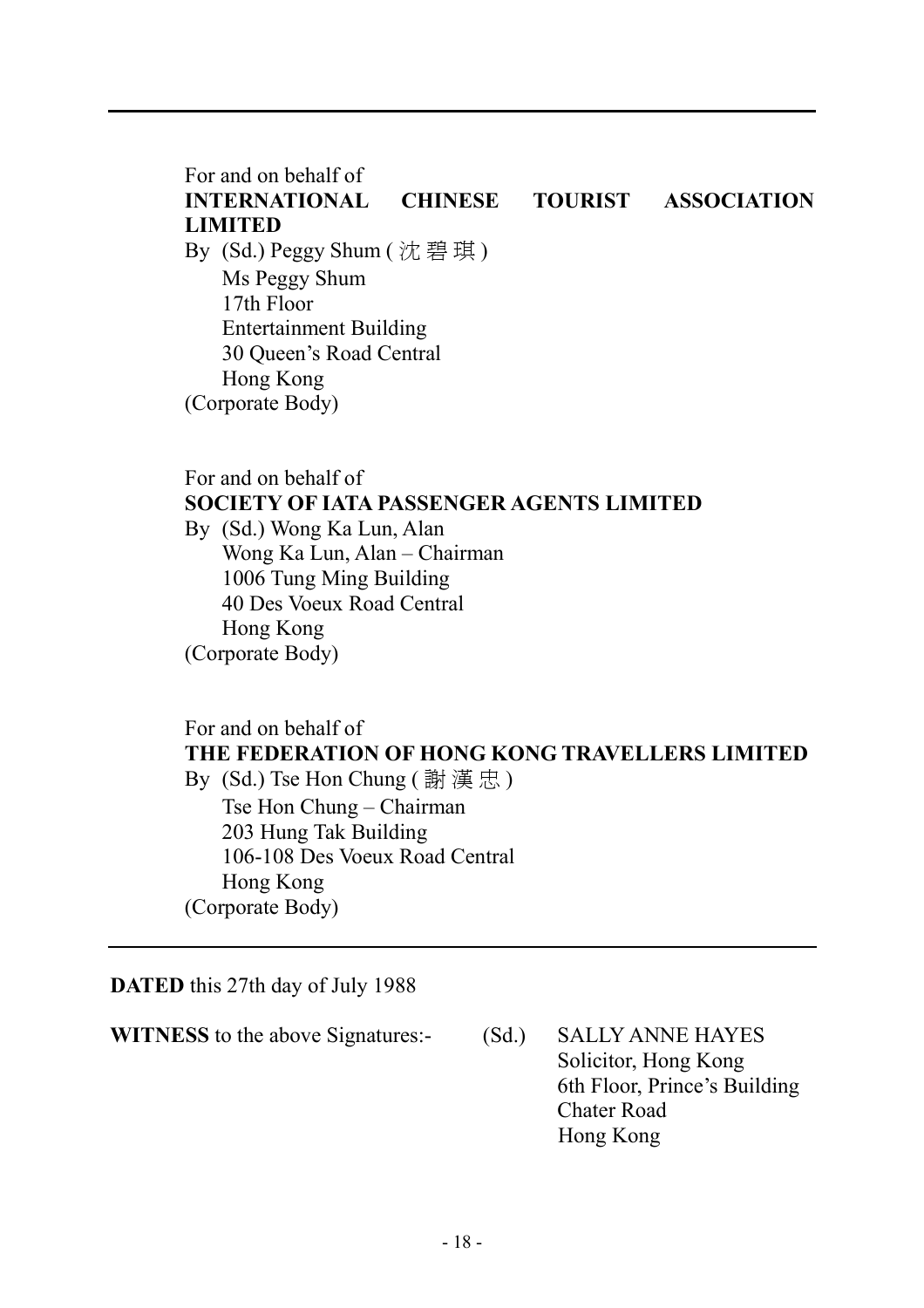### ARTICLES OF ASSOCIATION

#### of

# TRAVEL INDUSTRY COUNCIL OF HONG KONG ( 香港旅遊業議會 )

### **PRELIMINARY**

- 1. The number of Members which TIC registers on 19th July 2006 is 2,000 but The Board may from time to time register an increase of Members.
- 2. (1) In the Memorandum and in these Articles, where the context admits, the following words bear the meanings set opposite them:-

| Words                                              | Meanings                                                                                                                                                              |
|----------------------------------------------------|-----------------------------------------------------------------------------------------------------------------------------------------------------------------------|
| <b>Appeal Board</b>                                | The Appeal Board made up of members of the<br>appeal panel of TIC according to Article 12.                                                                            |
| Articles                                           | These Articles as from time to time altered by<br>special resolution.                                                                                                 |
| <b>Association Admitted</b><br>After Incorporation | Hong Kong Outbound Tour Operators'<br>Association Limited (香港外遊旅行團代理<br>商協會有限公司) and Hongkong Japanese<br>Tour Operators Association Limited (香港日<br>本人旅客手配業社協會有限公司). |
| <b>Association Members</b>                         | (i) Those Old Associations which become<br>Members of TIC and (ii) those New<br>which are<br>admitted<br>Associations<br>to<br>membership of TIC, and remain Members. |
| <b>Association Member's</b><br>Chairman            | The person who is from time to time the<br>chairman for the time being of an Association<br>Member.                                                                   |
| Code of Conduct                                    | The codes of practice or conduct promulgated<br>from time to time by The Board and as<br>amended by The Board from time to time                                       |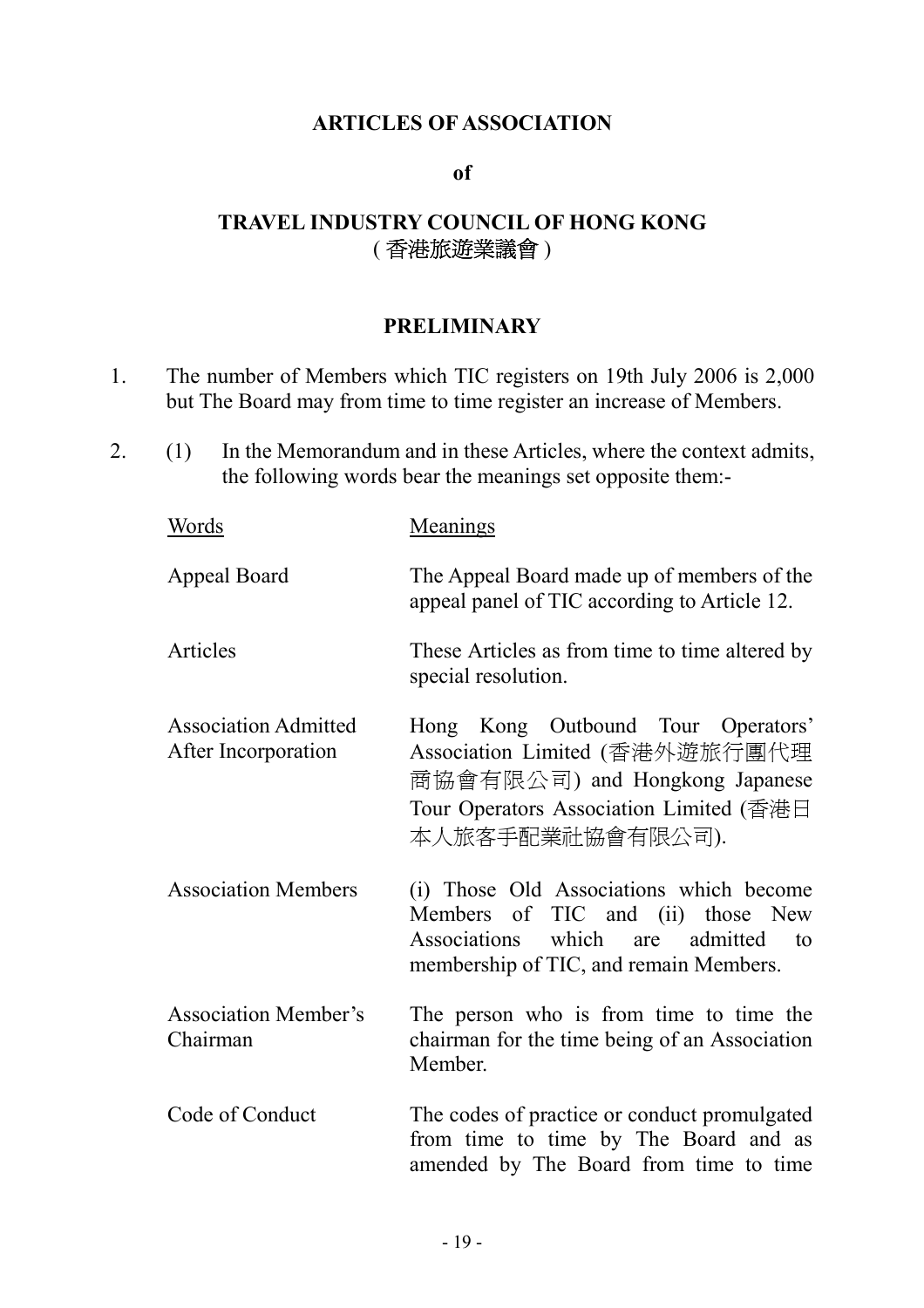|                                               | which is binding on all Members of TIC. For<br>the avoidance of doubt, non-compliance with<br>any Code of Conduct may, without limitation,<br>lead to penalty to be imposed by The Board.                                                                                                              |
|-----------------------------------------------|--------------------------------------------------------------------------------------------------------------------------------------------------------------------------------------------------------------------------------------------------------------------------------------------------------|
| Controller                                    | The controller as defined in the Travel Agents<br>Ordinance, and any statutory modification or<br>re-enactment thereof for the time being in<br>force.                                                                                                                                                 |
| Council Levy                                  | The levy payable under Section 32I of the<br>Travel Agents Ordinance.                                                                                                                                                                                                                                  |
| <b>Directives</b>                             | An official instruction howsoever termed and<br>designated as a "Directive" by The Board of<br>Directors of TIC which is binding on all<br>members of TIC. For the avoidance of doubt,<br>non-compliance with any Directive may,<br>without limitation, lead to penalty to be<br>imposed by The Board. |
| Directors and<br><b>Independent Directors</b> | Members of The Board of TIC as in accordance<br>with the provisions of Article $45(1)$ .                                                                                                                                                                                                               |
| <b>Elected Directors</b>                      | The persons who are Elected Directors in<br>accordance with Article 50.                                                                                                                                                                                                                                |
| <b>Executive Director</b>                     | The chief executive of the Executive Office of<br>TIC.                                                                                                                                                                                                                                                 |
| Fit and Proper Person                         | See Article 2(3).                                                                                                                                                                                                                                                                                      |
| <b>Fund Levy</b>                              | The levy under Section 32H of the Travel<br>Agents Ordinance which TIC is to collect as<br>authorized collector under Part III A of the<br>Travel Agents Ordinance.                                                                                                                                    |
| Member                                        | A member of TIC and Membership shall be<br>construed accordingly.                                                                                                                                                                                                                                      |
| Membership<br>Committee                       | The committee from time to time established<br>by TIC to deal with all aspects of Membership<br>of TIC, including without limitation                                                                                                                                                                   |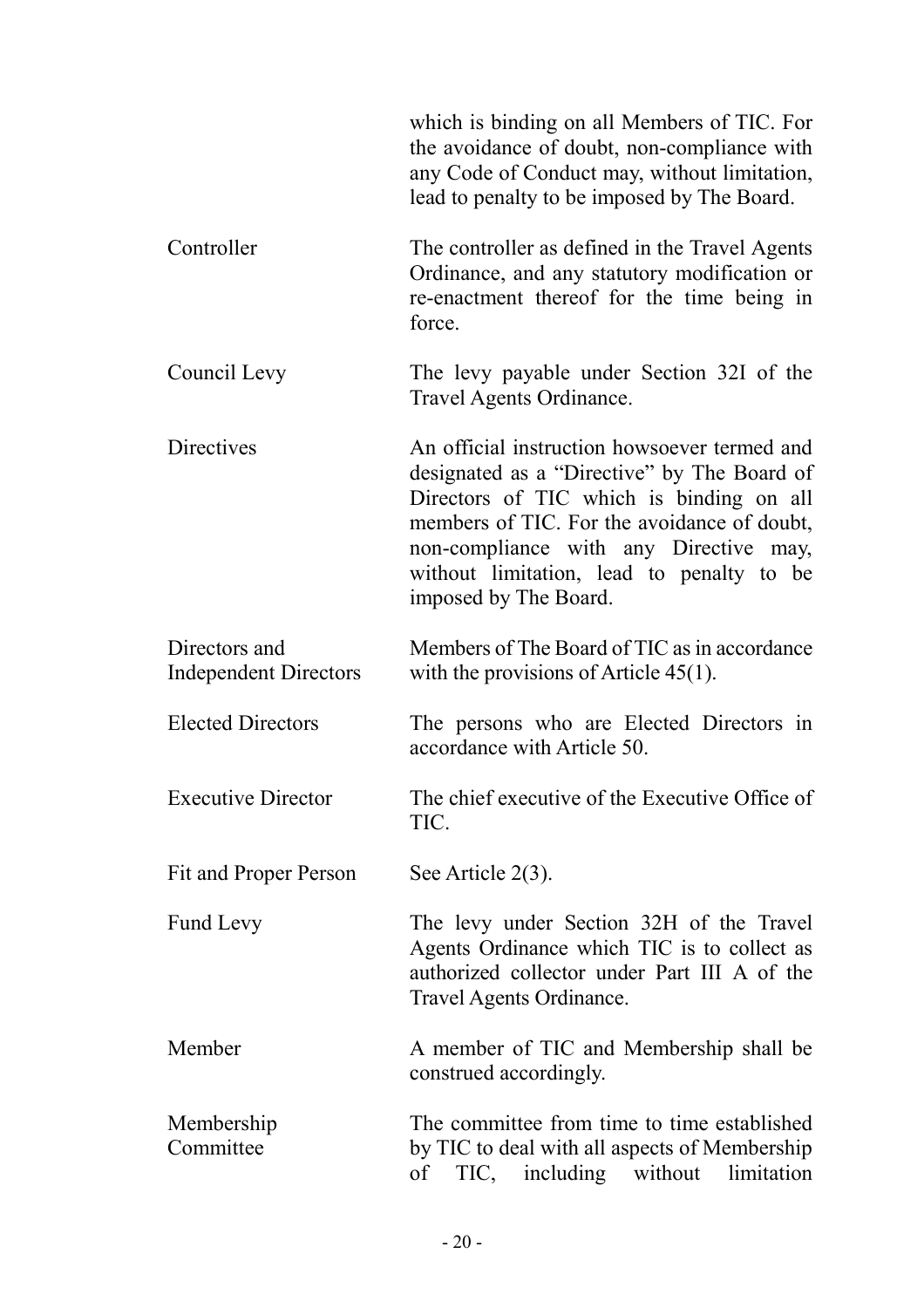|                                                          | admission, suspension, penalties<br>and<br>revocation of Membership under The Board<br>and its supervision.                                                                                                                                                                                                                                                                                                                                                                                                                                    |
|----------------------------------------------------------|------------------------------------------------------------------------------------------------------------------------------------------------------------------------------------------------------------------------------------------------------------------------------------------------------------------------------------------------------------------------------------------------------------------------------------------------------------------------------------------------------------------------------------------------|
| New Association                                          | An association, other than an Old Association<br>and Association Admitted After Incorporation,<br>which meets the criteria referred to in Article<br>$4(1)(b)$ .                                                                                                                                                                                                                                                                                                                                                                               |
| Old Association                                          | The Federation of Hong Kong Chinese Travel<br>Agents Limited (香港華商旅遊協會有限公<br>$\overline{\overline{f}}$ ); Hong Kong Association of China Travel<br>Organisers Limited (香港中國旅遊協會有限<br>$\triangle \overline{\mathbb{F}}$ ); International Chinese Tourist Association<br>Limited (國際華商觀光協會有限公司); Hong<br>Kong Association of Travel Agents Limited ( $\overline{\text{f}}$<br>港旅行社協會有限公司); Society of IATA<br>Passenger Agents Limited (國際航空協會審訂<br>旅行社商會有限公司) and Hongkong Taiwan<br>Tourist Operators Association Limited (港台旅<br>行社同業商會有限公司). |
| Outbound tour                                            | An outbound travel service as defined in the<br>Travel Agents Ordinance, and any statutory<br>modification or re-enactment thereof for the<br>time being in force.                                                                                                                                                                                                                                                                                                                                                                             |
| Secretary for<br>Commerce and<br>Economic<br>Development | The Secretary for Commerce and Economic<br>Development of the Hong Kong Government<br>or a public officer appointed by him.                                                                                                                                                                                                                                                                                                                                                                                                                    |
| The Association                                          | The unincorporated body known as "Travel"<br>Industry Council of Hong Kong (香港旅遊業<br>議會)".                                                                                                                                                                                                                                                                                                                                                                                                                                                     |
| The Board                                                | The Board of Directors for the time being of<br>TIC referred to in Article 45.                                                                                                                                                                                                                                                                                                                                                                                                                                                                 |
| The Honorary<br>Secretary                                | Any person elected by The Board to the<br>honorary position of Honorary Secretary of TIC.                                                                                                                                                                                                                                                                                                                                                                                                                                                      |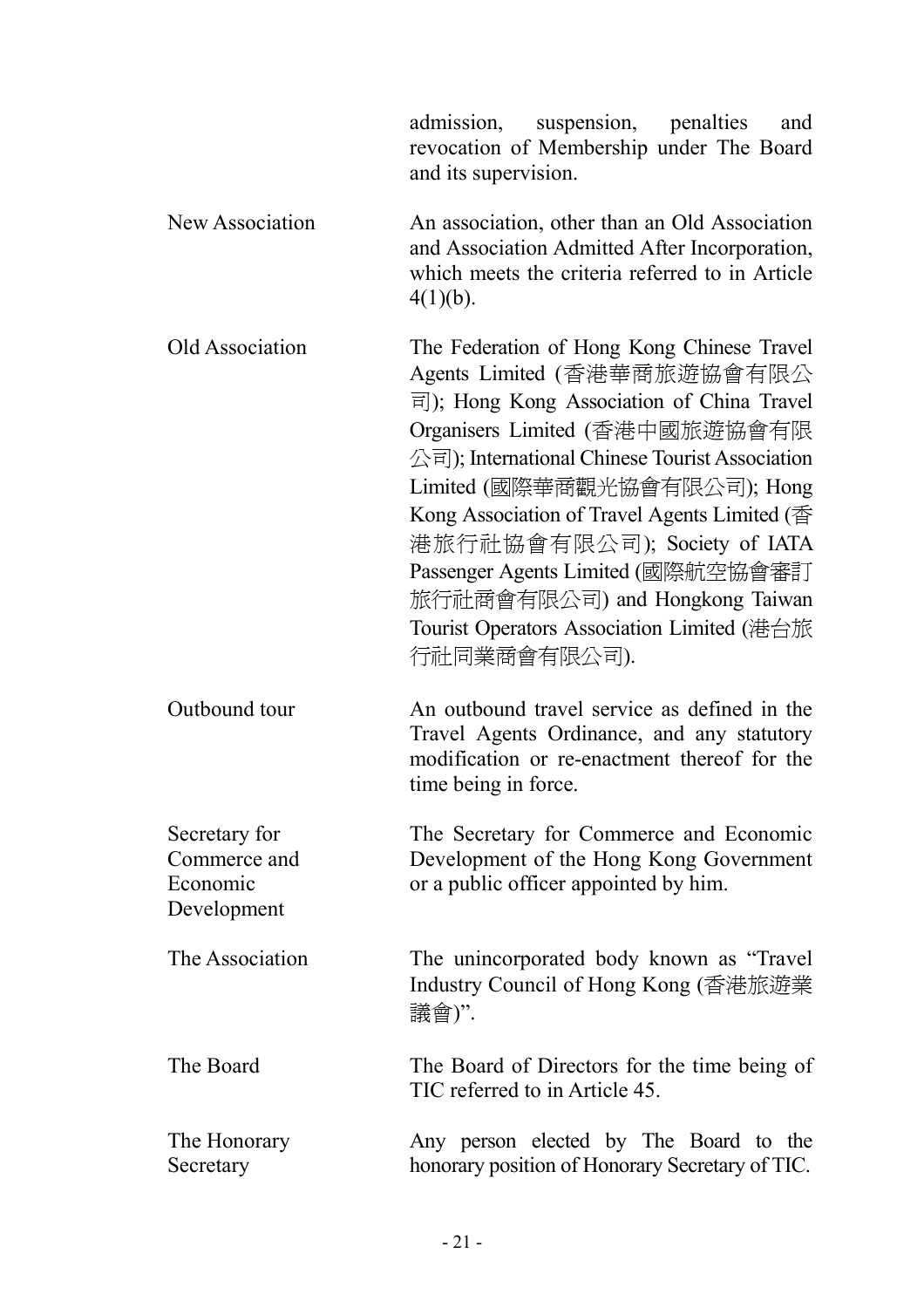| The Ordinance                   | The Companies Ordinance, Chapter 32 and<br>any statutory modification or re-enactment<br>thereof for the time being in force.                                                                                         |
|---------------------------------|-----------------------------------------------------------------------------------------------------------------------------------------------------------------------------------------------------------------------|
| The Register                    | The Register of Members of TIC.                                                                                                                                                                                       |
| The Registrar                   | The Registrar of Travel Agents appointed under<br>Section 5 of the Travel Agents Ordinance,<br>Chapter 218 as amended from time to time.                                                                              |
| The Seal                        | The Common Seal of TIC.                                                                                                                                                                                               |
| The Secretary                   | The Executive Director of TIC.                                                                                                                                                                                        |
| The Honorary<br>Treasurer       | Any person elected by The Board to the<br>honorary position of Honorary Treasurer of TIC.                                                                                                                             |
| <b>TIC</b>                      | Travel Industry Council of Hong Kong (香港<br>旅遊業議會).                                                                                                                                                                   |
| <b>TICBF</b>                    | The company known as TICBF Limited, a<br>company incorporated in Hong Kong.                                                                                                                                           |
| TIC Bonding Fund                | The fund referred to in the Third Clause<br>sub-clause (j) of the Memorandum and<br>Articles of Association of TICBF Limited (a<br>company limited by guarantee incorporated in<br>Hong Kong with limited liability). |
| <b>TICF Management</b><br>Board | The Travel Industry Compensation Fund<br>Management Board established by Section<br>32B of the Travel Agents Ordinance.                                                                                               |
| <b>Travel Agent</b>             | Includes tour operator and retail passenger<br>agent.                                                                                                                                                                 |
|                                 |                                                                                                                                                                                                                       |

 (2) Expressions denoting writing shall, unless the contrary intention appears, be construed as including references to printing, lithography, photography, and any other mode of reproducing words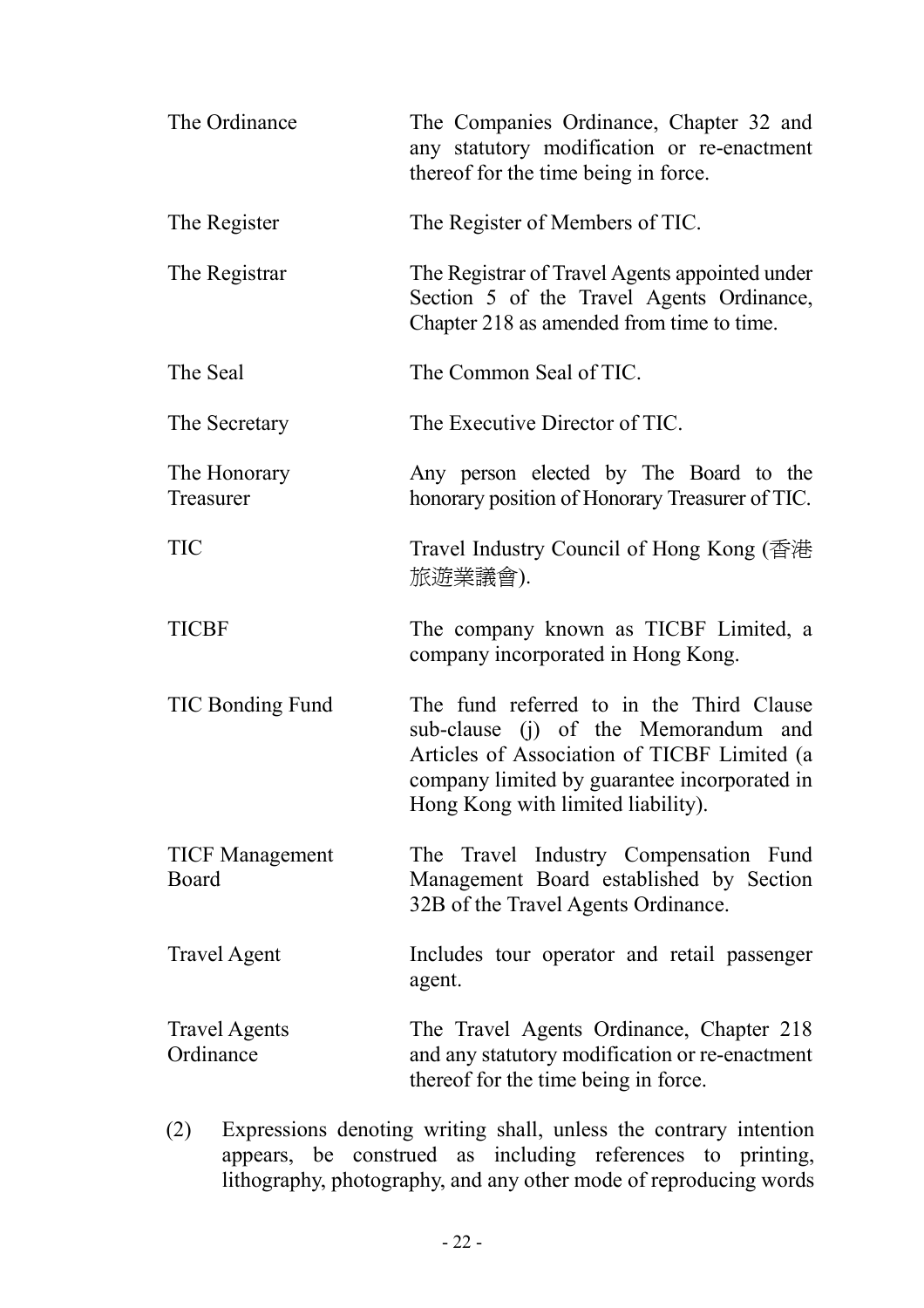in a visible form; words importing the singular number only shall include the plural number and vice versa; words importing the masculine gender only shall include the feminine and neuter genders; and words importing individuals shall include corporations.

- (3) For the purposes of determining whether any person is a Fit and Proper Person under Articles 4(2)(h), 4(3)(h) and 11, The Board, the Appeal Board or The Registrar shall have regard to the question of whether that person:-
	- (a) has been convicted, whether in Hong Kong or elsewhere, of an offence the conviction for which necessarily involved a finding that he acted fraudulently, corruptly or dishonestly;
	- (b) has been convicted of an offence against any provision of the Travel Agents Ordinance;
	- (c) in the case of an individual is an undischarged bankrupt, has entered into a composition or scheme of arrangement with his creditors or has made an assignment of his estate for the benefit of his creditors;
	- (d) in the case of a body corporate is in liquidation or the subject of a winding up order, a receiver or manager of its property has been appointed, has entered into a composition or scheme of arrangement with its creditors or has made an assignment of its estate for the benefit of its creditors;
	- (e) has been an owner or controlling shareholder, or director or controller of or a partner in a business which has failed to meet its liabilities;
	- (f) has been guilty of conduct which renders him unfit to be a Member; or
	- (g) is otherwise not a fit and proper person.

 Subject as aforesaid, unless the context otherwise requires expressions contained in these Articles shall bear the same meanings as in The Ordinance or any statutory modification thereof in force at the date at which these Articles become binding on The Association.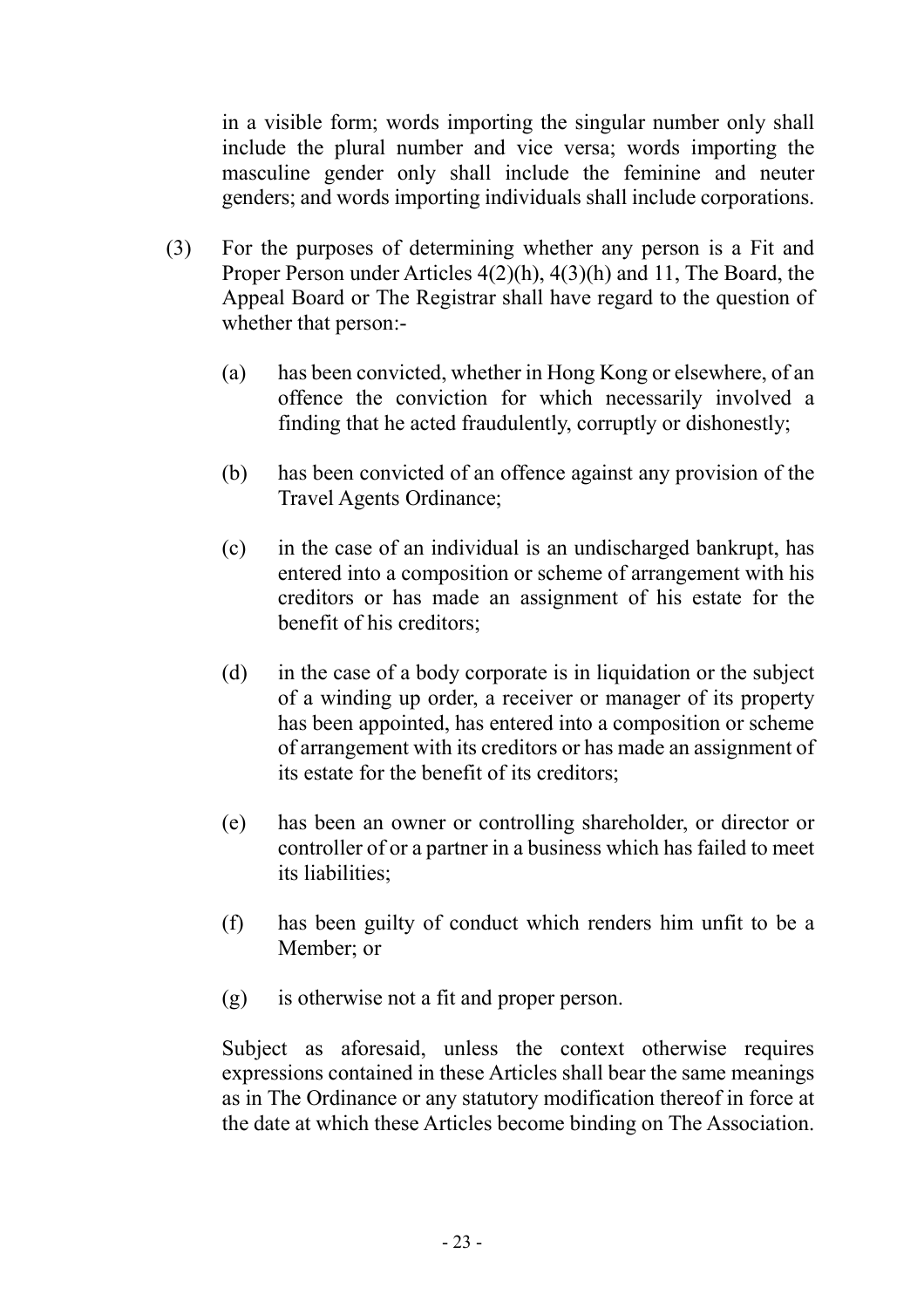### MEMBERSHIP GENERALLY

- 3. (1) Each Member shall carry on business within Hong Kong.
	- (2) There shall be three classes of Members, namely:- Association Members, Ordinary Members and Affiliate Members, whose membership of TIC shall be recorded in separate sections of The Register. A Member may be an individual, or a partnership, or a corporation.
	- (3) The rights and privileges of a Member shall be personal to that Member, the members of the relevant firm or the corporation as the case may be, and shall not be transferable.
	- (4) The Board shall be entitled in their absolute discretion to waive certain of the qualifications for membership to enable an individual or a partnership or a corporation who or which does or do not meet all the qualifications laid down for Ordinary or Affiliate Membership to become eligible for and to be admitted to Ordinary or Affiliate Membership of TIC; or to renew or to maintain his membership as the case may be.

### QUALIFICATIONS AND RESTRICTIONS

#### Association Members

- 4. (1) Association Members shall be
	- (a) the subscribers to these Articles and those Associations Admitted After Incorporation; and any of the aforesaid which meet or have undertaken to the satisfaction of The Board to meet the criteria laid down in paragraphs  $(1)(b)(v)$  and  $(vi)$  of this Article 4; and
	- (b) any other New Association which meets the following criteria:-
		- (i) it is a company which is incorporated in Hong Kong;
		- (ii) its membership is restricted to travel agents, tour operators and retail passenger agents;
		- (iii) its primary objectives must:-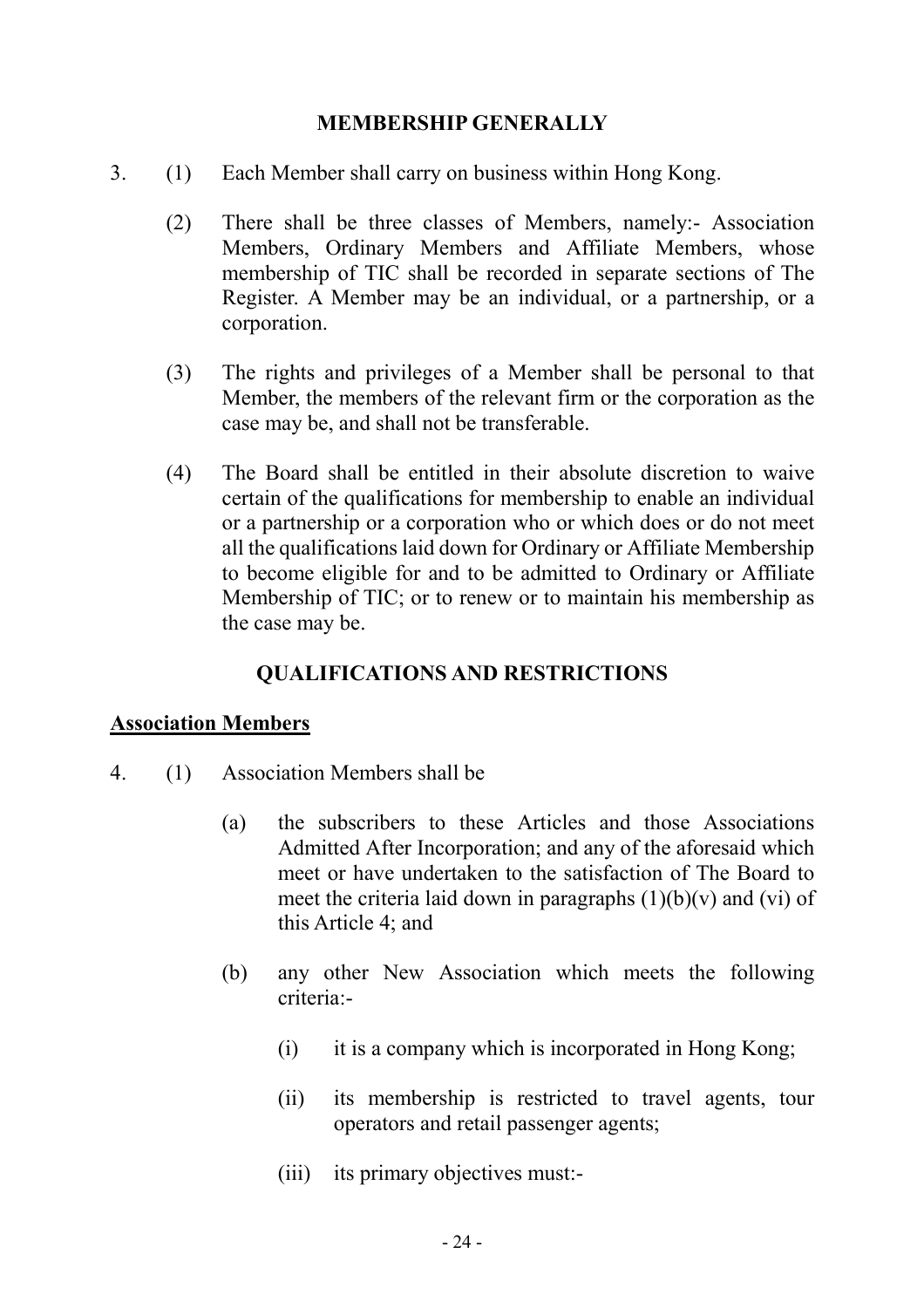- (aa) be, in the opinion of The Board, for the benefit of the travel industry;
- (bb) cover an area for which, in the opinion of The Board, there is a specific need and neither such need nor such objectives are already covered either individually or collectively by the Association Members;
- (iv) it has not less than 100 Ordinary Members of TIC. Should the membership of any Association Member after becoming an Association Member fall to below 50 Ordinary Members of TIC, The Board may consider expelling or revoking the Association Member's membership provided however, The Board or its authorized representative shall give two months' prior notice to The Registrar prior to such expelling or revoking of the Association Member's membership;
- (v) its criteria for membership is such that any of its members who wish to become members of TIC will automatically meet or better the criteria for membership of the appropriate class of membership in TIC laid down from time to time by TIC;
- (vi) its articles of association must be approved by The Board of TIC and must contain all such matters as The Board shall from time to time direct including, but not limited to the following:-
	- (aa) none of the articles shall be changed in any way save with the prior written consent of The Board of TIC and in accordance with that consent;
	- (bb) its chairman or its representative who is appointed in accordance with Article  $47(2)(a)$ hereof on The Board of TIC shall at all times be an Ordinary Member of TIC. For this purpose the Chief Executive of the Ordinary Member who is registered with TIC and who is deemed to be the Member of TIC, pursuant to Article 49 hereof, or an executive director of the Ordinary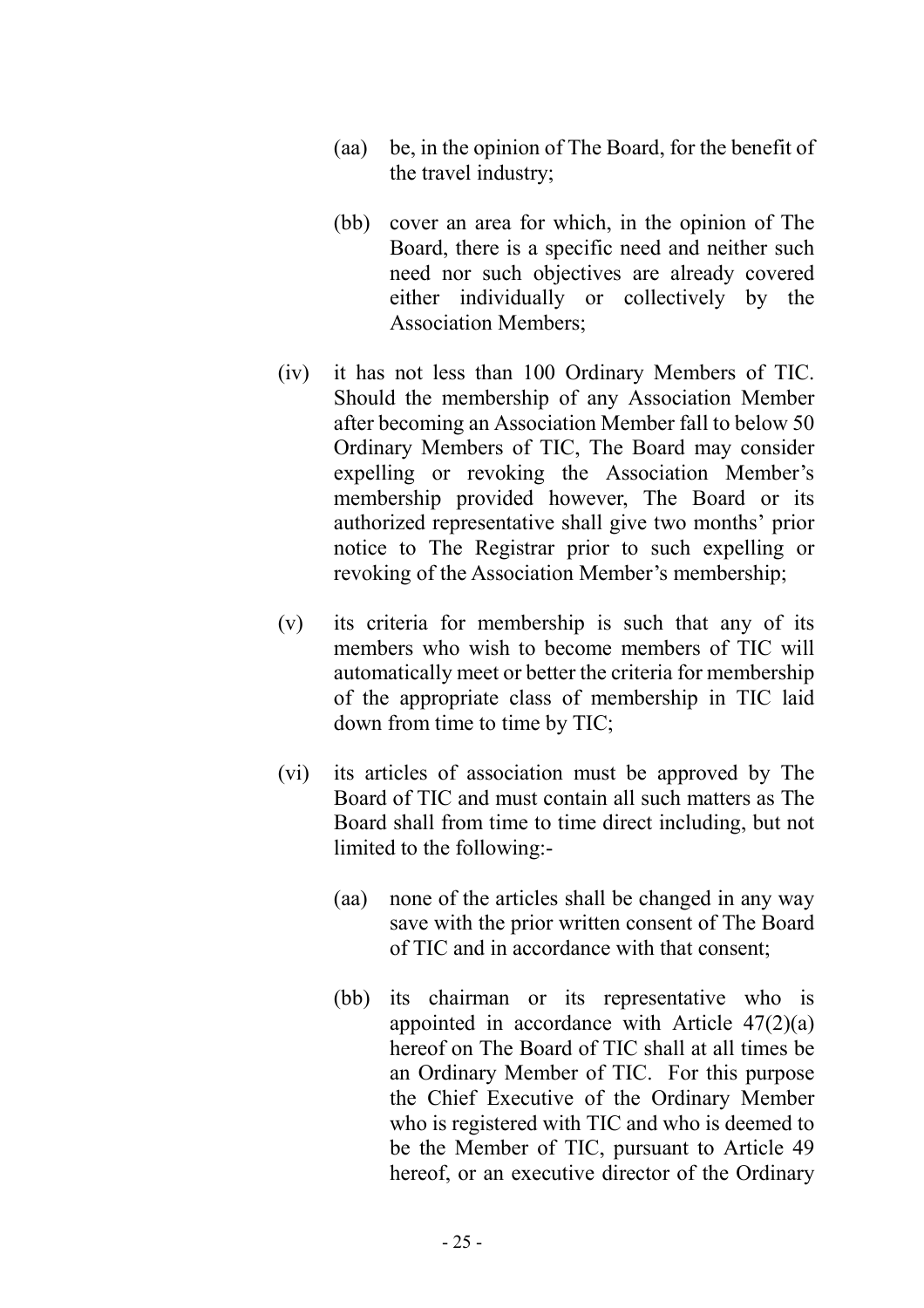Member who has the authority of the chief executive to become the chairman of the Association Member and who is registered with TIC as aforesaid instead of the chief executive, shall be deemed to be the Ordinary Member;

- (cc) a person whose application for membership of the association is refused or rejected or a member who is expelled or suspended from membership of the association shall have the right to appeal to the Appeal Board of TIC and such person or the association shall, provided the matter falls within Article 12 of the Articles of TIC have the right to appeal to The Registrar;
- (dd) the association, its council and its members shall all be bound by the decision of the Appeal Board or of The Registrar;
- (ee) the chairman of the association or its representative who is appointed in accordance with Article 47(2)(a) hereof shall automatically vacate his office if he shall for any reason, including removal, vacate the office of a member of The Board of TIC in accordance with Article 56 hereof;
- (ff) any person who is not a Member of TIC shall be ineligible to become a member of the Executive Committee of an Association Member;
- (gg) The Chairman, Deputy Chairman, Honorary Secretary or Honorary Treasurer of an Association Member shall not at any time also be the Chairman, Deputy Chairman, Honorary Secretary or Honorary Treasurer of another Association Member.

### Ordinary Members

 (2) An Ordinary Member shall be a limited company which meets the criteria laid down in sub-paragraphs (a) - (h) hereof unless and to the extent that such criteria is waived pursuant to Article 3(4):-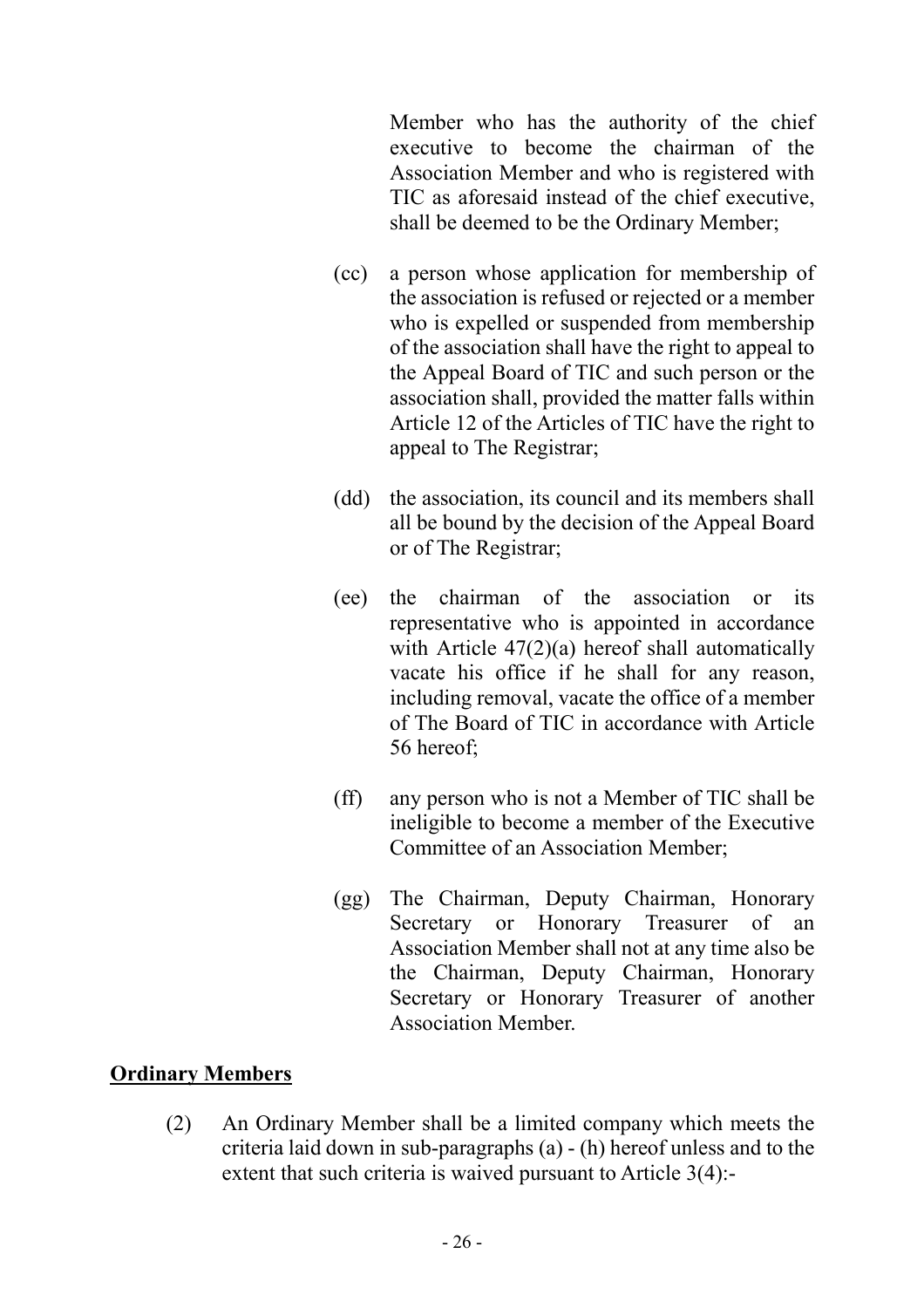- (a) it is a company which has been incorporated in Hong Kong or is an overseas company which is registered as such with the Companies Registry in Hong Kong pursuant to Part XI of The Ordinance;
- (b) its only business shall be travel-related and tourism;
- (c) it is a member of an Association Member;
- (d) it has a paid-up capital of not less than HK\$500,000 plus a further HK\$250,000 for each branch office from which it conducts its travel-related and tourism business;
- (e) its financial position is considered by The Board to be sound;
- (f) it employs at each premises from which it conducts its travel-related and tourism business at least:-
	- (i) a manager who has within 5 years prior to any point in time during his employment had at least two continuous years' relevant practical experience; and
	- (ii) one other member of staff who is employed full time in the operation of such business.
- (g) it conducts its travel-related and tourism business within separate and independent commercial premises/buildings which are easily identified as being used solely for the travel-related and tourism business and which are approved by the Membership Committee of TIC. The agent's premises must not be an "office within an office" i.e. an office located within the agent's parent/affiliate/holding company's or another company's office premises. Exception may be granted to:-
	- (i) a branch office of a member agency inside a licensed hotel.
	- (ii) a branch office operated inside a department store provided that
		- the area is well-defined and partitioned off for the exclusive use by the agent, and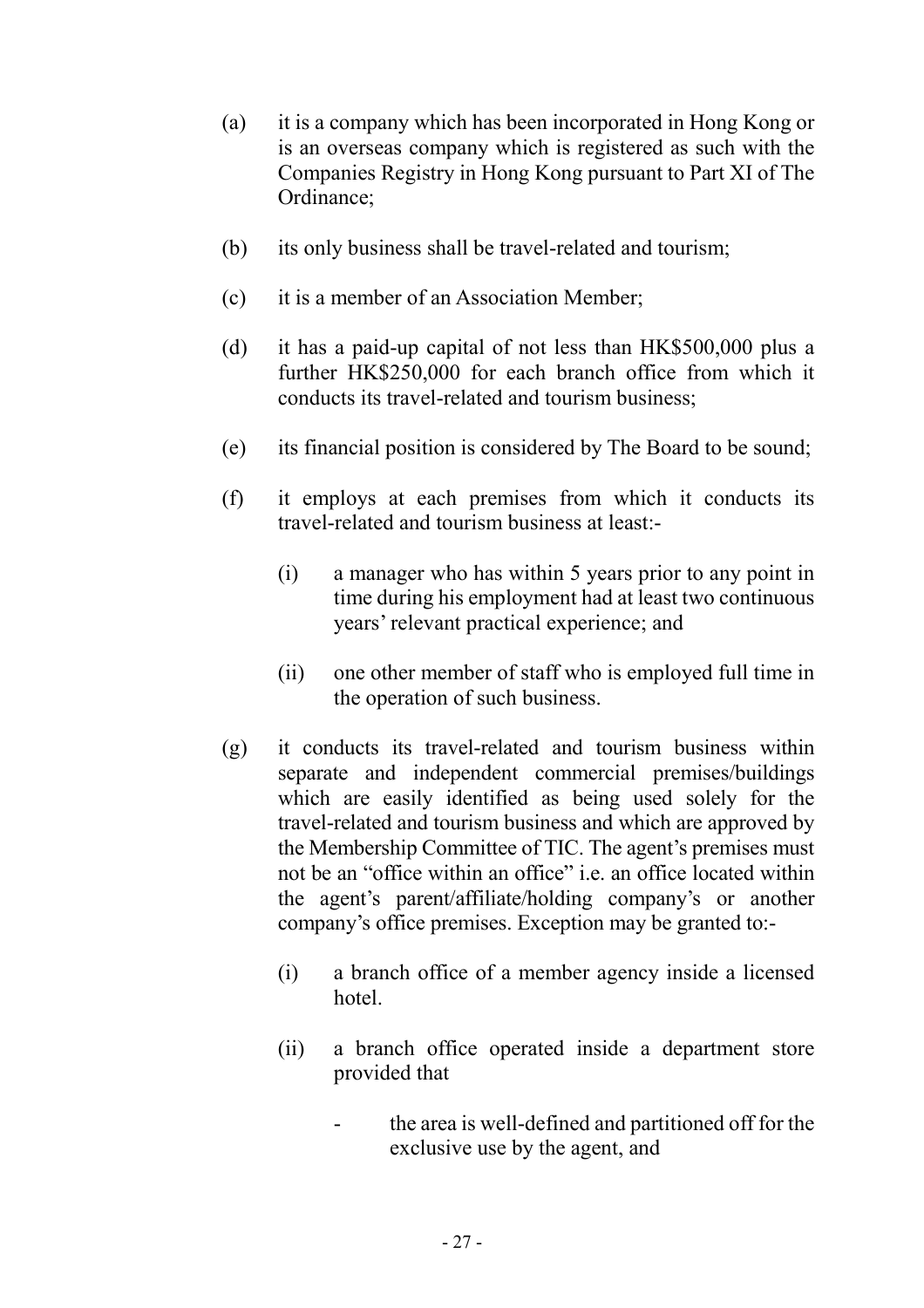- the agent and the department store are not owned by the same proprietor/company; and
- (h) its controllers, directors, principal shareholders, secretary or officers or any person employed or concerned in the management of its travel-related and tourism business and each of them are respectable and honest businessmen and are otherwise Fit and Proper Persons.

### Affiliate Members

- (3) An Affiliate Member shall be a person who meets the criteria laid down in sub-paragraphs (a) - (i) hereof unless and to the extent that such criteria is waived pursuant to Article 3(4).
	- (a) He is a sole proprietorship or partnership.
	- (b) He is a member of an Association Member.
	- (c) He has obtained and lodged with TIC a bond, guarantee or other form of security acceptable to The Board in the sum of HK\$150,000 or such other amount as The Board may from time to time decide in favour of TIC. Any moneys which are paid under such bond, guarantee or other form of security as aforesaid shall be paid to TIC which shall pay the same to such Affiliate Members' Trustee in Bankruptcy or, if such Affiliate Member is not adjudged bankrupt within 3 months of the date on which TIC issues a demand for payment under such bond, guarantee or other form of security, to the Member.
	- (d) His financial position is considered by The Board to be sound.
	- (e) He shall not have any branch office.
	- (f) He employs at the premises from which he conducts his travel-related and tourism business at least:
		- (i) a manager who has within 5 years prior to any point in time during his employment had at least two consecutive years' relevant practical experience; and
		- (ii) one other member of staff who is employed full time in the operation of such business.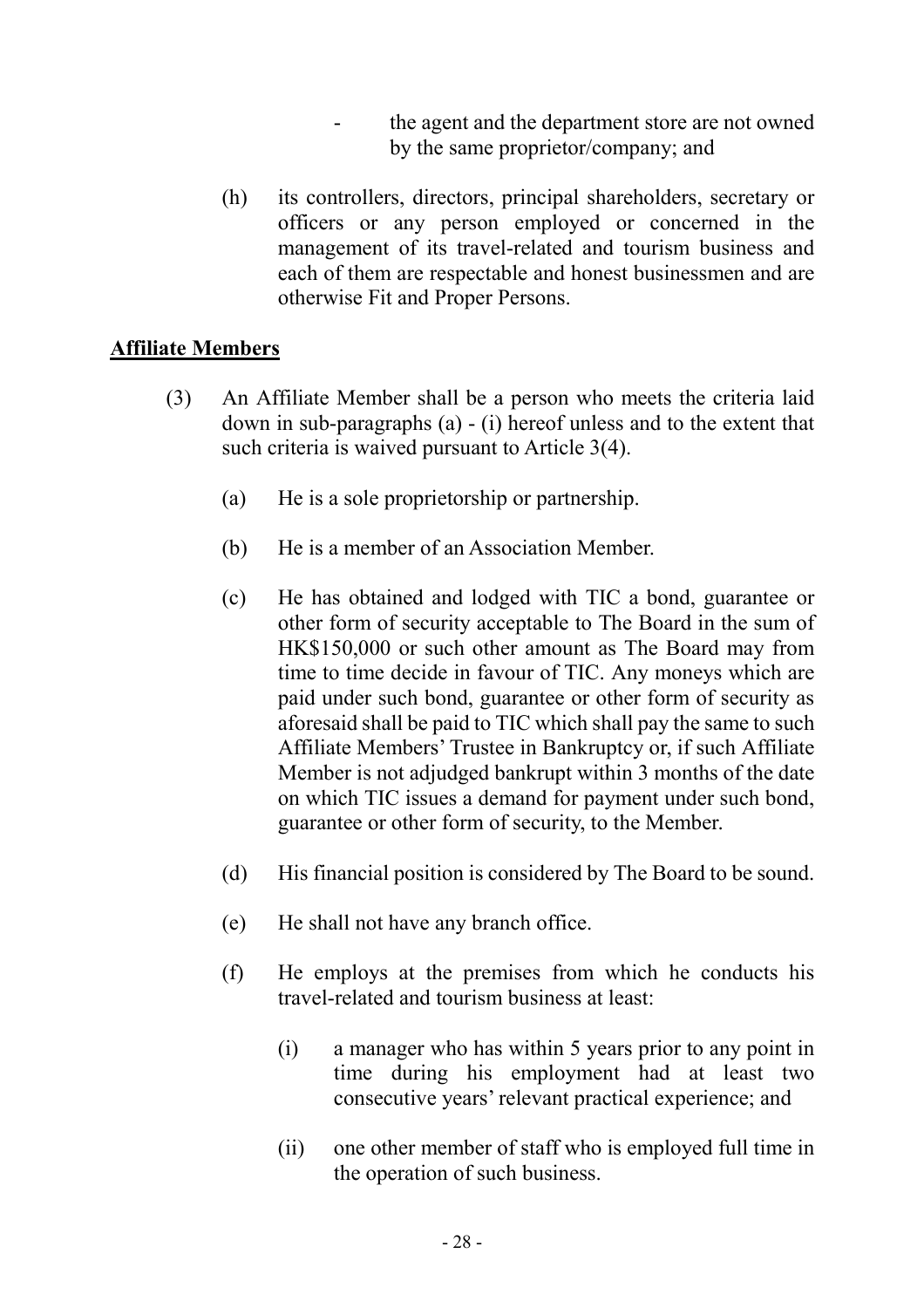- (g) He conducts his travel-related and tourism business within separate and independent commercial premises/buildings which are easily identified as being used solely for the travel-related and tourism business and which are approved by the Membership Committee of TIC. The agent's premises must not be an "office within an office" i.e. an office located within the agent's parent/affiliate/holding company's or another company's office premises.
- (h) His partners or any person employed or concerned in the management of his travel-related and tourism business and each of them are respectable and honest businessmen and are otherwise Fit and Proper Persons.
- (i) He is a respectable and honest businessman and is otherwise a Fit and Proper Person.
- (4) No application for Affiliate Membership from limited companies shall be accepted on or after 13th September 2006. For a limited company which has been admitted as an Affiliate Member before that date, it shall be given 2 years as from notice to be given to change itself from an Affiliate Member to an Ordinary Member of TIC, including to comply with all requisite qualification requirements for being an Ordinary Member, save and except that no payment of the fee shall be required for the change of membership category as stipulated in Article  $5(3)(a)$ . In the event of failure to change the membership within the requisite time, the Affiliate Membership of the limited company shall be expunged from The Register and Affiliate Membership of TIC, without prejudice to the rights of the Affiliate Member to make any future application for Ordinary Membership in compliance with the criteria for Membership.
- (5) None of the criteria laid down in each of Articles 4(1), (2), (3) and (4) shall be altered except with the approval of the Secretary for Commerce and Economic Development.
- (6) An Affiliate Member shall:-
	- (a) not register, or organise or operate an outbound tour;
	- (b) be ineligible to be an Elected Director or an Association Member's Chairman or representative or otherwise to serve on The Board;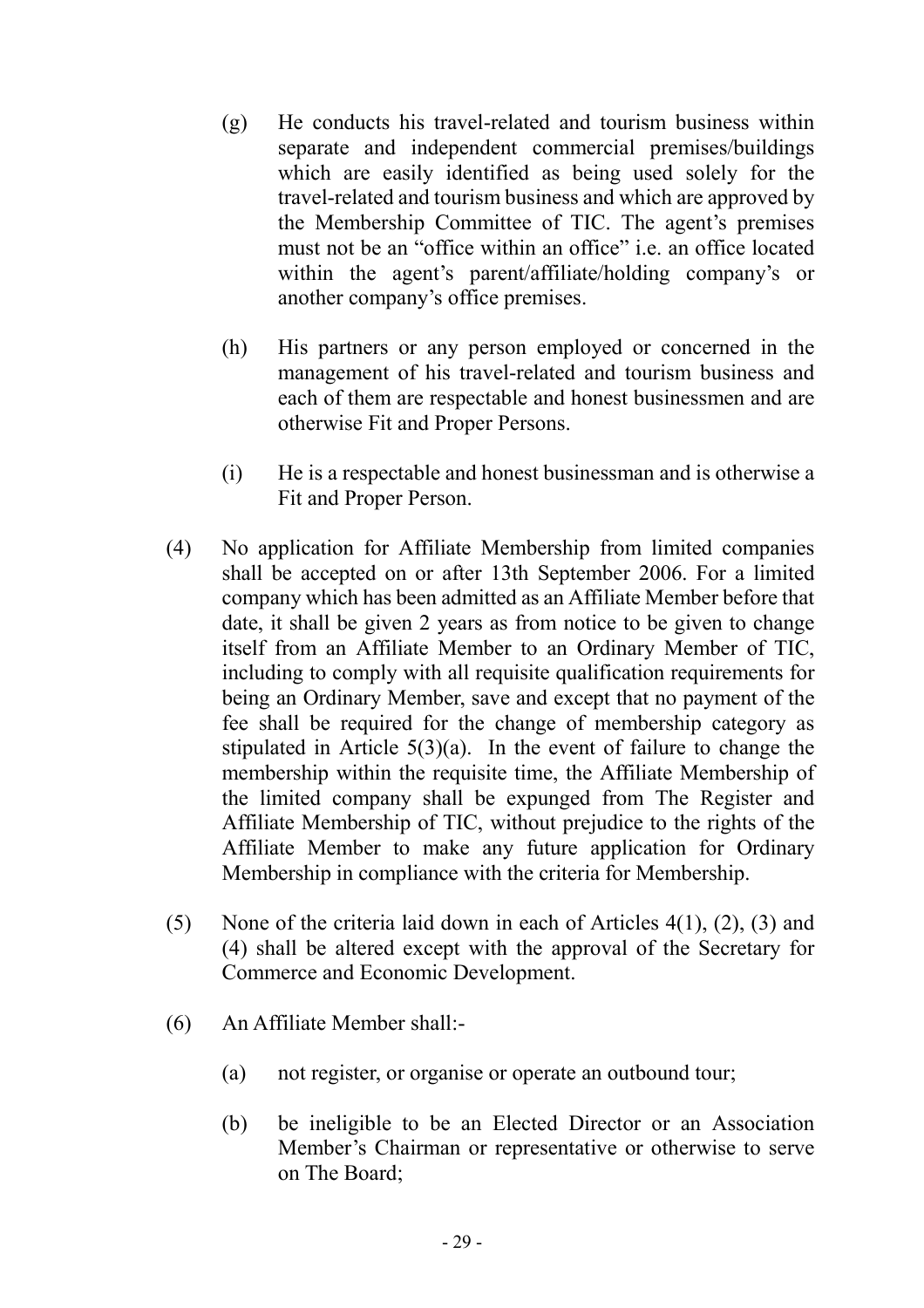(c) be subject to such other restrictions as The Board may impose from time to time in its absolute discretion.

### **FEES**

- 5. (1) (a) Every New Association which is admitted to membership of TIC shall pay an entrance fee which shall be calculated at the rate of HK\$1,000 for each member of the New Association on the date on which the notice referred to in Article  $5(2)(a)$  is posted or delivered to such New Association. The amount of the entrance fee may at any time and from time to time be altered by The Board with the written approval of the Secretary for Commerce and Economic Development.
	- (b) Every Ordinary and Affiliate Member whose application for membership is submitted on or after 1st April 1996 shall pay an entrance fee equivalent to 3 times the annual subscription payable by the member on the date on which the notice referred to in Article  $5(2)(a)$  is posted or delivered to such Member. The amount of the entrance fee may at any time and from time to time be altered by The Board with the written approval of the Secretary for Commerce and Economic Development.
	- (2) (a) Immediately upon the admission of a candidate to membership notice thereof shall be given to him, and he shall be furnished with a copy of the Memorandum and Articles, the Code of Conduct and of all rules, by-laws and Directives of TIC and a request to remit to TIC within one month from the date of such request the amount of his application fee (if any), entrance fee (if any), to the extent not already paid, and the first annual subscription and the contribution to TICBF (if any) referred to in Article 7(2). Upon payment of his application fee (if any), entrance fee (if any) and first annual subscription and the contribution to TICBF (if any) he shall become a Member of TIC and be entitled to all the benefits and privileges of membership and be bound by these Memorandum and Articles, (subject to Article 3(4)), the Code of Conduct and all rules, by-laws and Directives of TIC.
		- (b) If all fees, subscriptions and contributions referred to in Article 5(2)(a) be not paid within one month from the date of such request as aforesaid, the admission of such candidate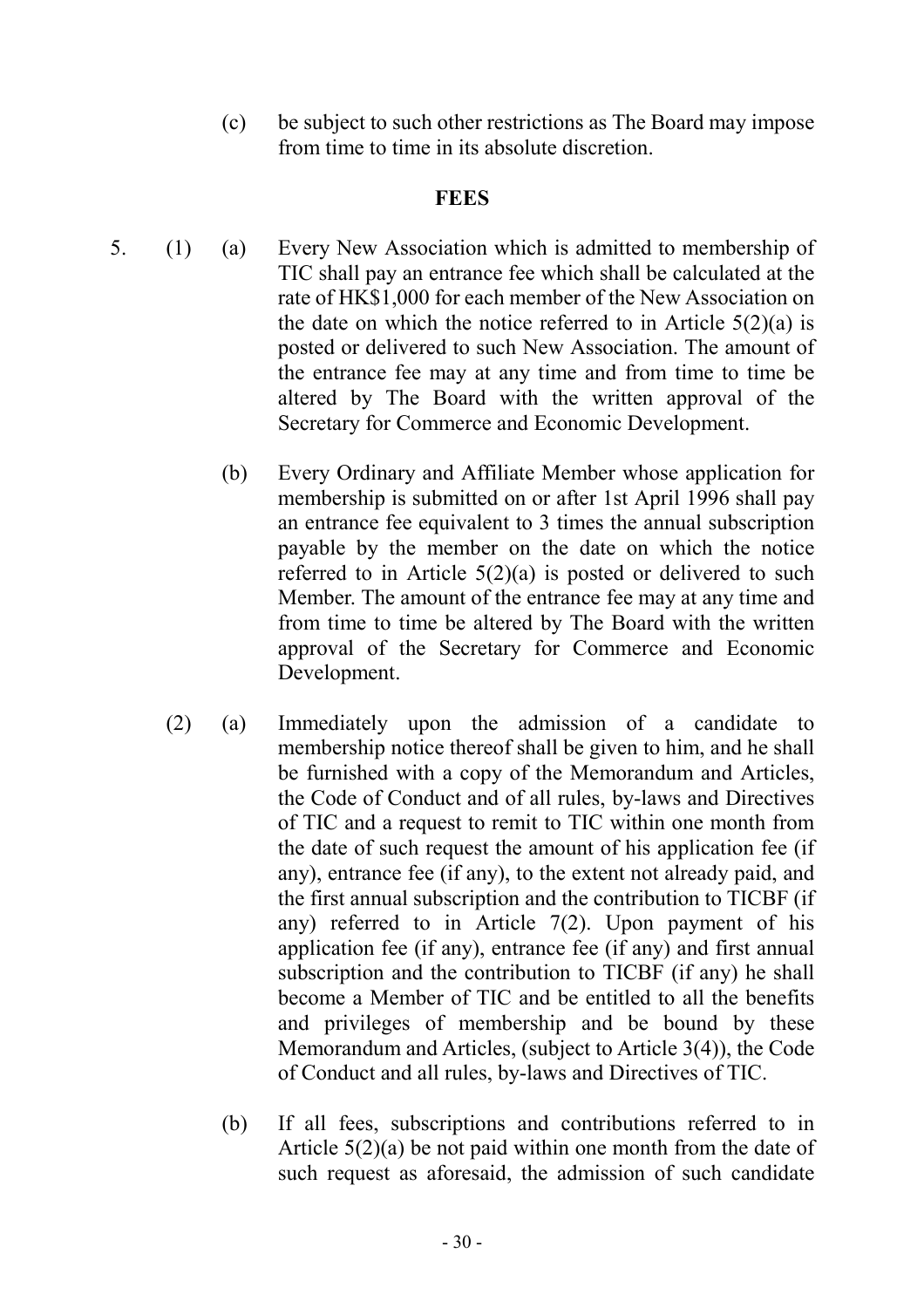shall be void, unless he shall satisfy The Board that the delay in payment was due to absence from Hong Kong or other sufficient cause.

 (3) (a) The fees payable to the TIC in respect of the following matters shall be as proposed by The Board and approved by the Secretary for Commerce and Economic Development:-

Application for a change of address of a head or branch office.

Application for a change of name of any Member.

 Application for any additional or replacement copy of a membership certificate.

 Application for a change of membership category pursuant to Article 8(6).

 Application for continuation of membership pursuant to Article  $8(7)(a)(i)$ .

 Application for renewal of membership pursuant to Article  $8(7)(b)(i)$ .

- (b) Each such application or notification shall be accompanied by a remittance of the amount of the appropriate fee, and neither TIC, nor The Board, nor any officer or servant of TIC shall be under any duty or liability to consider or determine any such application or give effect to any such notification unless so accompanied.
- (4) A fee which is payable pursuant to this Article shall not in any circumstance be repayable.

### SUBSCRIPTIONS

- 6. (1) Every Member shall pay an annual subscription as follows:-
	- (a) Association Members The annual subscription for Association Members shall be proposed by The Board and approved by the Secretary for Commerce and Economic Development.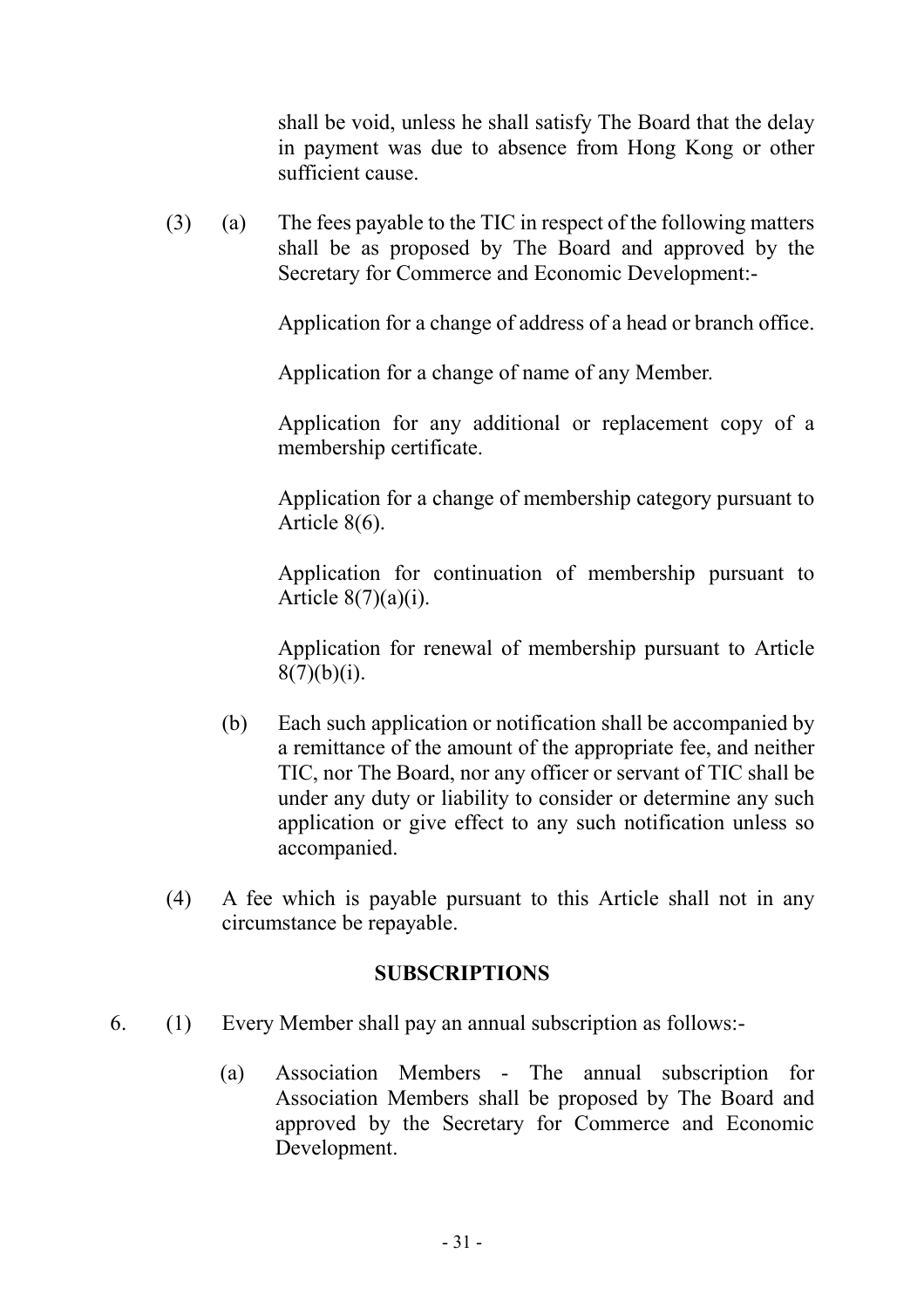- (b) (i) Ordinary Members The annual subscription for Ordinary Members shall be proposed by The Board and approved by the Secretary for Commerce and Economic Development.
	- (ii) The amount payable for each branch office shall be paid upon the opening of the office and, thereafter annually on the 1st June according to the number of such Ordinary Member's branch offices as at 31st May. The fee payable for a branch office shall be paid in full irrespective of when such office is opened and there shall not be any refund of any such fee upon the closing of any office or for any other reason whatsoever except in the circumstances set out in paragraph (2).
- (c) Affiliate Members The annual subscription for Affiliate Members shall be proposed by The Board and approved by the Secretary for Commerce and Economic Development.
- (2) The Board may reduce proportionately all, but not some only, of the rates set out above in relation to any particular year by way of refund or waiver as appropriate.
- (3) All subscriptions shall be payable by reference to the year commencing on 1st July and (except the first subscription of a new Member as provided in Article  $5(2)(a)$ ) shall be due and payable in one lump sum on the 1st June in each year. If the 1st June falls on a public holiday, the due date shall be the preceding business day.
- (4) A Member who is admitted to membership on or after the 1st July in any year and before the 1st January in the next succeeding year shall upon admission pay the whole of the subscription for the then current year. A Member who is admitted to membership on or after the 1st January in any year and before the 1st July in that year shall pay one half of the subscription for the then current year.
- (5) The rates of subscription set out above may at any time and from time to time be altered by The Board with the written approval of the Secretary for Commerce and Economic Development.
- (6) If the subscription (or any fees payable therewith) for a Member has been outstanding for 1 month after it shall fall due for payment, he shall forthwith cease to be a Member save and except where the Member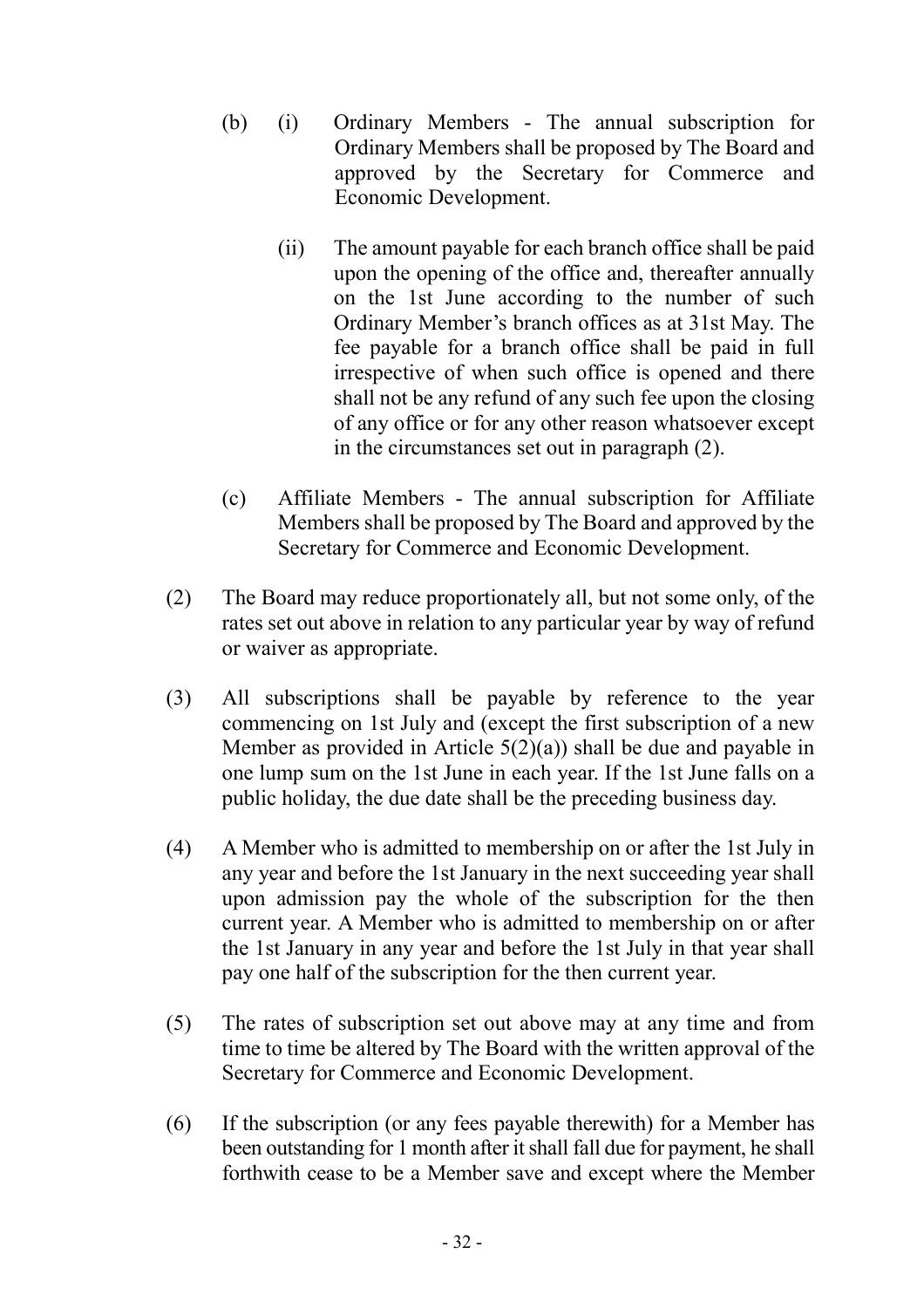shall within 14 days therefrom provide an explanation in writing to the absolute satisfaction of The Board along with payment of all arrears of outstanding fees, The Board may, but shall not be obliged to, re-admit the Member without payment of any additional entrance fee.

# PAYMENT OF FUND LEVY AND COUNCIL LEVY AND CONTRIBUTION TO TIC BONDING FUND

- 7. (1) All applications for membership shall include an undertaking by or on behalf of the applicant to make payment of The Fund Levy and Council Levy in accordance with the Travel Agents Ordinance to TICF Management Board and TIC respectively.
	- (2) Save as set out below, all Members shall upon their admission to membership pay to TIC in accordance with Article 5(2)(a) the sum of HK\$2,000, or such other sum as The Board may from time to time determine as a contribution to the bonding fund operated and maintained by TICBF, which sum shall be refunded, to the extent that there are funds available for such refund, to the Member without interest upon his ceasing for any reason to be a Member. The requirement for a Member to make such payment upon his admission as a Member shall not apply to:-
		- (a) Association Members; and
		- (b) those Ordinary Members or Affiliate Members who have made such payment before becoming admitted as a Member.

### ADMISSION OF NEW MEMBERS AND OBLIGATIONS OF MEMBERS

- 8. (1) (a) Each of the subscribers to these Articles shall upon satisfying the criteria referred to in Article 4(1)(a) automatically become an Association Member.
	- (b) (i) Any person, firm or corporation (including any New Association) may apply in writing for membership of TIC in the appropriate class or classes in such form accompanied by such information and documents as The Board shall from time to time prescribe, and The Board shall, provided the applicant meets the criteria for membership and pays all fees and subscriptions payable to TIC on membership, admit such person, firm or corporation to Membership accordingly.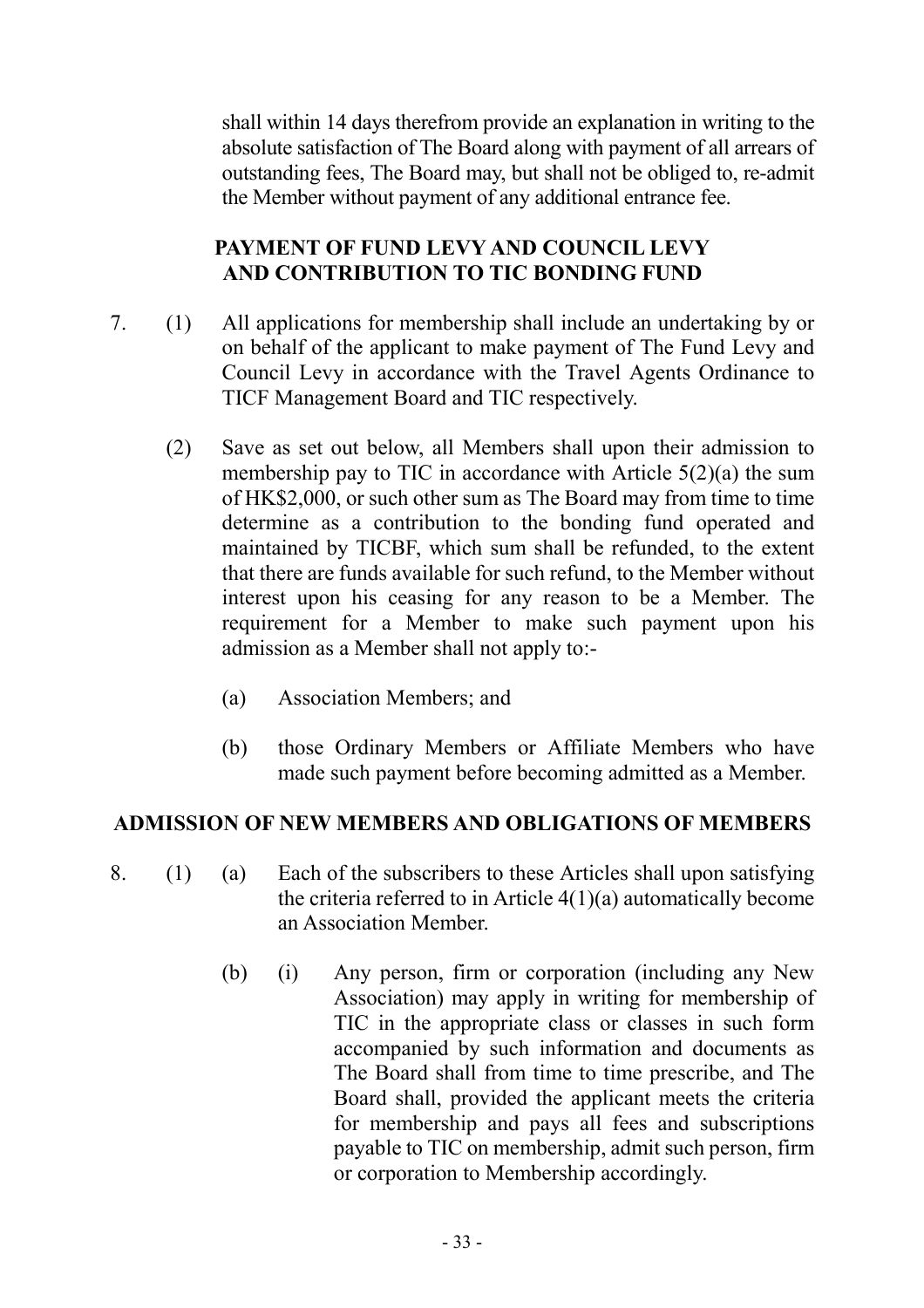(ii) TIC will, provided the applicant shall have supplied TIC meantime with all such information as TIC shall require, notify the applicant within the period set out hereafter either that his application has been approved and that he may subject to paragraph (i) hereof be admitted to membership or that his application has been rejected. If TIC fails to so notify the applicant within such time the application shall be deemed to have been rejected.

> The period within which such notification shall be given by TIC shall be:-

- (aa) for applications for Ordinary or Affiliate Membership, four months; and
- (bb) for Association Membership, six months;

 in each case, from the date of receipt by TIC of the application for membership.

- (iii) Except in the case of an application for Association Membership, in the event of refusal or rejection (including a deemed rejection pursuant to sub-paragraph (ii) hereof) of any such application, the applicant may appeal in accordance with Article 12 to the Appeal Board and, by way of further appeal, to The Registrar.
- (c) There shall be no appeal to The Registrar against the refusal or rejection of an application for membership by an Old Association or a New Association and Articles 8(2) and 8(3) shall not apply to such associations.
- (d) An Affiliate Member shall be ineligible to be an Elected Director or an Association Member's Chairman or representative on The Board or otherwise to serve on The Board and shall not be entitled to any share in the property of TIC upon the dissolution of TIC.
- (2) All applications for membership shall include an undertaking by or on behalf of the applicant that in the event of such application being refused or rejected, no proceedings shall be instituted in any Court of Law arising out of any objections made to such application by any person or body or by The Board to which application is made unless and until: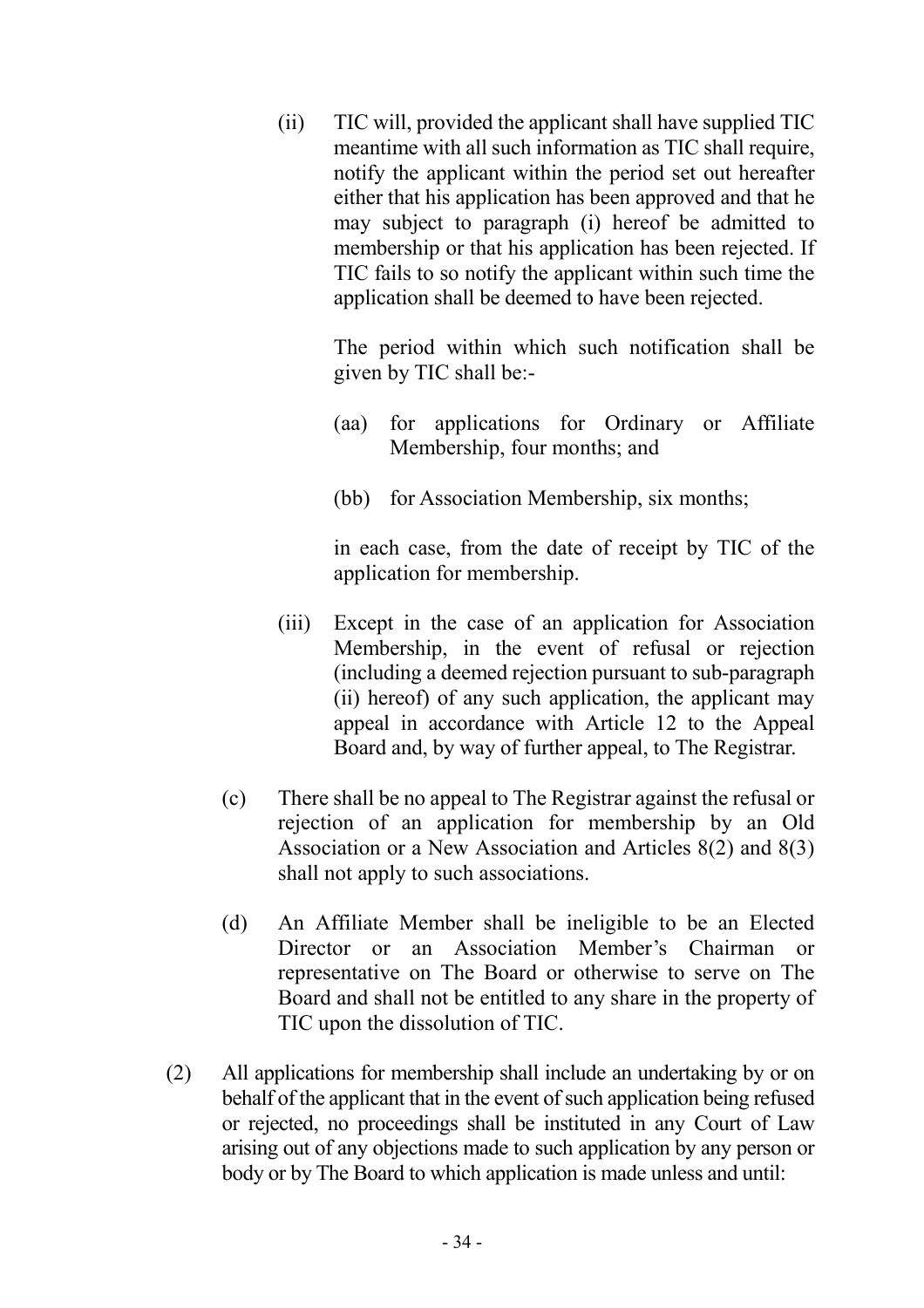- (a) notice of appeal against the decision to refuse or reject an application for membership shall have been given by the applicant to the Appeal Board in accordance with Article 12 and the decision of the Appeal Board on such appeal shall have been notified to the parties or such appeal shall have been withdrawn or otherwise disposed of; and
- (b) where applicable notice of appeal shall have been given to The Registrar in accordance with Article 12 and the decision of The Registrar on such appeal shall have been notified to the parties or such appeal shall have been withdrawn or otherwise disposed of.
- (3) Any applicant for membership whose appeal against refusal or rejection of his application for membership of TIC, or whose appeal against refusal or rejection of his application for membership of an Association Member, is either upheld by the Appeal Board or is rejected by the Appeal Board but is upheld by The Registrar on further appeal shall, provided he pays all fees and subscriptions payable to TIC on membership be admitted to membership of TIC.
- (4) Every Member of TIC shall be deemed to have covenanted with TIC to comply with these Articles and the Code of Conduct and all rules and by-laws and Directives of TIC for the time being applicable.
- (5) Every Member shall at all times during normal business hours with or without prior notice afford to any person authorised by the Chairman of The Board all facilities necessary to enable such person to inspect any premises upon which that Member carries on business and to satisfy himself that the same comply with these Articles, the Code of Conduct and all rules, by-laws and Directives of TIC for the time being applicable and shall supply all information necessary to enable such person to satisfy himself that all requirements as to staff and their qualifications are met and that the provisions of these Articles, the Code of Conduct and the rules, by-laws and Directives of TIC are being complied with.
- (6) (a) A Member who applies for change of its membership category from Ordinary Member to Affiliate Member or vice versa, shall pay the appropriate fees, irrespective of any earlier fees paid for the membership category being changed, as provided in Article 5(3)(a) (except in the case as stipulated in Article 4(4)) and submit all such information and documents as The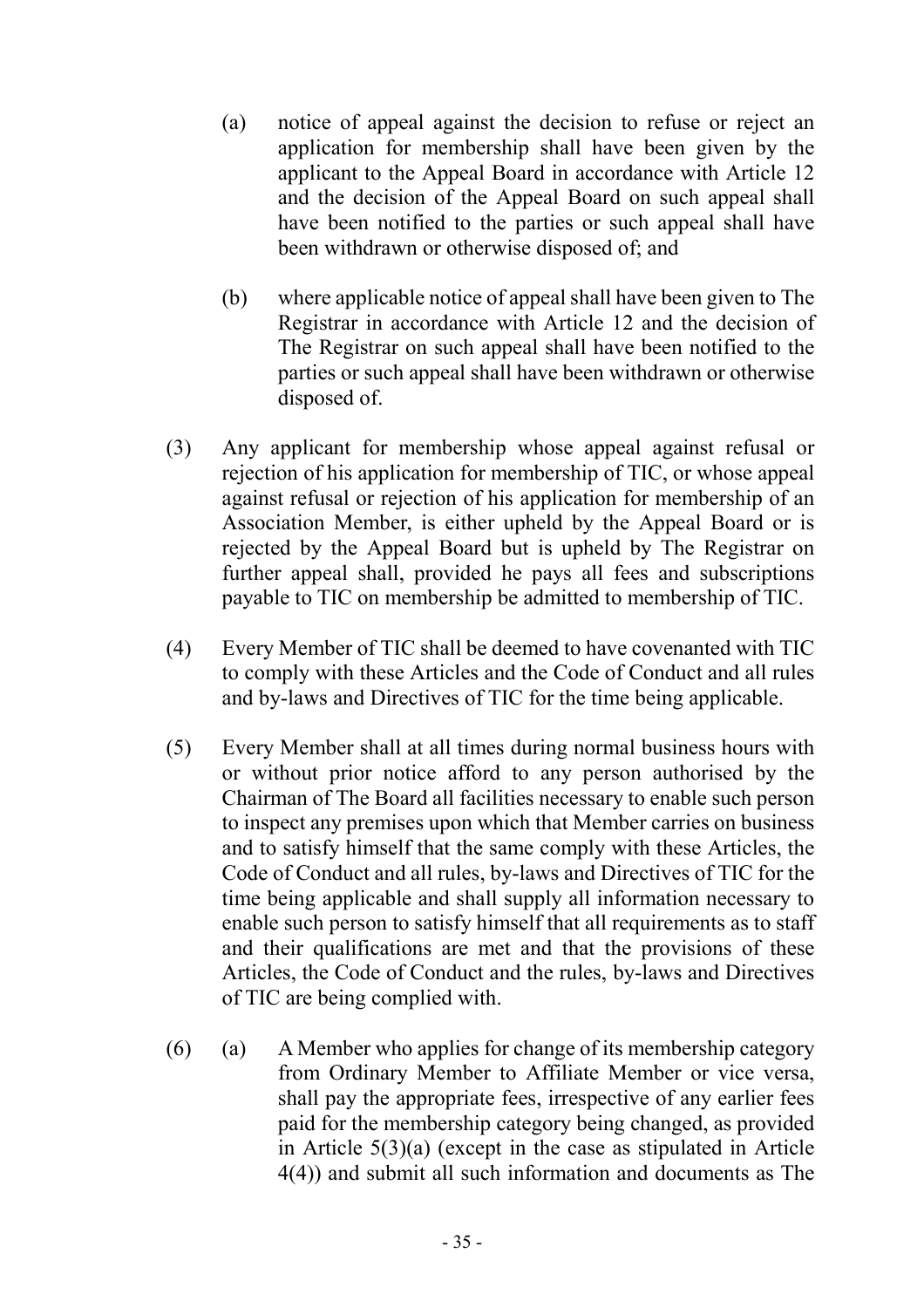Board may require for the purpose of deciding whether to grant the application. The entrance fee shall not be applicable in respect of change of membership category.

- (b) The Board may grant the application either unconditionally or subject to such conditions as it may think fit or it may refuse the application if The Board is of the opinion that the Member does not, or will not following the change, meet the criteria for the category of membership or that any of the matters referred to in Article 11 applies in relation to the change.
- (c) In the event of a refusal of an application referred to in sub-paragraph (a), the applicant may appeal against such refusal to the Appeal Board and, by way of further appeal to The Registrar in accordance with Article 12.
- (7) (a) (i) Subject to Article  $8(7)(b)(i)$ , Members shall within 14 days of the same occurring notify to The Board all changes in its shareholders or directors or controllers or in partners or owners of the Member and shall apply to The Board for continuation of its Membership.
	- (ii) Members shall supply to The Board all such information and documents as The Board may require for the purpose of deciding whether to grant the application.
	- (iii) The Board may grant the application either unconditionally or subject to such conditions as it may think fit or may refuse to continue and terminate the Membership if The Board is of the opinion that any of the matters referred to in Article 11 apply in relation to the changes referred to in sub-paragraph  $(a)(i)$ .
	- (b) (i) Where there is a change in financial control of a Member whether as a result of any change or series of changes referred to in Article  $8(7)(a)$  or otherwise, the Membership of the Member shall terminate unless the Member has prior to the date of the change in financial control notified The Board of the intended change in financial control and applied for and been granted a renewal of its membership.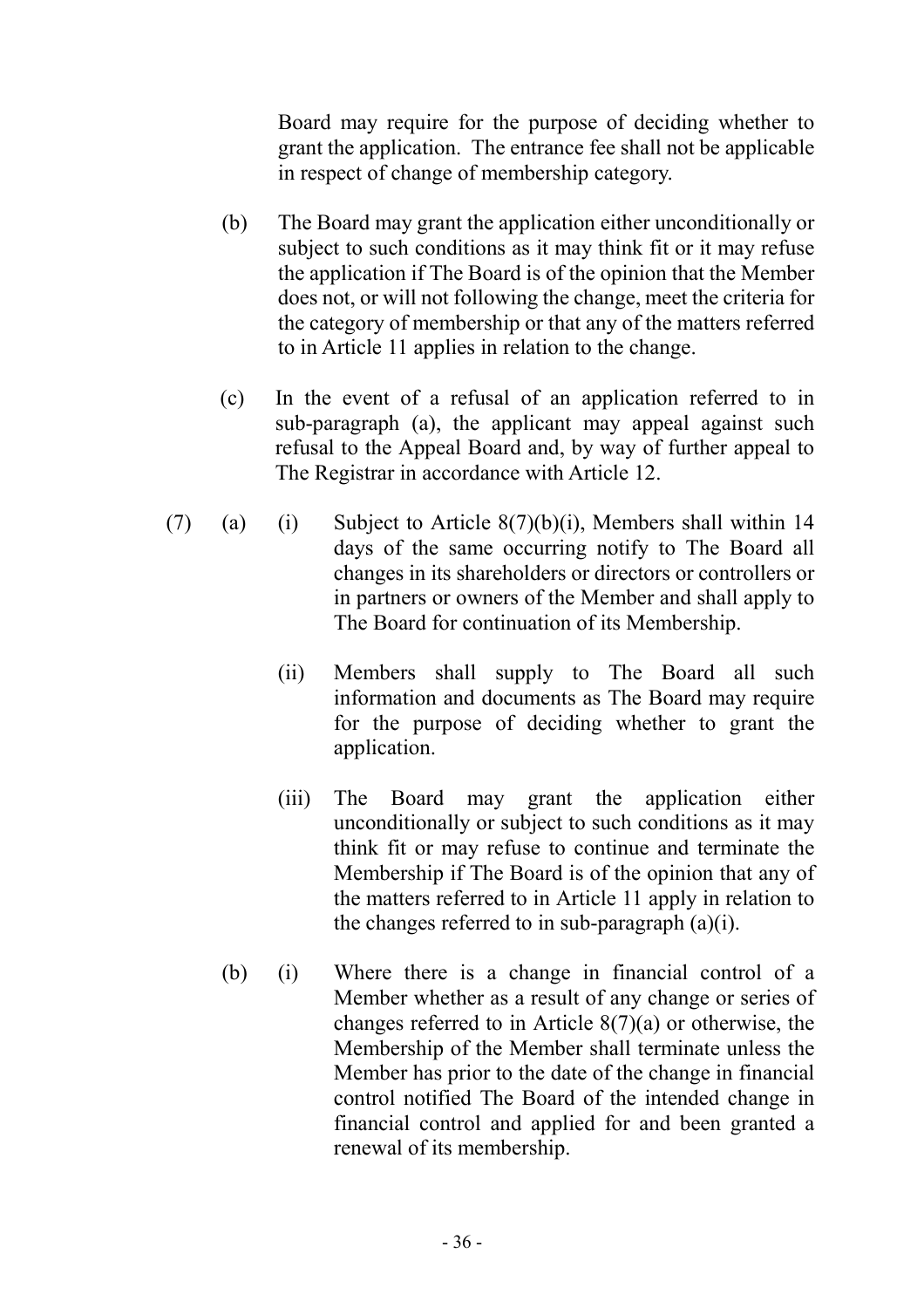- (ii) Members shall supply to The Board all such information as The Board may require for the purpose of deciding whether to grant the application.
- (iii) The Board may grant the application either unconditionally or subject to such conditions as it may think fit or it may refuse the application if The Board is of the opinion that the Member does not, or will not following the change in financial control, meet the criteria for an Ordinary Member or, as the case may be, Affiliate Member or that any of the matters referred to in Article 11 apply in relation to the change in financial control referred to in sub-paragraph (b)(i).
- (iv) For the purpose of this Article (7)(b) a change in financial control shall mean in relation to a sole proprietorship, a change in ownership including the introduction of a partner; in the case of a firm a change in the identity of the partners who are for the time being entitled to a majority of its profits; and, in the case of a corporation a change in the identity of the controller or of the persons who are for the time being the beneficial owners of a majority of its issued share capital, excluding any part thereof which neither as respects dividends nor as respects capital, carries any right to participate beyond a specified amount in a distribution.
- (c) In the event of a refusal of an application referred to in sub-paragraphs  $(a)(iii)$  or  $(b)(iii)$ , the applicant may appeal against such refusal to the Appeal Board and, by way of further appeal to The Registrar in accordance with Article 12.
- (8) (a) No Member shall publish a brochure unless such brochure complies in all respects with the Directives made from time to time by The Board relating to such brochures, contains all such information as The Board may from time to time require to be included in brochures and specimens or copies thereof have been submitted to TIC for registration not less than 2 working days before publication. A member shall only publish a brochure which has been submitted to and registered by TIC as aforesaid and shall not publish any such brochure which has been amended unless copies of such amended brochure shall also have been submitted to TIC for registration as aforesaid. For this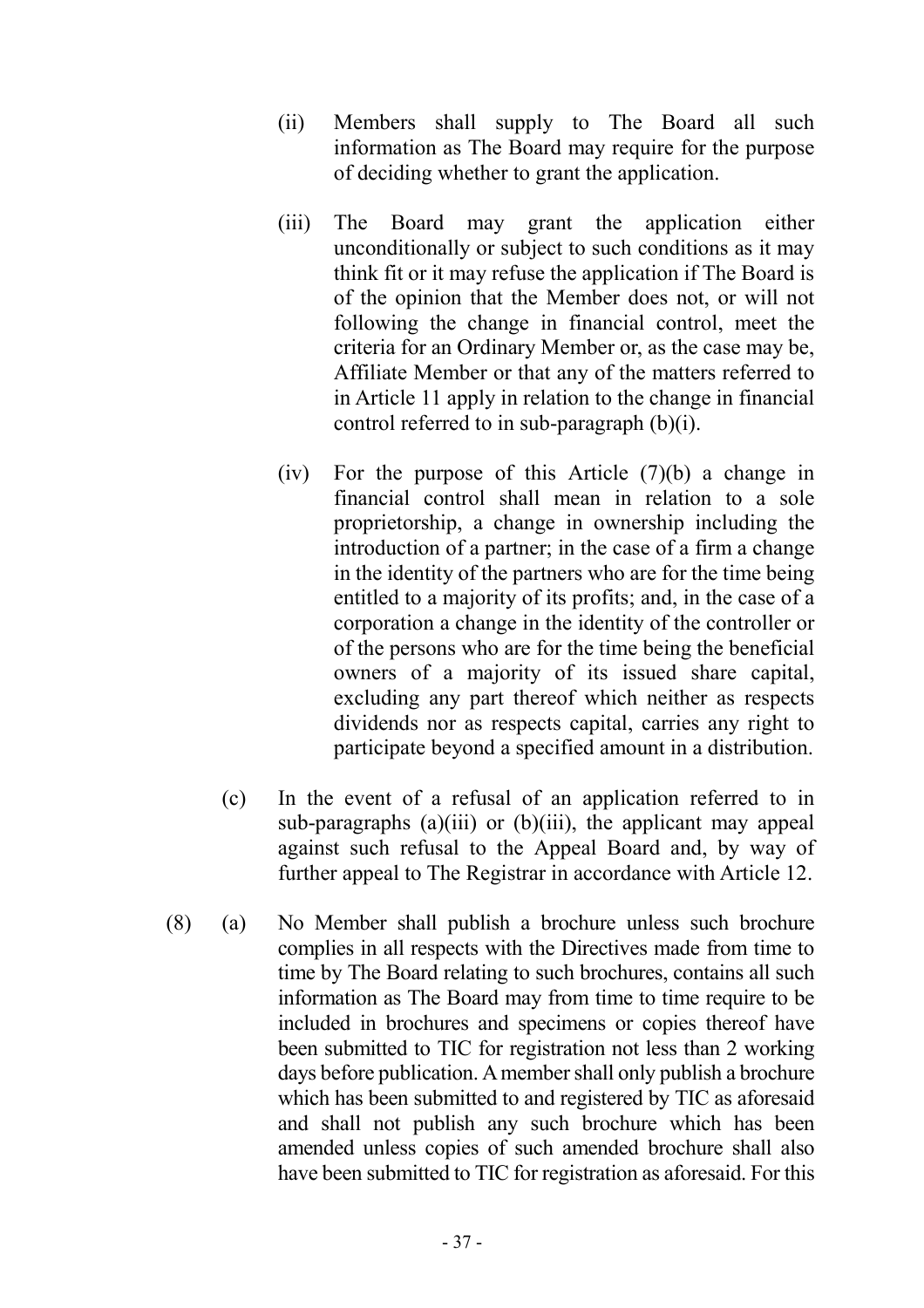purpose a "brochure" shall mean any document which specifies the contents of a tour, holiday or other travel arrangements.

 (b) The Board may in its absolute discretion decide the date upon which the matters referred to in paragraph (a) shall be implemented and may implement the same in such stages and on such dates as The Board shall determine and from time to time notify in writing to the Members.

## ACCOUNTS RULES

#### Form of Accounts

- 9. (1) Every Member shall keep proper books of accounts with respect to:-
	- (a) all sums of money received and expended by the Member and the matters in respect of which the receipt or expenditure takes place;
	- (b) all sales and purchases of goods or services by the Member;
	- (c) the assets and liabilities of the Member; and
	- (d) otherwise in compliance with applicable accounting standards consistently applied.
	- (2) Every Ordinary Member shall cause to be prepared from time to time, a balance sheet and every Affiliate Member shall cause to be prepared from time to time accounts which shall be certified by the Member as correct showing a true and fair view of the state of affairs of the Member and a profit and loss account for the period ending on the date of such balance sheet or certified accounts. Such balance sheet or certified accounts shall be prepared as at the date which shall not, without the leave of The Board be more than twelve months after the date of the previous balance sheet or (if later) the date on which the Member becomes a Member of TIC.

## CODES OF CONDUCT

10. (1) The Board shall prepare a Code of Conduct which it considers to be suitable for regulating the conduct and business or other practices of travel agents and other matter from time to time determined by The Board relevant to Membership of TIC.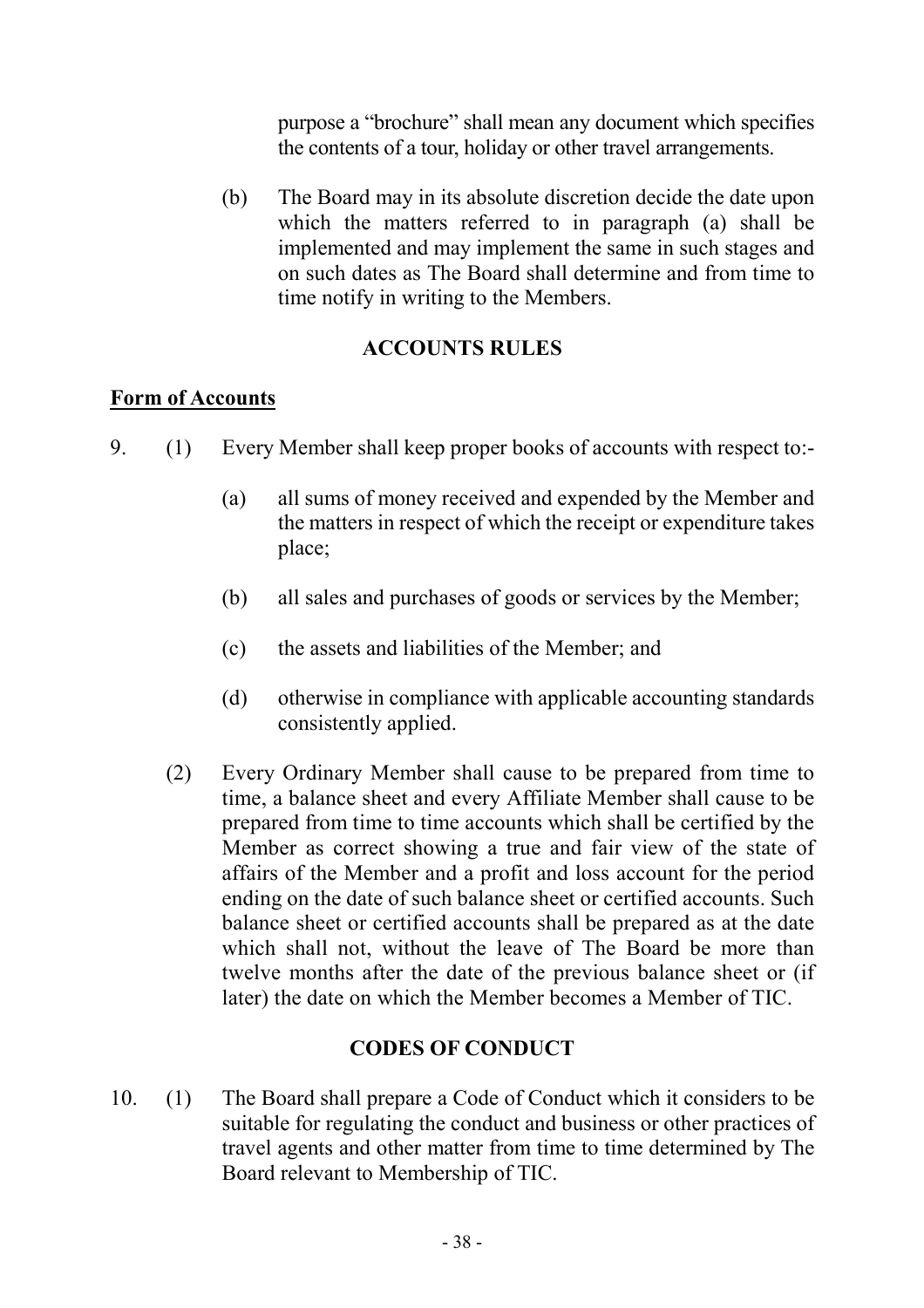- (2) Upon any such Code of Conduct being approved by The Board, it shall be promulgated by The Board and shall thereupon become binding upon the members of TIC.
- (3) The Board may, at its discretion, approve any addition to, or modification of, any Code of Conduct for the time being in force by having two-third or more of The Board members present (excluding the Immediate Past Chairman) voting in favour of such addition or modification. Such addition or modification shall be promulgated by The Board, and shall thereupon become binding upon Members.

#### TERMINATION OF MEMBERSHIP AND OTHER PENALTIES

- 11. (1) The Board may if it thinks fit terminate the membership of a Member:-
	- (a) in the case of a sole proprietor:-
		- (i) upon his death; or
		- (ii) if a bankruptcy order is made against him; or
		- (iii) if he enters into a composition or scheme of arrangement with his creditors or he makes an assignment of his estate for the benefit of his creditors;
		- (iv) (aa) if he is convicted, whether in Hong Kong or elsewhere, of an offence the conviction for which necessarily involved a finding that he acted fraudulently, corruptly or dishonestly; or
			- (bb) if any employee is so convicted;
		- (v) if he becomes a mentally disordered person or mentally incapacitated person or patient as defined in Section 2 of the Mental Health Ordinance (Cap. 136); or
	- (b) in the case of a firm:-
		- (i) if a bankruptcy order is made against:-
			- (aa) the firm or against all of the partners thereof; or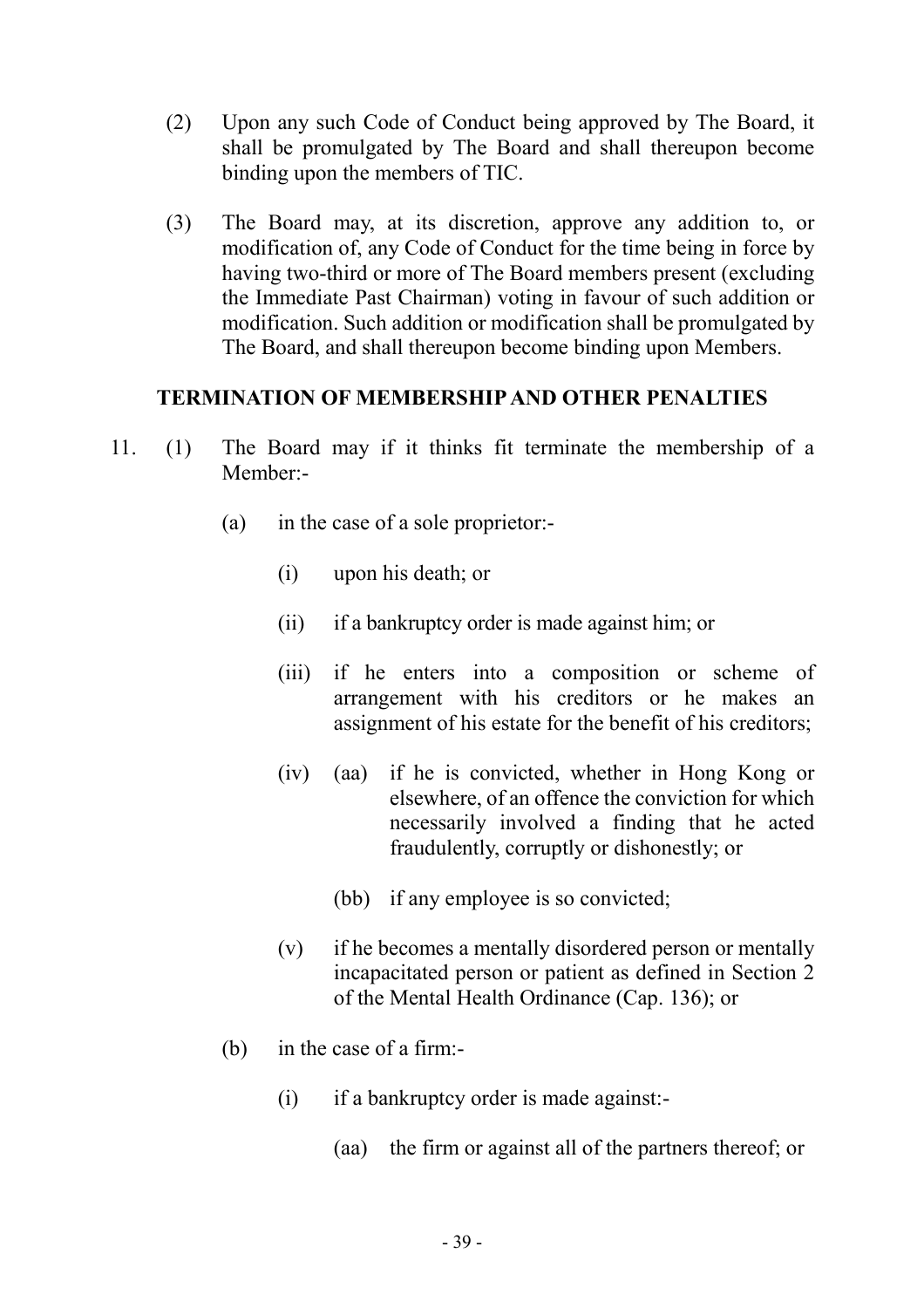- (bb) any partner therein;
- (ii) (aa) if the firm or all of the partners thereof enter into a composition or scheme of arrangement with its or their creditors or it or they make an assignment of its or their estates for the benefit of its or their creditors; or
	- (bb) if any partner therein enters into such a composition or scheme or makes such an assignment;
- (iii) (aa) if the partners are convicted, whether in Hong Kong or elsewhere, of an offence the conviction for which necessarily involved a finding that they acted fraudulently, corruptly or dishonestly; or
	- (bb) if any partner or employee of the firm is so convicted; or
- (c) in the case of a corporation:-
	- (i) if the Member goes into liquidation (not being voluntary liquidation for the purpose only of reconstruction or amalgamation) or has a receiver appointed of its undertaking or any part thereof; or
	- (ii) if the Member enters into a composition or scheme of arrangement with its creditors or it makes an assignment of its estate for the benefit of its creditors; or
	- (iii) if any director, controller or officer of the corporation is convicted, whether in Hong Kong or elsewhere of an offence the conviction for which necessarily involved a finding that he acted fraudulently, corruptly or dishonestly; or
- (d) if The Registrar refuses to grant the Member a travel agents licence under the Travel Agents Ordinance or if such a licence is revoked or suspended by The Registrar; or
- (e) (subject to paragraph (8)), if the Member ceases to fulfill all the conditions and qualifications for Membership of TIC; or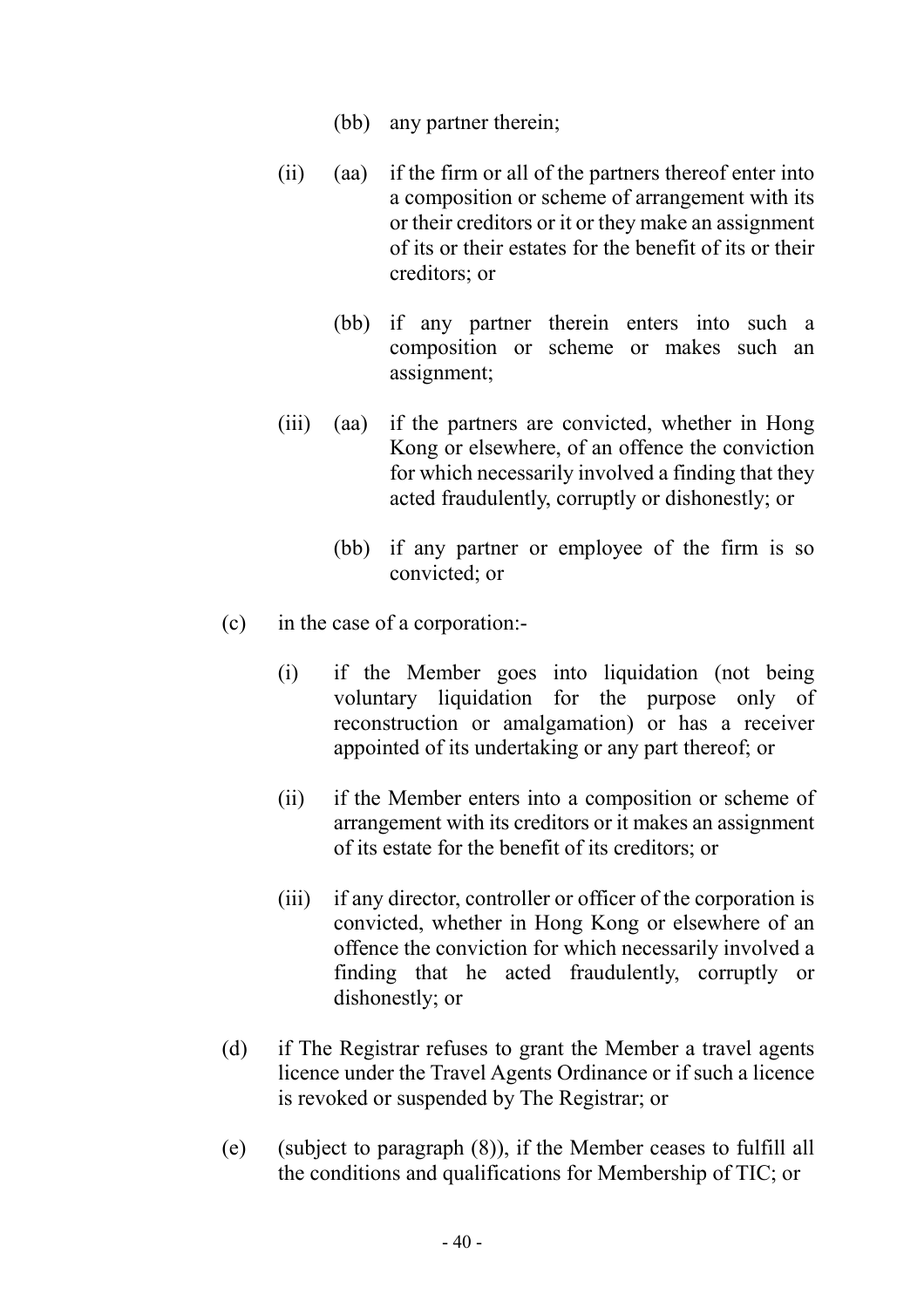- (f) if in the opinion of The Board any change has occurred in the status, nature or condition of any Member, or of a partner in a firm which is a Member or of a director, Controller or officer of the corporation which is a Member which unfits him or such firm or corporation to continue as a Member; or
- (g) if the Member or a partner in a firm which is a Member or a director, Controller or officer of the Member which is a corporation fails to observe or materially contravenes any of the provisions of these Articles or the Code of Conduct or any of the lawful rules or regulations or Directives of TIC for the time being in force or is guilty, in the opinion of The Board, of conduct which unfits him or the firm or corporation of which he is a partner or director or controller or officer to continue as a Member; or
- (h) if the Member or a partner in a firm which is a Member or any director, Controller or office of a corporation which is a Member cannot in the opinion of The Board meet his liabilities; or
- (i) if The Board is of the opinion:-
	- (i) in the case of a Member other than a Member which is a body corporate that:-
		- (aa) the Member, or any partner thereof, is not a Fit and Proper Person to carry on business as a travel agent; or
		- (bb) any person in Hong Kong responsible or proposed to be responsible for the management of the business of the travel agent or any part thereof is not a Fit and Proper Person to be associated with the business of a travel agent;
	- (ii) in the case of a Member which is a body corporate that:-
		- (aa) the Member is not a Fit and Proper Person to carry on business as a travel agent; or
		- (bb) any director or Controller or secretary or officer of such body corporate is not a Fit and Proper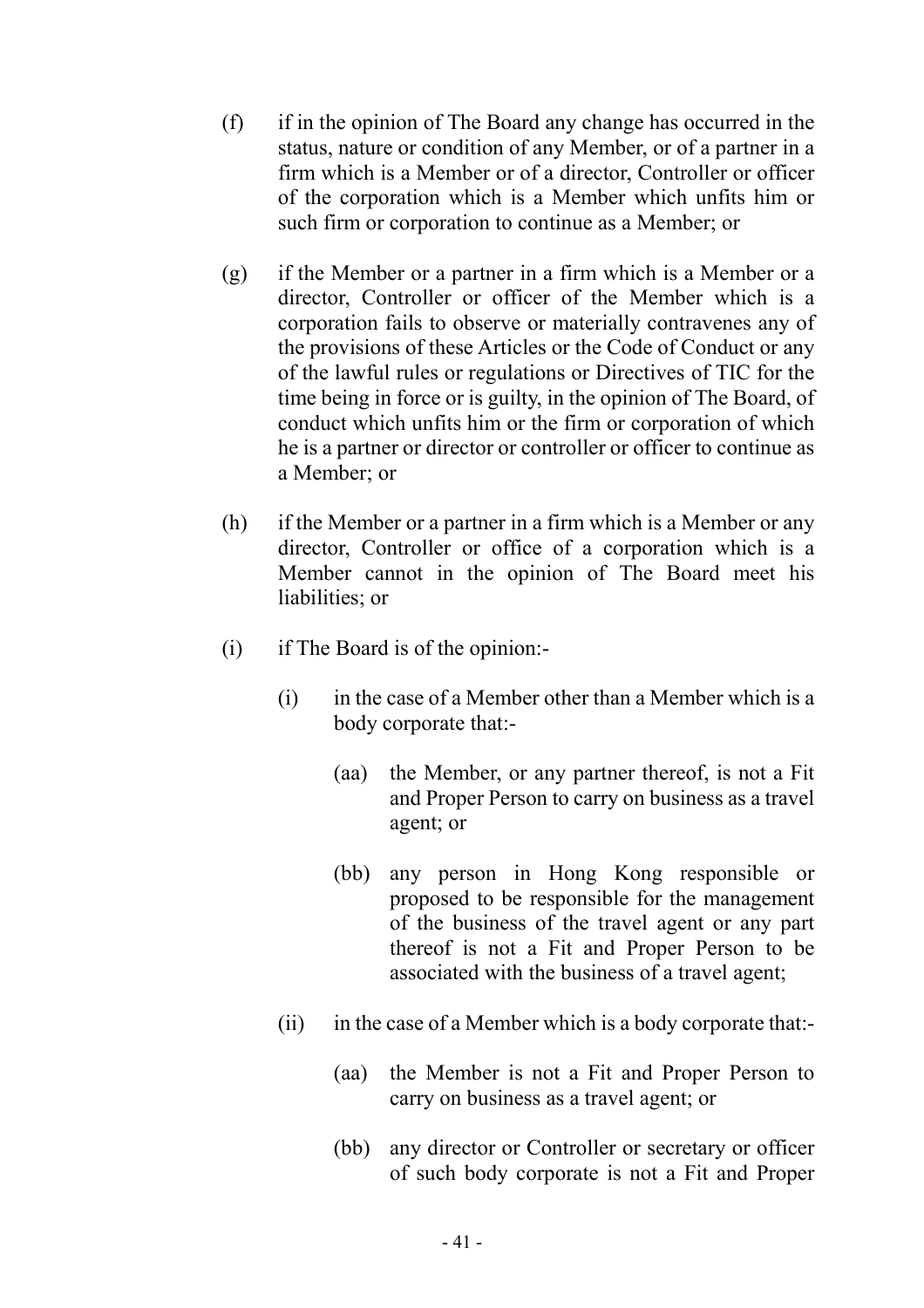Person to be associated with the business of a travel agent;

- (j) the premises from which the Member carries on business as a travel agent or the situation thereof are not, in the opinion of The Board, suitable for the carrying on of such business.
- (k) if the Member has ceased carrying on the business of a travel agent.
- (2) (a) The Board may terminate the membership of a Member summarily on the happening of any of the events referred to in sub-paragraphs  $(a)(i)$ ,  $(ii)$ ,  $(iii)$ ,  $(v)$ ,  $(b)(i)(aa)$ ,  $(ii)(aa)$ ,  $(iii)(aa)$ ,  $(c)(i)$ ,  $(ii)$  or  $(d)$  of paragraph  $(1)$  hereof.
	- (b) (i) Without prejudice to Article  $11(2)(a)$  and to the right of The Board to summarily suspend the membership of a Member pursuant to paragraphs (3) and (5) hereof, The Board may terminate the membership of a Member on any of the grounds set out in paragraph (1) provided that The Board shall not terminate a Member's membership under this sub-paragraph (b) unless The Board first :-
		- (aa) gives notice in writing to the member of its intention and the ground upon which it proposes to terminate his membership; and
		- (bb) permits the Member to make representations to it.
		- (ii) Representations under sub-paragraph (b)(i) shall be made in writing and within 7 clear days from the date of notification under sub-paragraph (b)(i) or such greater period as is specified in the notice.
	- (c) A Member whose membership is summarily terminated pursuant to sub-paragraph (2)(a) or terminated pursuant to sub-paragraph (2)(b) may appeal against such termination but such membership shall remain terminated pending the hearing of the appeal which shall be heard without delay.
- (3) (a) If The Board in the exercise of its powers under paragraph (2) of this Article should consider that termination of membership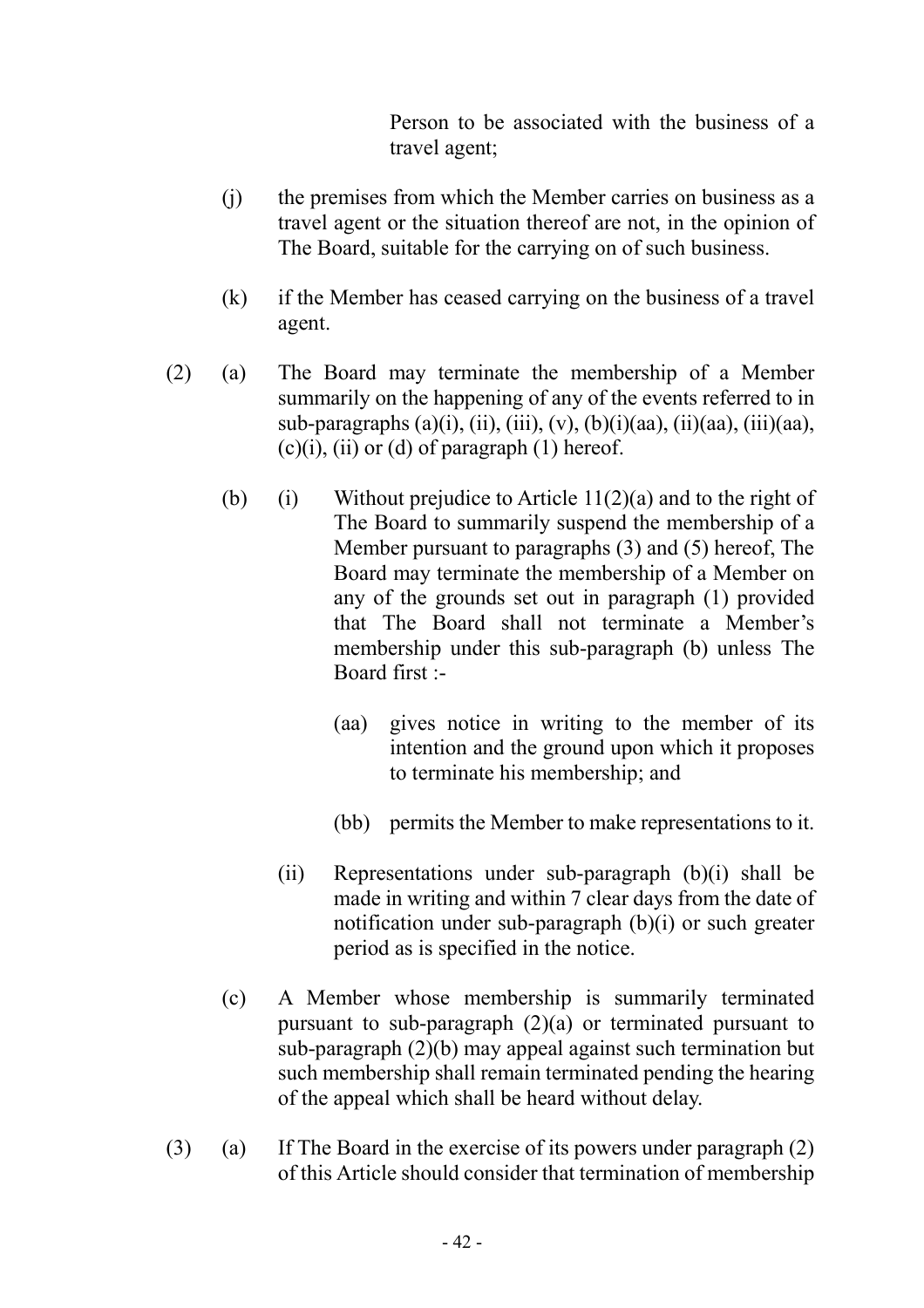were an excessive penalty, then The Board may in the exercise of its absolute discretion, subject to the limits provided in sub-paragraph (b) below, fine any Member; and/or (without prejudice to the right of The Board to summarily suspend the membership of a Member pursuant to paragraph (5) hereof) suspend any Member from membership for a period not exceeding two years; and/or require from any Member such undertakings as to due compliance with these Articles and the Code of Conduct applicable to him as it may deem to be just; and/or administer a reprimand to any Member. In the event of a breach of any such undertaking being established to the satisfaction of The Board at any subsequent hearing convened on notice to the Member concerned giving details of such alleged breach, or in the event of any such fine not being received by TIC within the time stipulated by The Board for its payment then, unless the Member shall have given notice of appeal to the Secretary in accordance with Article 12(3)(a) the Member's membership of TIC shall terminate thenceforth without further notice provided that the provisions of sub-paragraph  $(2)(b)$  hereof as they apply to the giving of a notice of a decision to terminate shall apply mutatis mutandis to the decision to suspend and/or to fine a Member pursuant to this paragraph.

- (b) The Board may fine a Member up to:-
	- (i) HK\$50,000 on the first occasion,
	- (ii) HK\$100,000 on the second occasion and,
	- (iii) HK\$200,000 on the third and any subsequent occasion,

during any two-year period, of any of the provisions of these Articles or the Code of Conduct or any of the lawful rules or regulations or Directives of TIC for the time being in force being contravened. The amount of such fines may at any time and from time to time be altered by The Board with the prior written approval of the Secretary for Commerce and Economic Development.

 (4) In this Article 11, references to "The Board" shall include a committee of The Board consisting of not less than 5 members of The Board.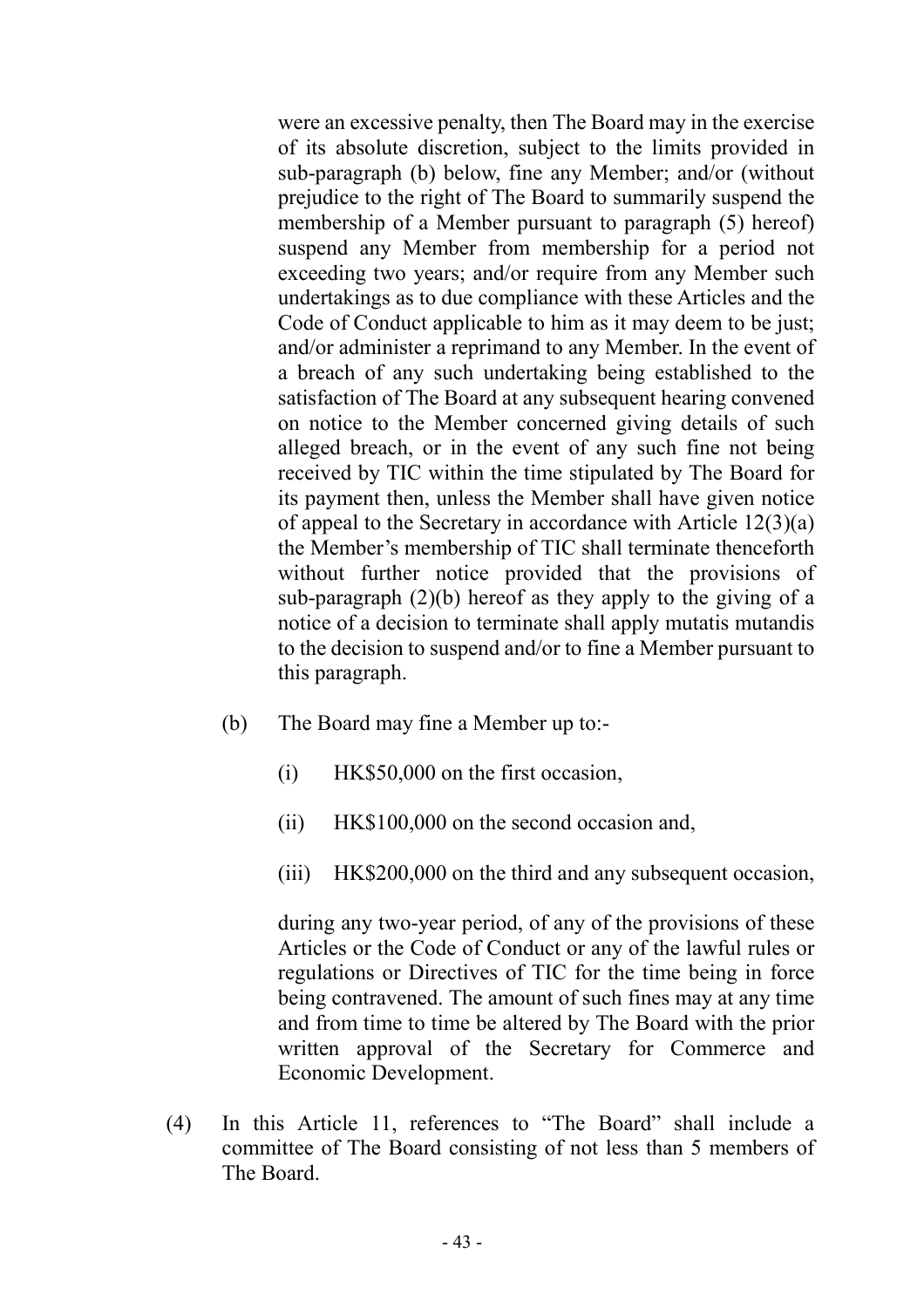- (5) (a) If The Board have reason to suspect
	- (i) dishonesty on the part of
		- (aa) a Member, or
		- (bb) an employee of a Member, or
		- (cc) where the Member is a body corporate, any Controller and any director, secretary or other officer

 in connection with the carrying on of the Member's business; or

- (ii) that a Member
	- (aa) has ceased or is about to cease carrying on business as a travel agent; or
	- (bb) is about to go into liquidation or bankruptcy or to have a receiver appointed over it; or
	- (cc) does not intend or is unable or unwilling to perform services as advertised; or
	- (dd) cannot meet his liabilities; or
	- (ee) is about to enter into a composition with his creditors; or
	- (ff) is about to have his travel agent's licence under the "Travel Agents Ordinance" revoked or suspended by The Registrar; or
	- (gg) is carrying on his business as a travel agent contrary to the public interest; or
	- (hh) has failed to comply with a material part of these Articles, or the Code of Conduct or of any rules or by laws or Directives including those relating to the use of franking machines, payment of moneys to the TICF Management Board and TIC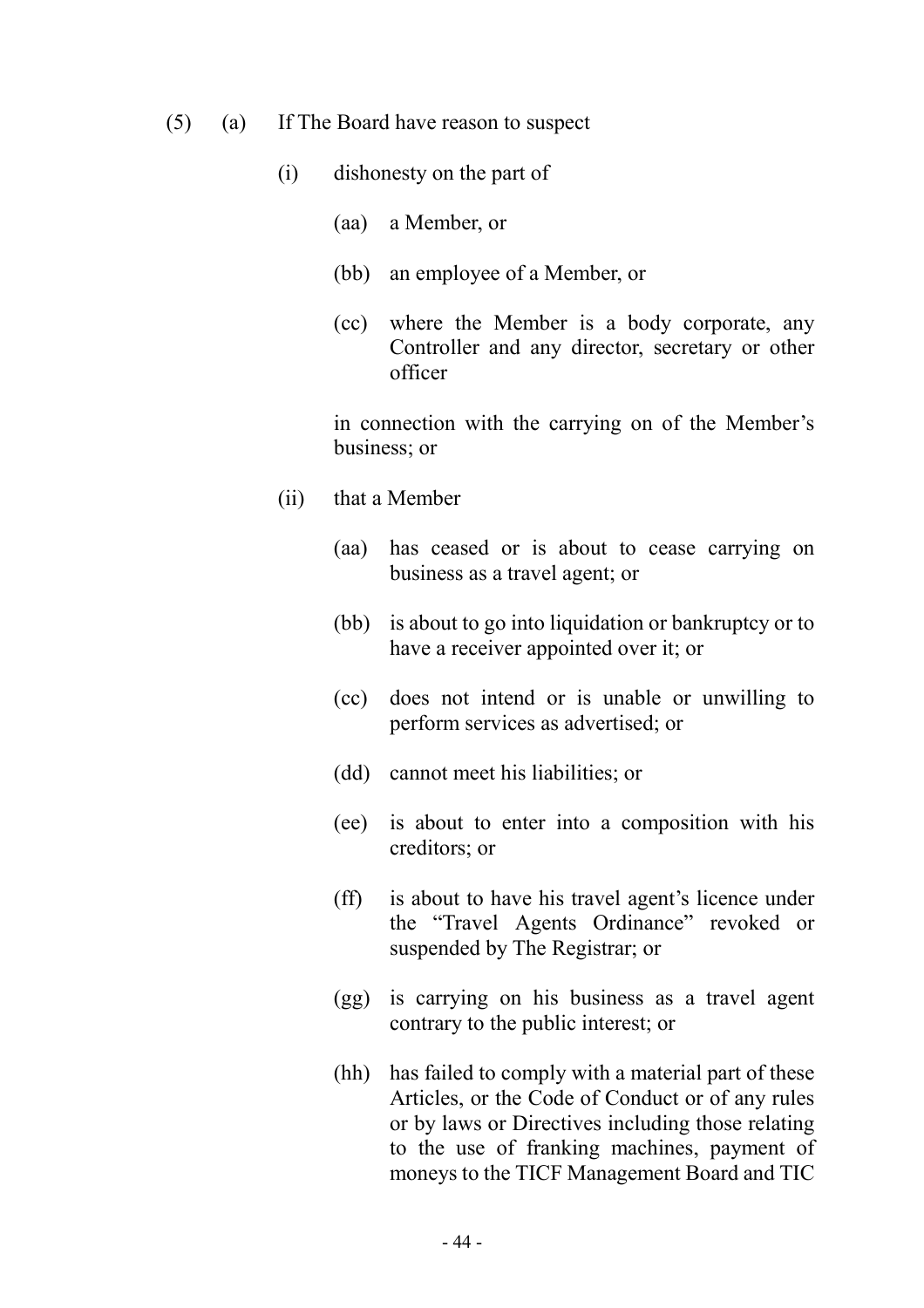or non-registration of brochures or non-compliance with directives from The Board in relation to brochures or the contents thereof;

 The Board may conduct such investigation as it considers necessary in respect of that business.

- (b) For the purpose of an investigation of a business under sub-paragraph (5)(a) The Board may:-
	- (i) by notice in writing, require a person associated with the business
		- (aa) to produce to The Board or to such person as it may direct such documents relating to the business of the Member as are in the custody or under the control of that person;
		- (bb) to give The Board or to such person as it may direct all reasonable assistance in connection with the investigation; and
		- (cc) to attend before The Board or to such person as it may direct and to give evidence;
	- (ii) receive such evidence as The Board or such person as it may direct considers relevant to the investigation whether or not it would be admissible in a court; and
	- (iii) In this paragraph, "person associated" in relation to a Member includes:-
		- (aa) the Member;
		- (bb) any employee of the Member; or
		- (cc) in the case of a Member that is a body corporate, any Controller and any director, secretary or other officer thereof.
- (c) Any notice given by The Board under sub-paragraph  $(5)(b)$ :-
	- (i) shall be signed by a Board member;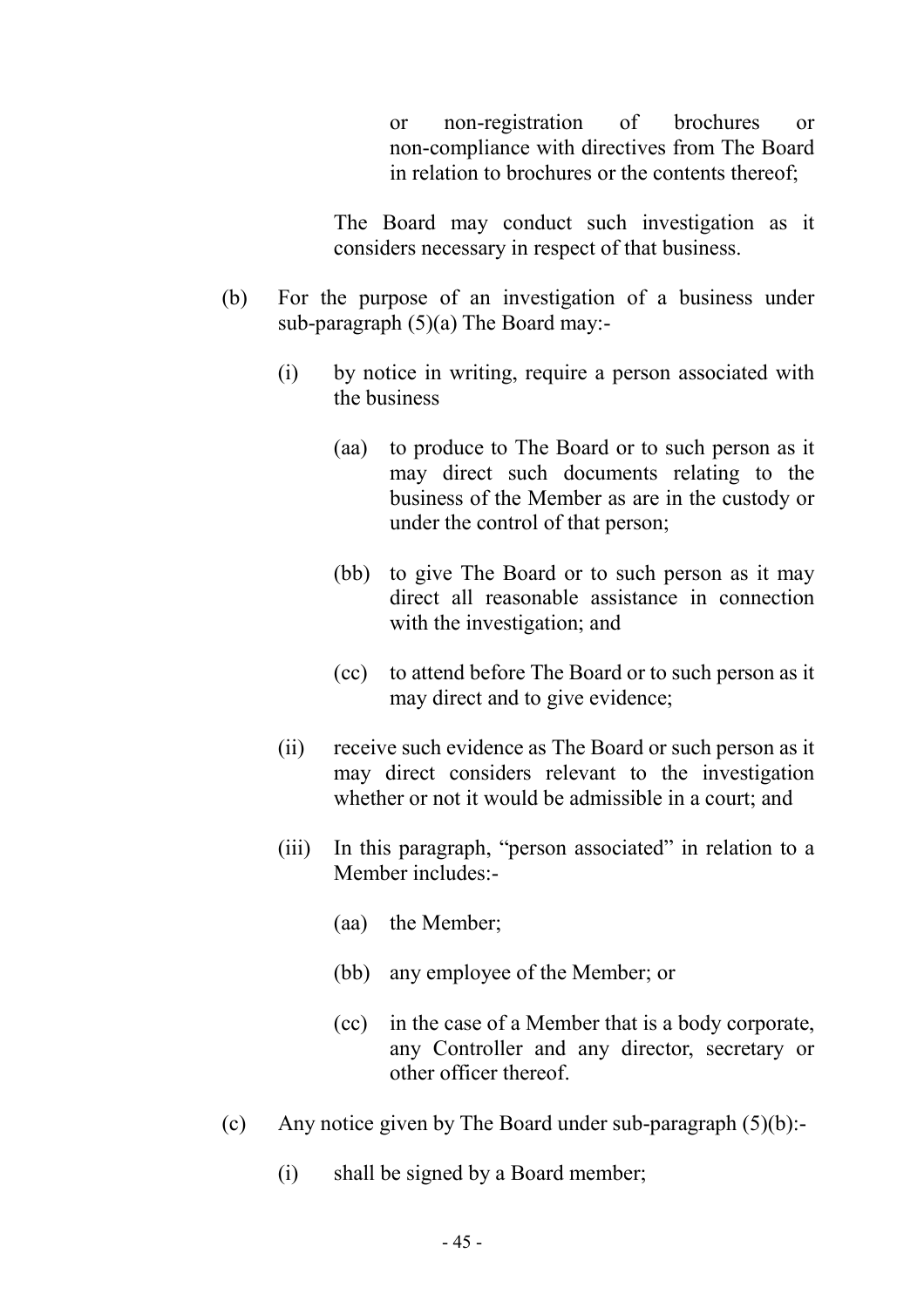- (ii) shall state the time when and the place where the person to whom the notice is addressed shall comply with any requirement stated in the notice;
- (iii) shall be served on the person to whom it is addressed; and
- (iv) may be served by post.
- (d) A person given notice by The Board under sub-paragraph  $(5)(c)$ :-
	- (i) shall comply with any requirement stated in that notice;
	- (ii) shall truly and fully answer questions put to him by The Board or by such person as it may direct; and
	- (iii) shall not knowingly furnish to The Board or to such person as The Board may direct, whether in pursuance of such requirement or otherwise, information that is false or misleading in a material particular.
- (e) The Board may, in its discretion, pay any witness giving evidence or attending to give evidence or produce books, papers or documents at any investigation under this section such sum for his expenses and loss of time as The Board may determine.
- (f) The Board may in respect of the conduct of an investigation under sub-paragraph (5) determine any form or matter of practice or procedure.
- (g) After conducting an investigation under sub-paragraph (5) in relation to the business of a Member as a Travel Agent The Board may order the Member to pay the whole or a specified part of the costs of, or incidental to, that investigation.
- (h) The Board may summarily suspend the membership of a Member:-
	- (i) if any person given a notice under sub-paragraph  $(5)(b)$ either does not comply therewith or breaches the provisions of sub-paragraph (5)(d); or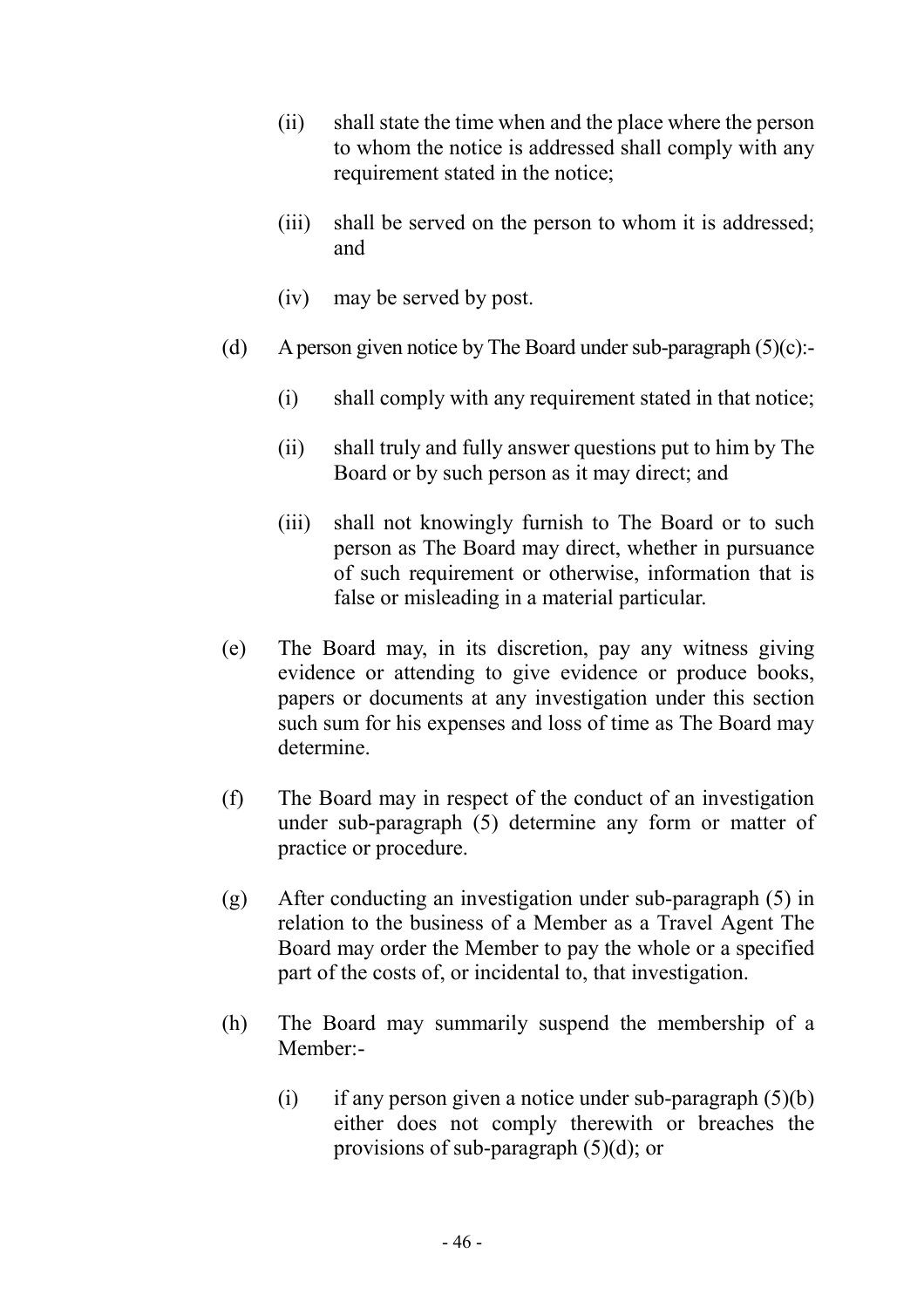- (ii) if, in the course of an investigation, The Board has reason to believe that it is in the public interest to do so, or that the Member has committed or is likely to commit fraud; or is likely or about to abscond; or that any of the matters set out in paragraphs  $(5)(a)(ii)(aa)$  to (ee) (both inclusive) have occurred or are likely or are about to occur.
- (i) A Member whose membership is summarily suspended pursuant to sub-paragraph (5)(h) may appeal against such suspension but such membership shall remain suspended pending the hearing of the appeal which shall be heard without delay.
- (6) Any Member aggrieved by the termination or suspension of his membership under the above provisions of this Article may appeal in accordance with Article 12 to the Appeal Board, and except as provided in paragraphs  $(2)$ ,  $(3)$ ,  $(5)(a)(i)$  and  $(7)$ , pending the determination of the appeal his membership shall not be terminated or suspended nor need any fine be paid.
- (7) In the event of any fine imposed by the Appeal Board not being received by TIC within fourteen days from the date upon which notification of the fine was given to the Member by the Appeal Board, the Member's membership of TIC shall terminate thenceforth without further notice.
- (8) If an Association Member shall cease for any reason to be a Member of TIC those members of that Association Member who are also Members of TIC shall remain members of TIC for a period of six months from the date when the Association Member ceased to be a Member of TIC. At the expiration of such six-month period those members of the former Association Member who are not members of another Association Member shall cease to be Members of TIC. The Board shall have the power to extend such six-month period where it is satisfied that an application for membership of another Association Member has been made and is likely to be accepted but the processing of such application has not been completed.
- (9) On the cessation of membership for any reason whatsoever the former Member shall not be entitled to recover any part of his subscription paid for the current year and he shall forthwith return to TIC any Certificate or Diploma confirming his membership and any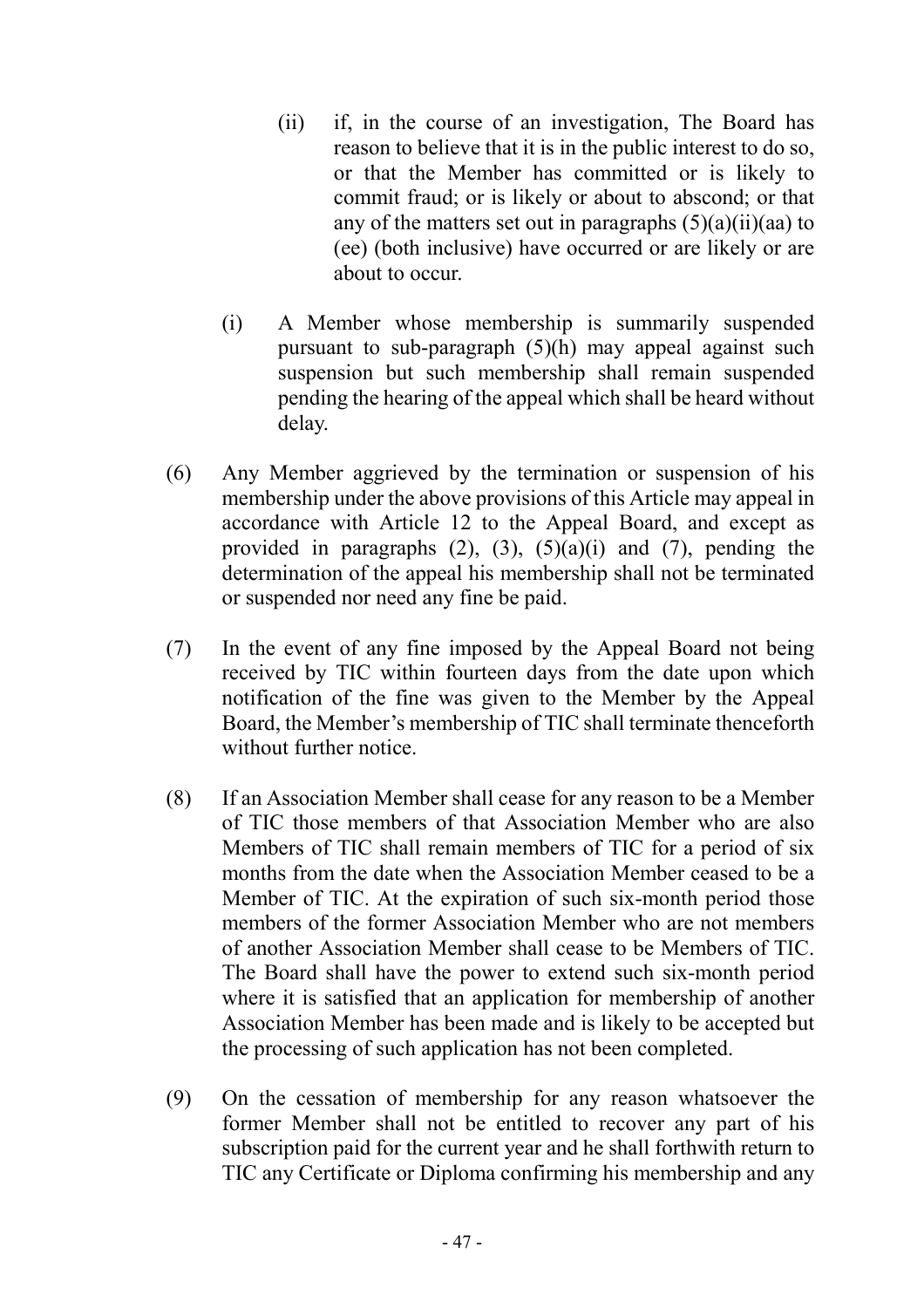stereo of the symbol of TIC which may have been issued to him and all property of TIC in his possession and shall forthwith cease to display in any form whatsoever the symbol of TIC or any reference to his membership thereof.

#### APPEAL BOARD

- 12. (1) The following shall be members of an appeal panel:-
	- (a) Every Association Member's Chairman or its representative appointed in accordance with Article  $47(2)(a)$ ;
	- (b) All Elected Directors; and
	- (c) 10 persons, none of whom shall be a Member or have any financial interest in or be connected with a Member and each of whom shall be nominated by The Board and appointed by the Secretary for Commerce and Economic Development. Such persons in this sub-article (c) are referred to as "The Appointees".
	- (2) (a) Every appeal shall be heard by an Appeal Board which shall be made up from the appeal panel. Every Appeal Board shall consist of 3 of The Appointees (one of whom shall be the Chairman of that Appeal Board) and 2 persons drawn from amongst the Association Members Chairmen and the Elected Directors.
		- (b) No member of an Appeal Board shall have been a member of the committee of The Board against whose decision the appeal is lodged nor shall he have any interest in or connection with (i) such appeal, nor (ii) any party to, or which has an interest therein.
		- (c) A person who is an Association Member's Chairman or otherwise the representative of the Association Member on The Board or an Elected Director shall automatically cease to be a member of the appeal panel upon his ceasing to be an Association Member Chairman or the representative of the Association Member on The Board or an Elected Director unless at the time when he ceases to hold such position he is a member of an Appeal Board which has not delivered its decision on an appeal before it. In such circumstances he shall cease to be a member of the appeal panel following delivery of the decision of the Appeal Board.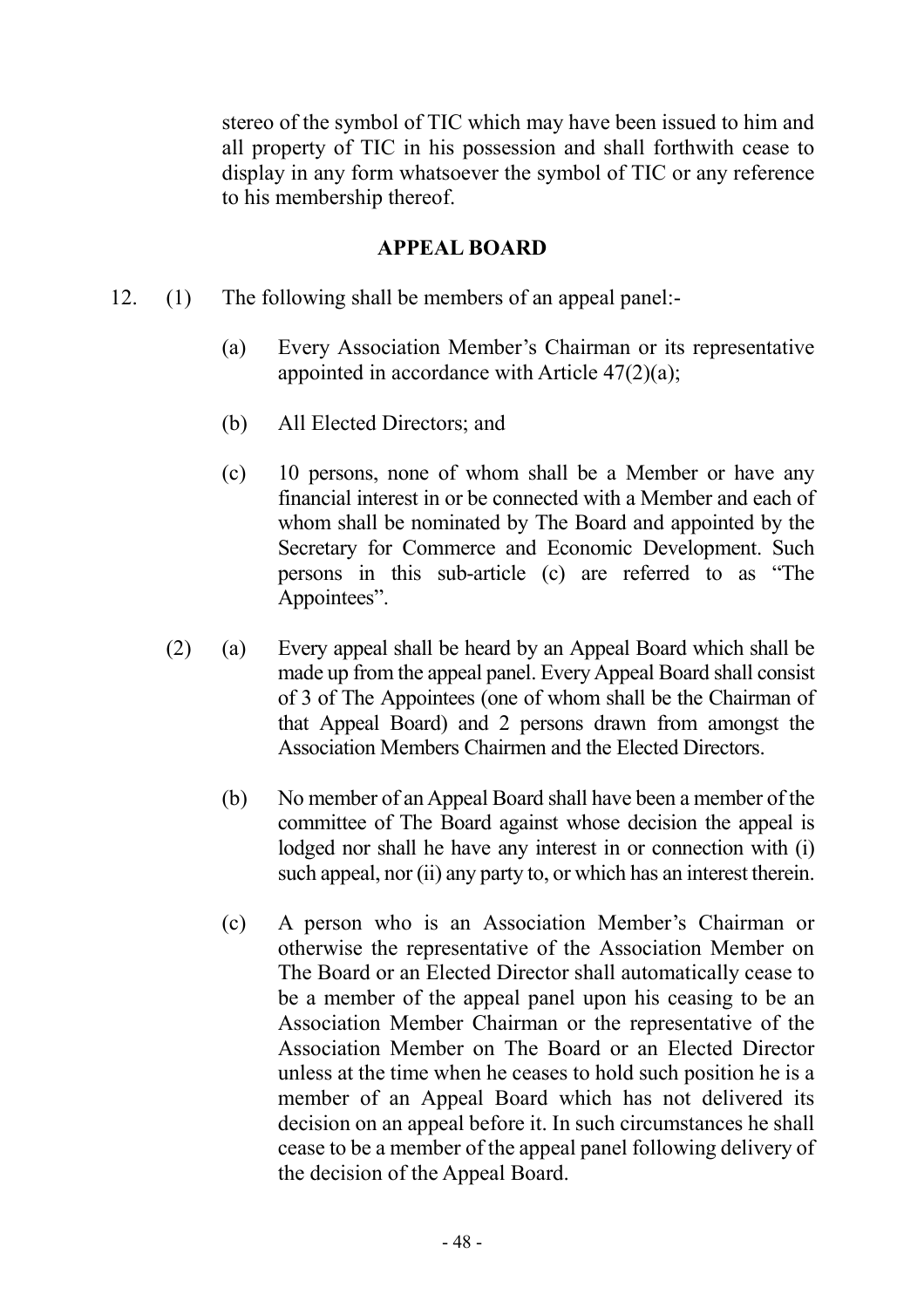- (3) (a) Any person desirous of appealing against any decision under the rights in that behalf contained in these Articles shall, within fourteen days after notification to him of the decision appealed against, give notice of appeal or within such 14-day period apply for extending the period for lodging an appeal for an additional period of not more than fourteen days in writing to the Secretary. Notwithstanding such notice of appeal being given, the appellant shall pay his fine within fourteen days as from the relevant notice being given. In the event of the fine being refunded or not to be refunded, no interest whatsoever shall be payable thereof.
	- (b) On receipt of such notice as aforesaid, together with payment of the sum of HK\$1,000 or such other fee as The Board may from time to time prescribe, the Secretary shall convene a meeting of the Appeal Board to hear such appeal.
	- (c) The Secretary shall give the appellant and the body whose decision is appealed against not less than fourteen days' notice of the time and place of meeting of the Appeal Board, and shall in such notice inform the appellant that he may attend and make representations to the Appeal Board. Representatives of the body whose decision is appealed against and such other persons as the Appeal Board may agree may also attend the meeting of the Appeal Board and make representations.
- (4) (a) An appeal shall lie to The Registrar from the Appeal Board on all matters which, or which may, touch on, involve or relate to the power or ability of The Registrar to grant, refuse to grant, revoke or suspend a Member's, or other person's licence under the Travel Agents Ordinance.
	- (b) Any person to whom sub-article 4(a) applies who is aggrieved by any decision of the Appeal Board shall, within 14 days after notification to him of the decision of the Appeal Board, give notice of appeal in writing to The Registrar.
	- (c) The Registrar shall give the appellant, the respondent and the Appeal Board not less than 14 day's notice of the time and place of the hearing of the appeal and shall in such notice inform the appellant that he may attend and make representations to The Registrar. Representatives of the respondent and of the Appeal Board and such other persons as The Registrar may agree may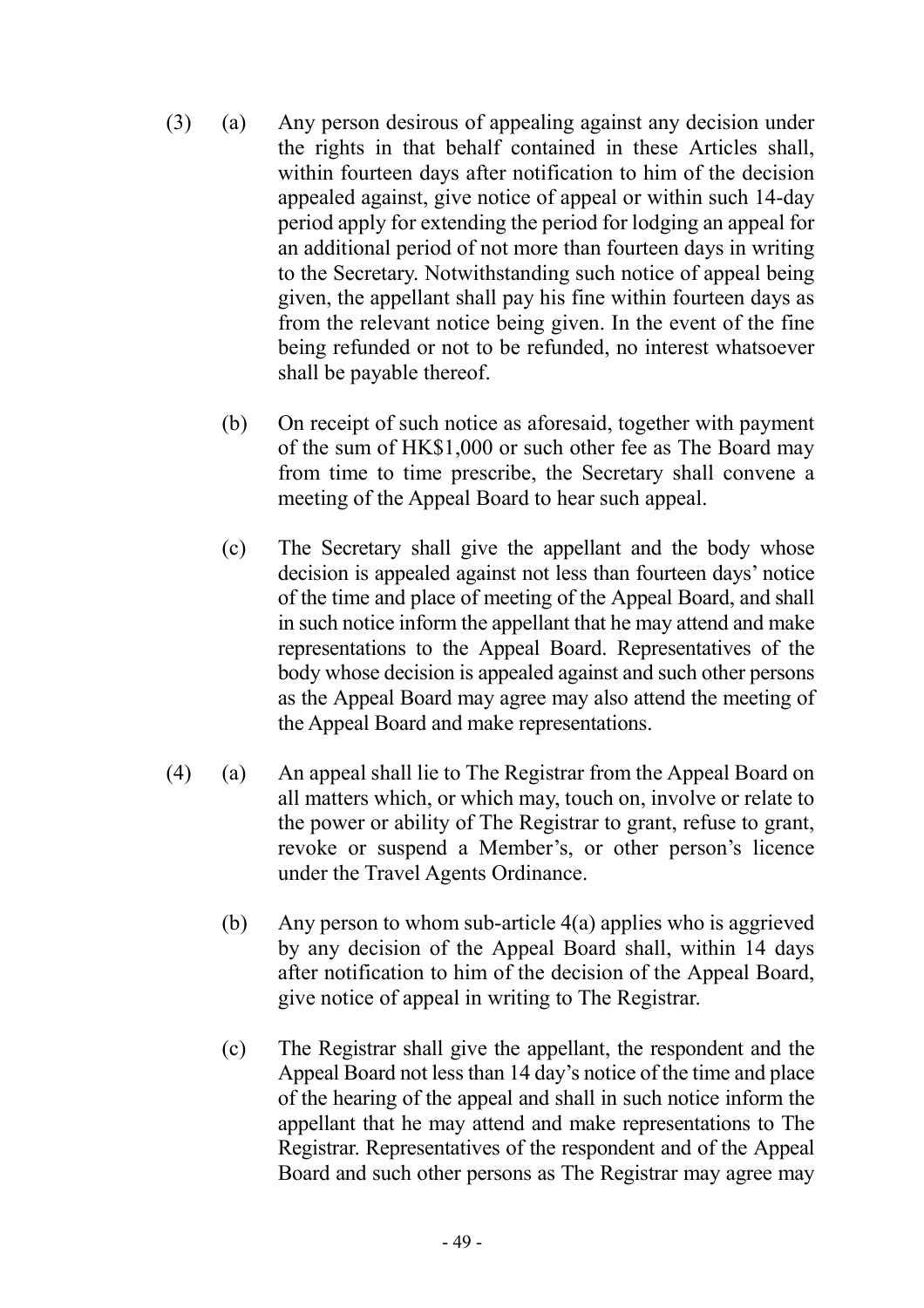also attend the hearing and make representations. The appeal shall be in the form of a new hearing.

- (5) (a) Following the conclusion of the hearing of an appeal the Appeal Board or, when appropriate, The Registrar, shall deliver its or his decision to the appellant, the respondent and, where appropriate, the Appeal Board.
	- (b) The decisions of the Appeal Board and of The Registrar shall be binding on TIC (including its Board and all committees) and Association Members. The Board and, where applicable, the Association Members shall take appropriate steps to carry out the decisions of the Appeal Board and of The Registrar.
- (6) The Appeal Board and The Registrar shall have power to provide for the fee paid by the appellant to be repaid to him wholly or in part.
- (7) The Appeal Board and The Registrar shall regulate proceedings as it or he shall from time to time determine with a view to dealing with all appeals promptly and judicially.
- (8) If any Association Member shall decide to reject any person's application for membership of such Association Member or to terminate, suspend or expel any person from such membership or to fine him, such person shall be entitled to appeal against the decision of the Association Member to the Appeal Board and, provided the matter is within sub-article 4(a), from the Appeal Board to The Registrar.
- (9) The provisions of this Article 12 shall not be amended save with the approval of the Secretary for Commerce and Economic Development.
- (10) The Appeal Board may confirm, vary or quash a decision against which these Articles provide for a right of appeal to the Appeal Board and it may impose fines in accordance with Article 11(3)(b) hereof.

## GENERAL MEETINGS

## Holding of General Meetings

13. (1) TIC shall in each year hold a general meeting as its Annual General Meeting in addition to any other meetings in that year and not more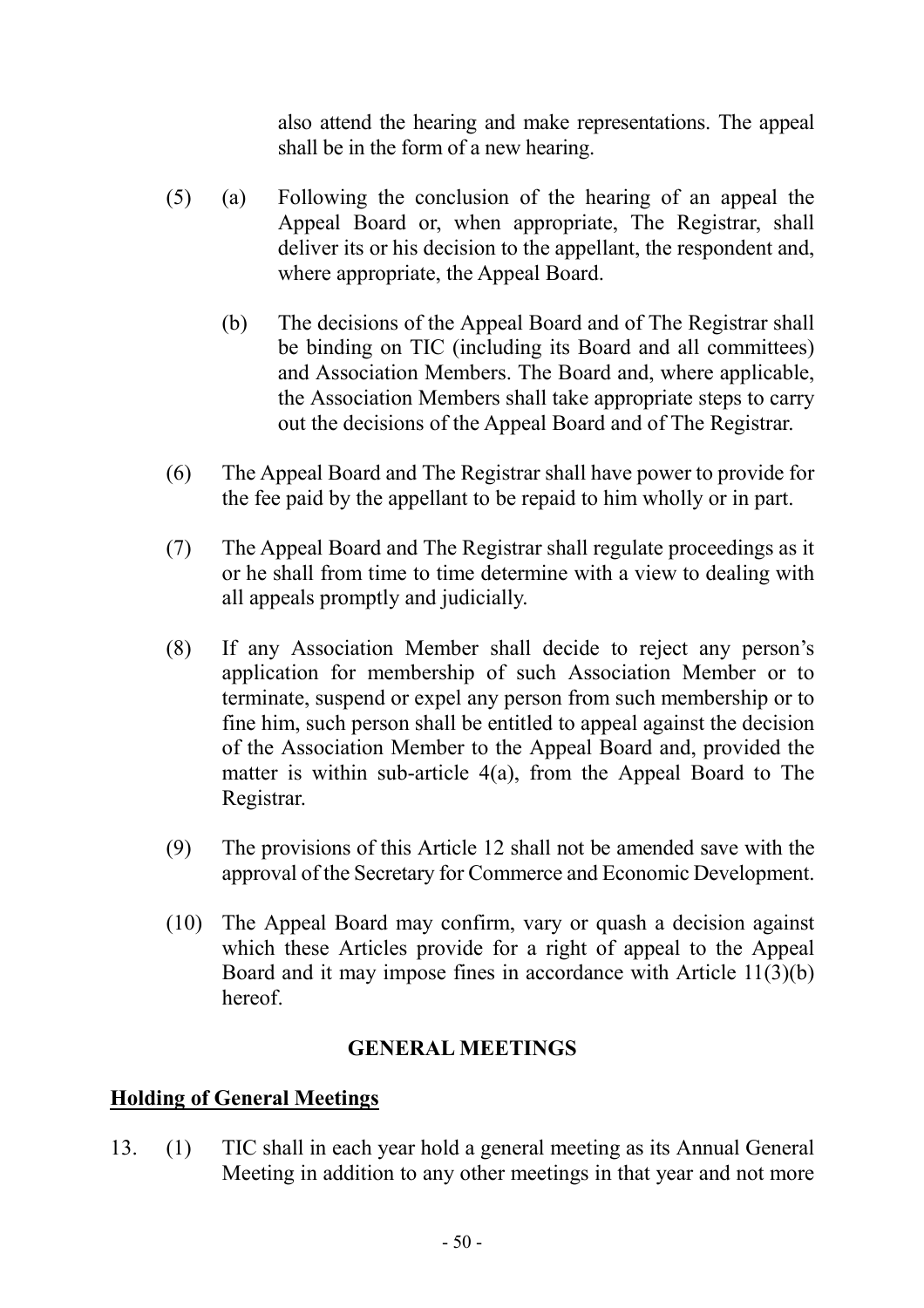than fifteen months shall elapse between the date of one Annual General Meeting and that of the next. All general meetings other than Annual General Meetings shall be called Extraordinary General Meetings.

- (2) TIC shall hold its first Annual General Meeting as set out in Article 57.
- 14. The Board may call an Extraordinary General Meeting whenever it thinks fit and on the requisition of Members in accordance with section 113 of The Ordinance or in default, such requisitionists may convene an Extraordinary General Meeting as provided by that section.
- 15. Every general meeting shall be held at such time and place in Hong Kong as The Board may determine.

# Notice of General Meetings

- 16. Fourteen clear days notice at least, or (in the case of an Annual General Meeting or a meeting convened to pass a special resolution) twenty-one clear days notice at least shall be given to such Members as are entitled to receive notices from TIC and also to its Auditors. The length of notice in every case shall be calculated exclusive of the day on which the notice is served or deemed to be served and the day for which it is given.
- 17. A meeting shall, notwithstanding that it is called by shorter notice than that specified in the preceding Article, be deemed to have been duly called if it is so agreed:-
	- (1) In the case of a meeting called as the Annual General Meeting, by all the Members having the right to attend and vote thereat; and
	- (2) In the case of any other meeting, by a majority in number of the Members having that right together representing not less than 95 per cent of the total voting rights at that meeting of all the Members.
- 18. Every notice of a meeting shall specify the place, the day and the hour of the meeting, and in the case of special business the general nature of such business. The notice convening an Annual General Meeting shall specify the meeting as such, and the notice convening a meeting to pass a special resolution shall specify the intention to propose the resolution as a special resolution.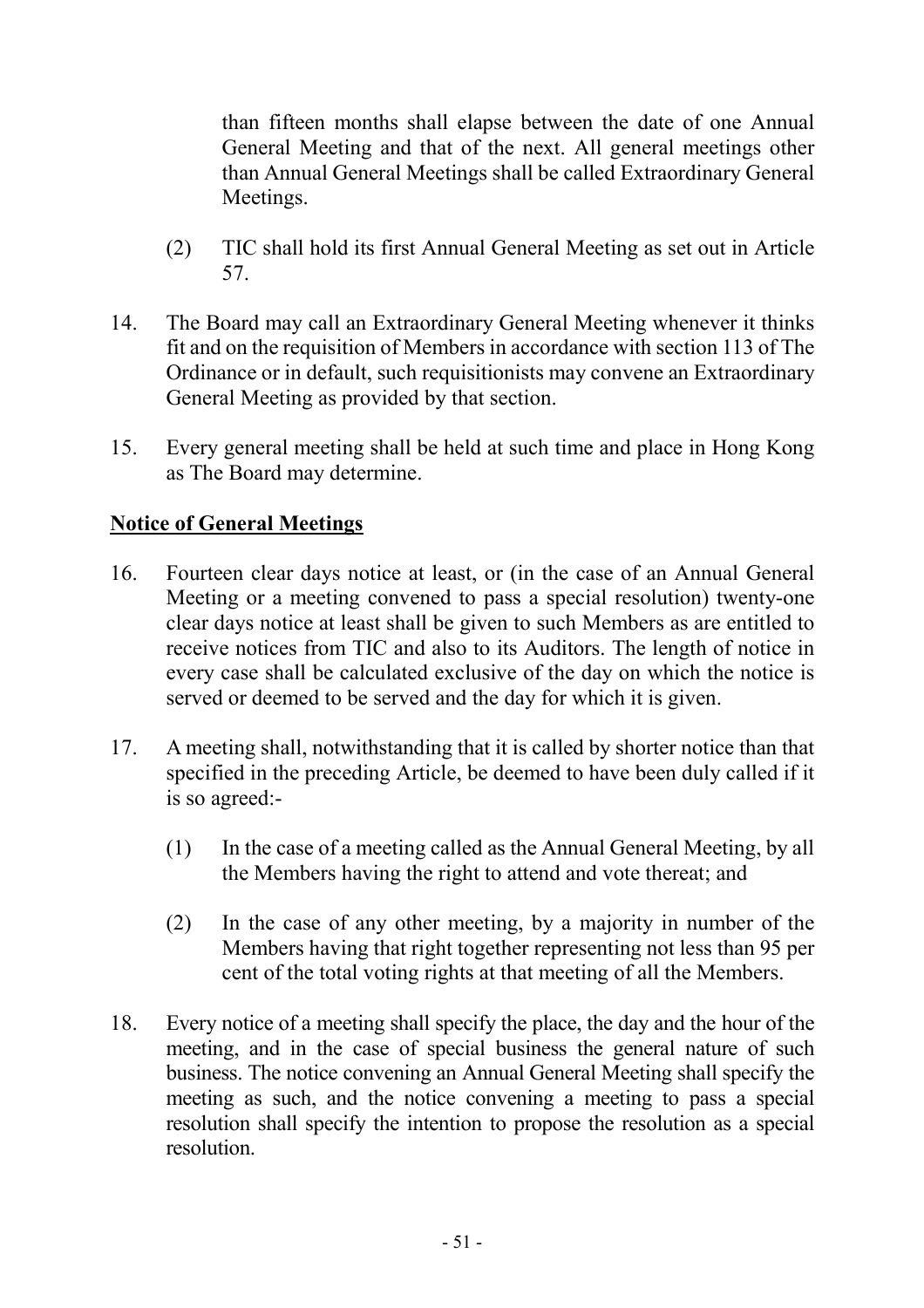19. The accidental omission to give notice of any meeting to, or the non-receipt of the notice by, any person shall not invalidate the proceedings at the meeting.

## Proceedings at General Meetings

- 20. All business shall be deemed special that is transacted at an Extraordinary General Meeting, and also all business that is transacted at an Annual General Meeting, with the exception of the election of Member Elected Directors pursuant to Article 50 in place of those retiring, consideration of the accounts and balance sheet, the reports of The Board and Auditors and any other documents annexed to the balance sheet, and the re-appointment of retiring Auditors and the fixing of their remuneration.
- 21. No business shall be transacted at any general meeting unless a quorum is physically present when the meeting proceeds to business and continues to be present until the conclusion of the meeting. Members holding not less than 5 per cent of the total voting rights of all of the Members physically present shall be a quorum for all purposes. A Member shall be deemed physically present if present in person or if there is present his or its representative or proxy.
- 22. If within half an hour after the time appointed for the meeting a quorum is not present, the meeting, if convened on the requisition of Members, shall be dissolved. In any other case it shall stand adjourned to the same day in the next week, at the same time and place, or such other date, time or place as The Board may by not less than five days' notice appoint, and if at such adjourned meeting a quorum is not present within fifteen minutes after the time appointed for holding the meeting the Members present shall be a quorum.
- 23. The Chairman of TIC shall if present preside as chairman at every general meeting of TIC, and failing him some member of The Board. If there is no such member present within ten minutes after the time appointed for holding the meeting, or every such member is unwilling to act as chairman, the meeting shall choose some Member of TIC present in person to be chairman.
- 24. The chairman may with the consent of any meeting at which quorum is present (and shall if so directed by the meeting) adjourn the meeting from time to time and from place to place, but no business shall be transacted at any adjourned meeting except business which might have been transacted at the meeting from which the adjournment took place. When a meeting is adjourned for thirty days or more, at least seven days' notice of the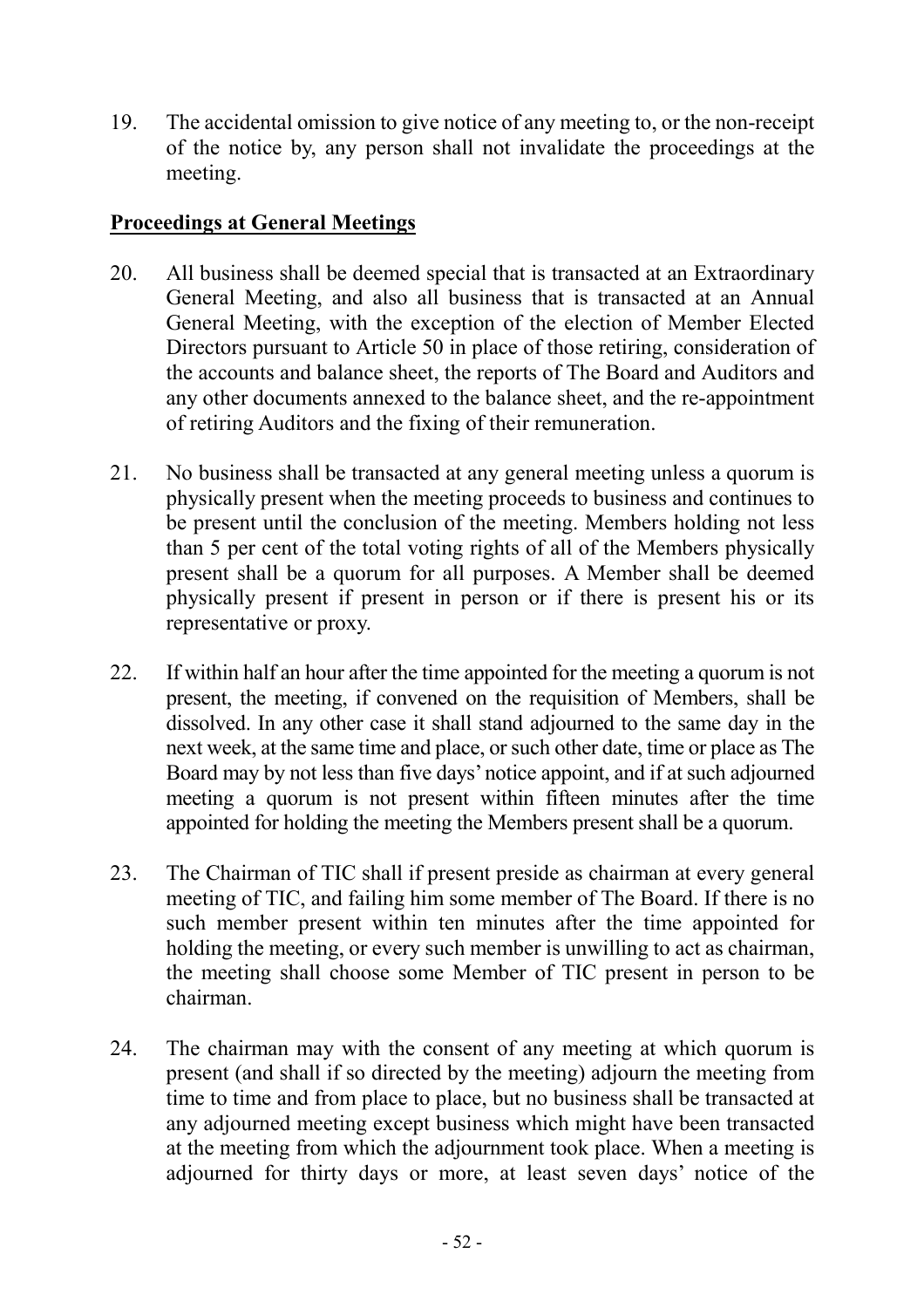adjourned meeting shall be given in the same manner as of an original meeting. Save as aforesaid, it shall not be necessary to give any notice of an adjournment or of the business to be transacted at an adjourned meeting.

- 25. Subject to Article 50 (relating to election of the Member Elected Directors to The Board by secret ballot) at any general meeting a resolution put to the vote of the meeting shall be decided on a show of hands, unless a poll is (before or on the declaration of the result of the show of hands) demanded
	- (1) by the chairman; or
	- (2) by at least five Members present in person or by proxy and entitled to vote; or
	- (3) by any Member or Members present in person or by proxy and representing not less than one tenth of the total voting rights of all the Members having the right to vote at the meeting.
- 26. Unless a poll is so demanded, a declaration by the chairman that a resolution has been carried, or carried unanimously or by a particular majority, or lost, an entry to that effect in the minute book shall be conclusive evidence of the fact, without proof of the number or proportion of the votes recorded in favour of or against the resolution.
- 27. If a poll is duly demanded, it shall be taken either forthwith or at such other time and place and in such manner (including by means of posted polling papers) as the Chairman directs, and the result of a poll shall be deemed to be the resolution of the meeting at which the poll was demanded.
- 28. No poll shall be demanded or taken on the election of a chairman of a meeting or on any question of adjournment of a meeting.
- 29. In the case of an equality of votes, whether on a show of hands or on a poll, the chairman of the meeting at which the show of hands takes place or the poll is demanded shall be entitled to a further or casting vote, except in the election of Directors of TIC.
- 30. The demand for a poll shall not prevent the continuance of a meeting for the transaction of any business other than the question on which the poll has been demanded, and it may be withdrawn at any time before the poll is taken.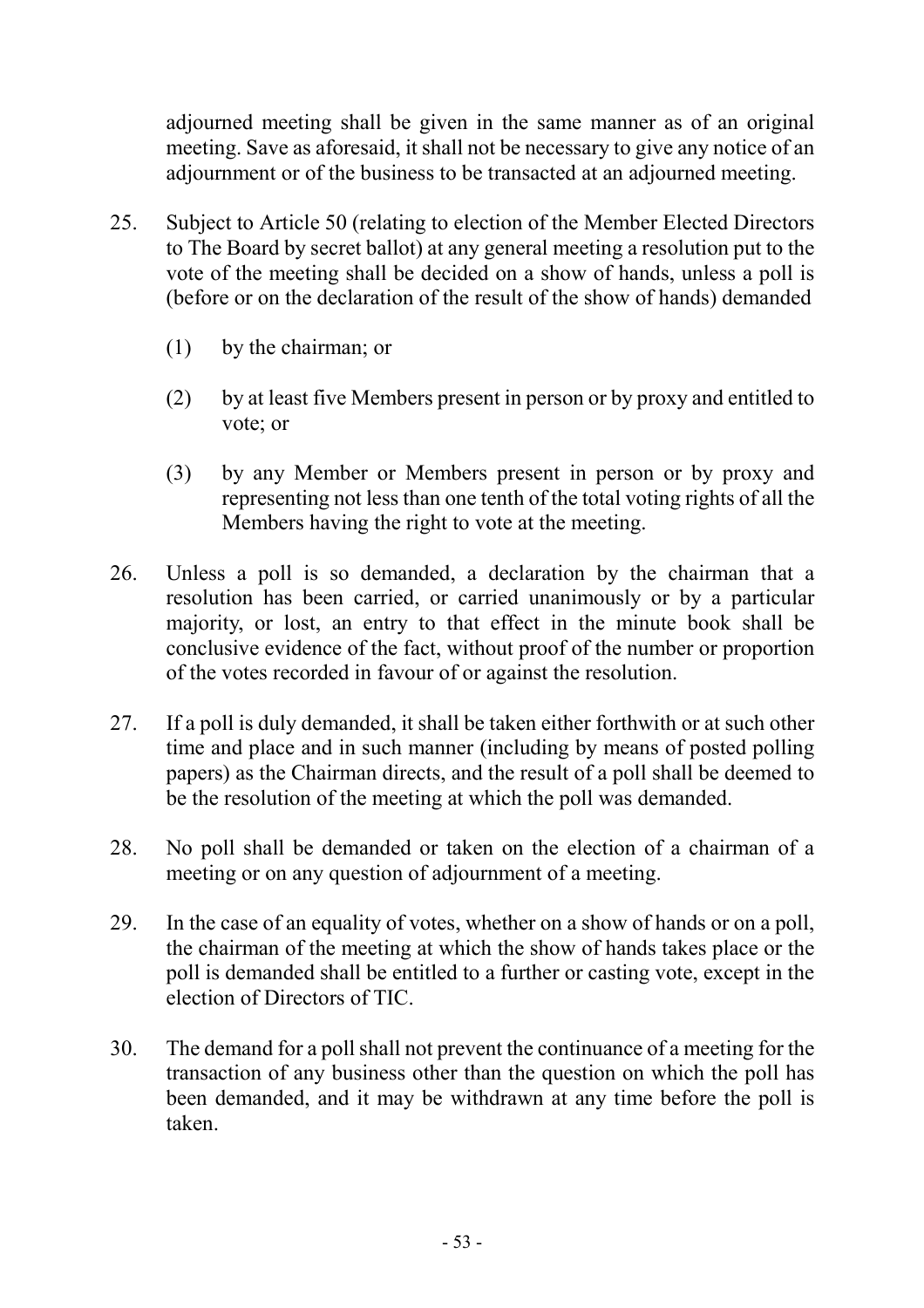- 31. Every Ordinary Member shall whether on a show of hands on a ballot or on a poll have two votes and every Affiliate Member shall have one vote. An Association Member shall not have any vote.
- 32. A Member of unsound mind, or in respect of whom an order has been made by any court having jurisdiction in lunacy, may vote, whether on a show of hands or on a poll, by his committee, receiver, curator bonis, or other person in the nature of a committee, receiver or curator bonis appointed by that court, and any such committee, receiver, curator bonis or other person may, on a poll, vote by proxy.
- 33. No Member shall be entitled to vote at any general meeting unless all moneys payable by him to TIC in his capacity as Member and which have been outstanding for more than 1 month after they fell due for payment have been paid.
- 34. No objection shall be raised to the qualification of any voter except at the meeting or adjourned meeting at which the vote objected to is given or tendered, and every vote not disallowed at such meeting shall be valid for all purposes. Any such objection made in due time shall be referred to the chairman of the meeting, whose decision shall be final and conclusive.
- 35. On a poll votes may be given either personally or by proxy.
- 36. The instrument appointing a proxy shall be in writing.
	- $(1)$  It shall:-
		- (a) in the case of a sole proprietorship be signed by the sole proprietor or by his attorney duly authorised;
		- (b) in the case of a partnership be signed by all of the partners or by their respective attorneys duly authorised;
		- (c) in the case of a company shall be under the seal of the company and be signed by any of its directors duly authorised or by an attorney duly authorised under the seal of the company; and
		- (d) contain the full and proper names and the Hong Kong Identity Card number of the person signing the proxy form and of the proxy and the specimen signature of the proxy.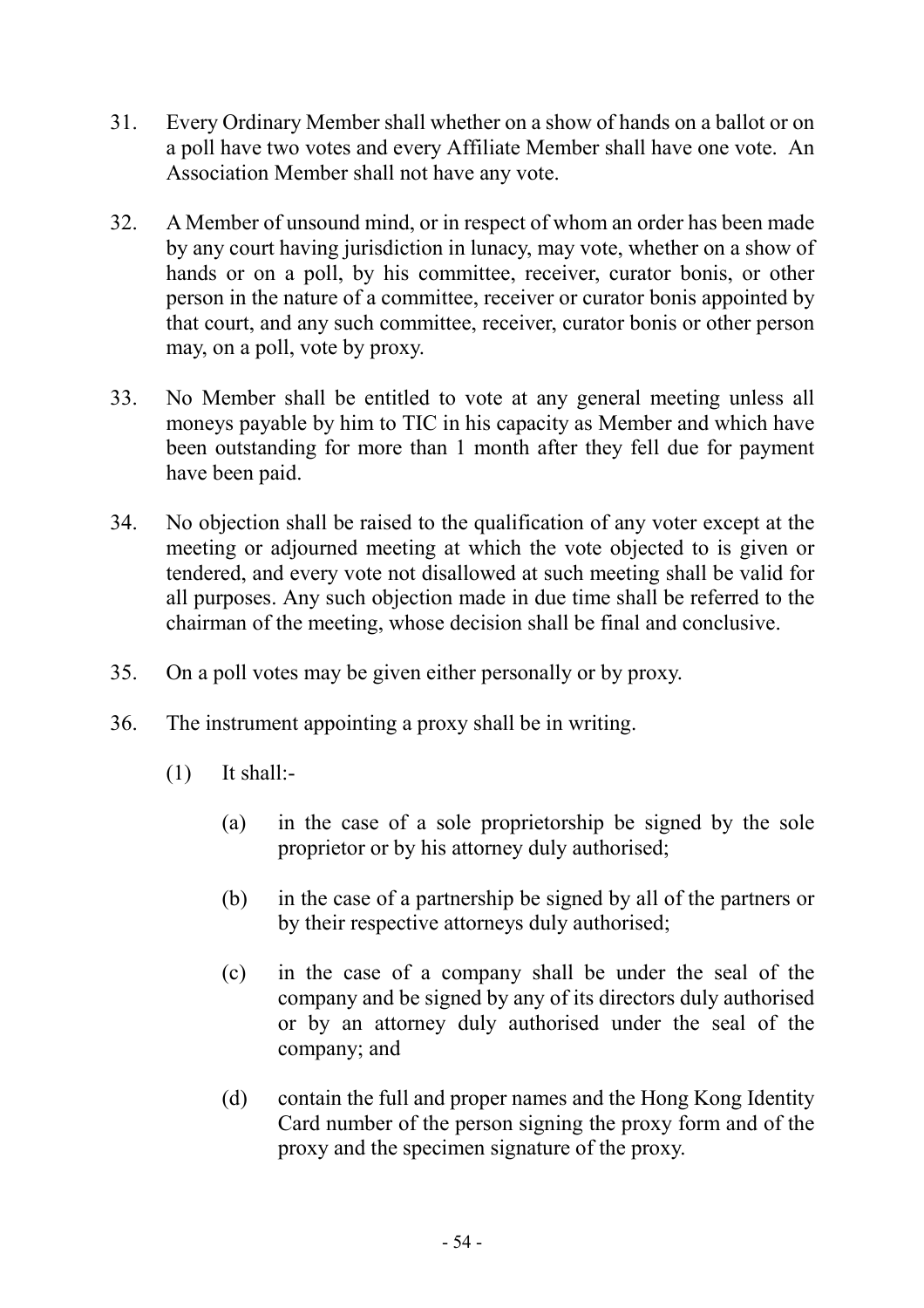- (2) The proxy must be the authorized person registered with TIC or one of the two representatives registered with TIC pursuant to Article 42 and such proxy may not represent more than one Member.
- 37. The instrument appointing a proxy and the power of attorney and original or certified copy of the board resolution pursuant to which the proxy has been executed or other authority, if any, under which it is signed, or a notarially certified copy of that power, resolution or authority shall be deposited at the registered office of TIC or at such other place within Hong Kong as is specified for that purpose in the notice convening the meeting, not less than 48 hours before the time for holding the meeting, or adjourned meeting, at which the person named in the instrument proposes to vote, or, in the case of a poll, not less than 24 hours before the time appointed for the taking of the poll, and in default the instrument of proxy shall not be treated as valid.
- 38. An instrument appointing a proxy shall be in the following form or a form as near thereto as circumstances admit:-

 $\left[ \begin{array}{ccc} 0 & 0 & 0 \\ 0 & 0 & 0 \\ 0 & 0 & 0 \\ 0 & 0 & 0 \\ 0 & 0 & 0 \\ 0 & 0 & 0 \\ 0 & 0 & 0 \\ 0 & 0 & 0 \\ 0 & 0 & 0 \\ 0 & 0 & 0 \\ 0 & 0 & 0 \\ 0 & 0 & 0 \\ 0 & 0 & 0 \\ 0 & 0 & 0 & 0 \\ 0 & 0 & 0 & 0 \\ 0 & 0 & 0 & 0 \\ 0 & 0 & 0 & 0 & 0 \\ 0 & 0 & 0 & 0 & 0 \\ 0 & 0 & 0 & 0 & 0 \\ 0 & 0 & 0 & 0 &$ I/We of , being a member/members of the above-named association, hereby appoint of (the holder of Hong Kong identity card No.  $\qquad \qquad$  ), or failing him, of (the holder of Hong Kong identity card No.  $\qquad \qquad$  ), as my/our proxy to vote for me/us on my/our behalf at the [annual or extraordinary, as the case may be] general meeting of the association to be held on the day of 19 , and at any adjournment thereof. Signed this day of 19

 \*\*Signed (Hong Kong Identity Card No. (a)

Specimen signature of proxy/ies:-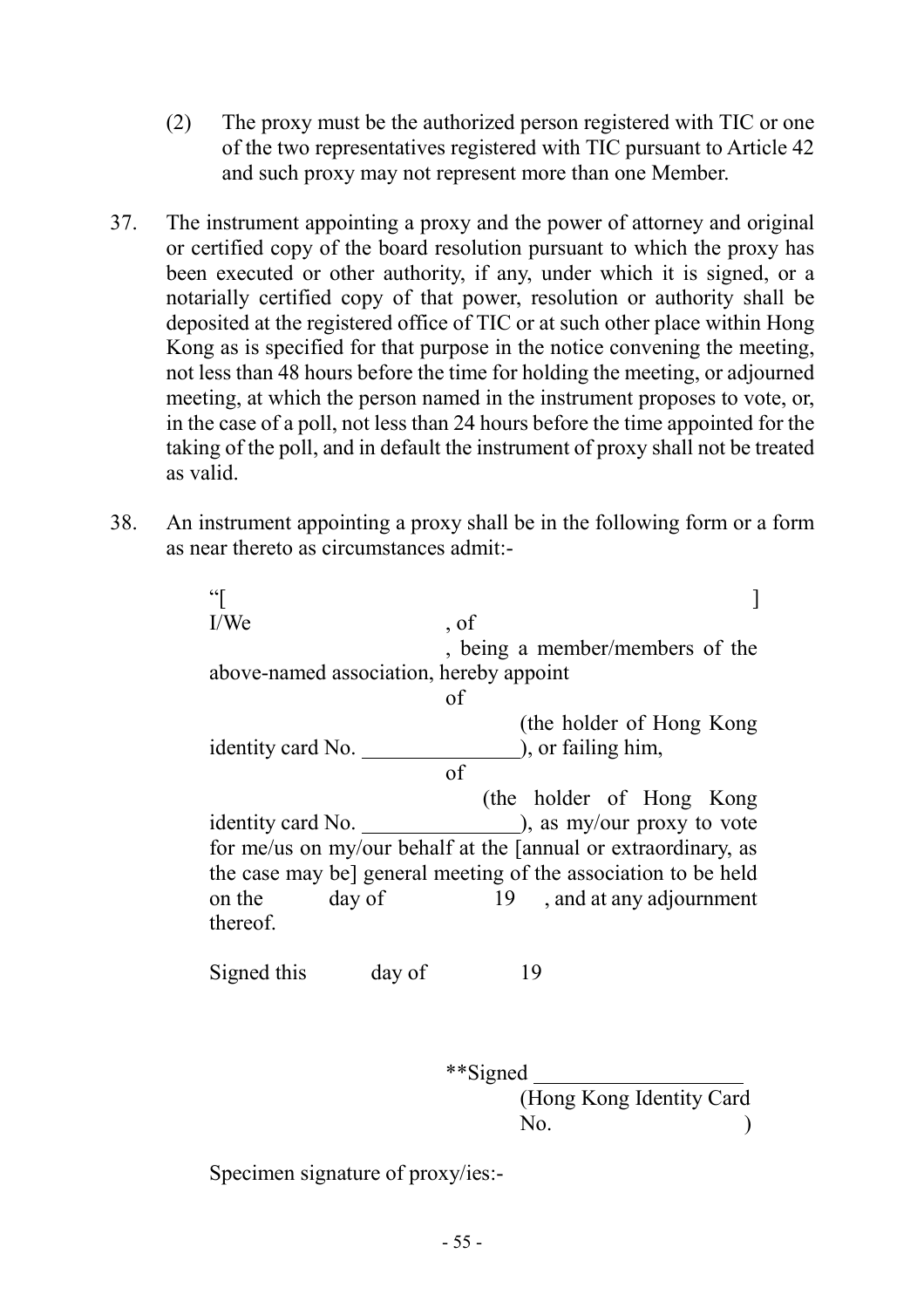(Hong Kong Identity Card  $No(s)$ .  $)$ \*\* Or, in the case of a company:- \*\*Seal with the Common Seal )  $\sigma$  ) and  $\sigma$  and signed by ) (the holder of ) Hong Kong identity card ) No. (a) Specimen Signature of proxy/ies:-

(Hong Kong Identity Card No(s).  $)^{**}$ "

 This form is to be signed by a sole proprietor; or by all partners of the firm or, in the case of a company, shall be sealed with the seal of the company and signed by a director duly authorised by resolution or by their respective attorneys duly authorised by power of attorney and in each case the Hong Kong identity card number of the person signing the form must be inserted.

 The specimen signatures and identity card numbers of the proxy/ies must appear on the proxy form.

39. Where it is desired to afford members an opportunity of voting for or against a resolution the instrument appointing a proxy shall be in the following form or a form as near thereto as circumstances admit:-

> $\left[ \begin{array}{ccc} 0 & 0 & 0 \\ 0 & 0 & 0 \\ 0 & 0 & 0 \\ 0 & 0 & 0 \\ 0 & 0 & 0 \\ 0 & 0 & 0 \\ 0 & 0 & 0 \\ 0 & 0 & 0 \\ 0 & 0 & 0 \\ 0 & 0 & 0 \\ 0 & 0 & 0 \\ 0 & 0 & 0 \\ 0 & 0 & 0 & 0 \\ 0 & 0 & 0 & 0 \\ 0 & 0 & 0 & 0 \\ 0 & 0 & 0 & 0 & 0 \\ 0 & 0 & 0 & 0 & 0 \\ 0 & 0 & 0 & 0 & 0 \\ 0 & 0 & 0 & 0 & 0 \\ 0 & 0 &$ I/We contract the set of , being a member/members of the above-named association, hereby appoint of , or failing him,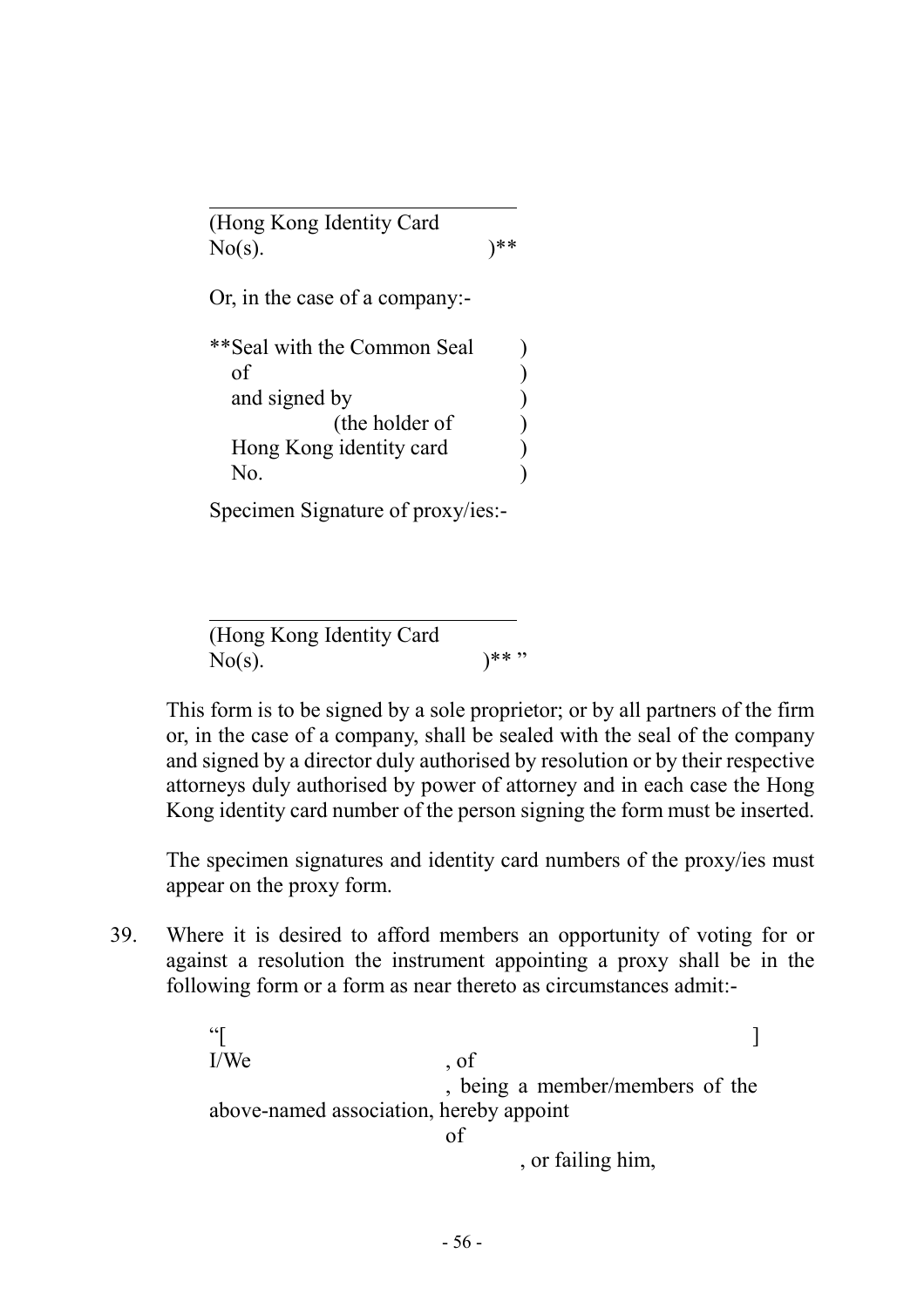, as my/our proxy to vote for me/us on my/our behalf at the [annual or extraordinary, as the case may be] general meeting of the association, to be held on the day of 19 , and at any adjournment thereof.

Signed this day of 19

 \*\*Signed (Hong Kong Identity Card No. (b)

Specimen signature of proxy/ies:-

(Hong Kong Identity Card  $No(s)$ .  $)$ \*\* Or, in the case of a company:- \*\*Seal with the Common Seal )  $\sigma$  ) and  $\sigma$  and signed by ) (the holder of ) Hong Kong identity card ( No. (a)

Specimen Signature of proxy/ies:-

(Hong Kong Identity Card No(s).  $)$ \*\*

This form is to be used \*[in favour of/against] the resolution.

Unless otherwise instructed, the proxy will vote as he thinks fit.

\* Strike out whichever is not desired.\* "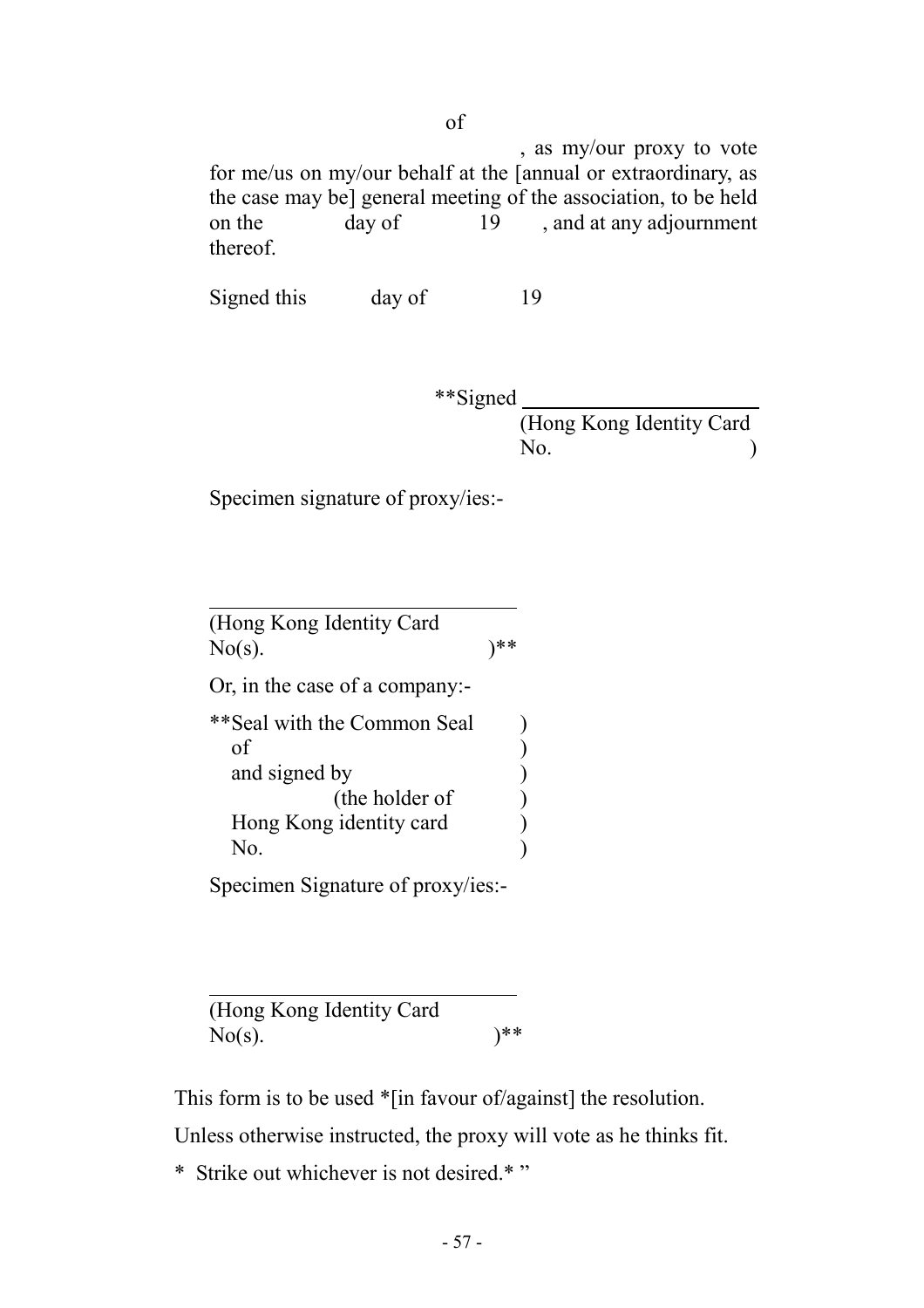This form is to be signed by a sole proprietor; or by all partners of the firm or, in the case of a company, shall be sealed with the seal of the company and signed by a director duly authorised by resolution or by their respective attorneys duly authorised by power of attorney and in each case the Hong Kong identity card number of the person signing the form must be inserted.

 The specimen signatures and identity card numbers of the proxy/ies must appear on the proxy form.

- 40. A proxy shall be entitled to vote at the meeting at which the proxy is to be used and may demand or join in demanding a poll.
- 41. A vote given in accordance with the terms of an instrument of proxy shall be valid notwithstanding the previous death or insanity of the principal or revocation of the proxy or of the authority under which the proxy was executed, provided that no intimation in writing of such death, insanity, revocation or transfer as aforesaid shall have been received by TIC at the office before the commencement of the meeting or adjourned meeting at which the proxy is used.
- 42. (1) (a) Any corporation which is a Member of TIC may by resolution of its directors or other governing body register two persons, one of whom must be a director and the other a director or manager of the Member, to act as its representative at any meeting of TIC not less than 30 days in advance of any general meeting and to present an original board resolution of their appointments or a copy thereof duly certified by a solicitor or Justice of Peace as a true copy of the original to TIC for registration within 7 days of such appointment. The authorized person of the Member registered with TIC or one of the two persons so authorized shall be entitled to vote and exercise the same powers on behalf of the corporation which he represents as that corporation could exercise if it were an individual member of TIC. However, the representative may not represent more than one Member.
	- (b) In the case of a corporation which is a member of TIC for less than 30 days at the date of a general meeting or there is a sale of the corporation within 30 days of the date of a general meeting the authorized person that the Member has registered pursuant to Article 49 is permitted to vote in that general meeting.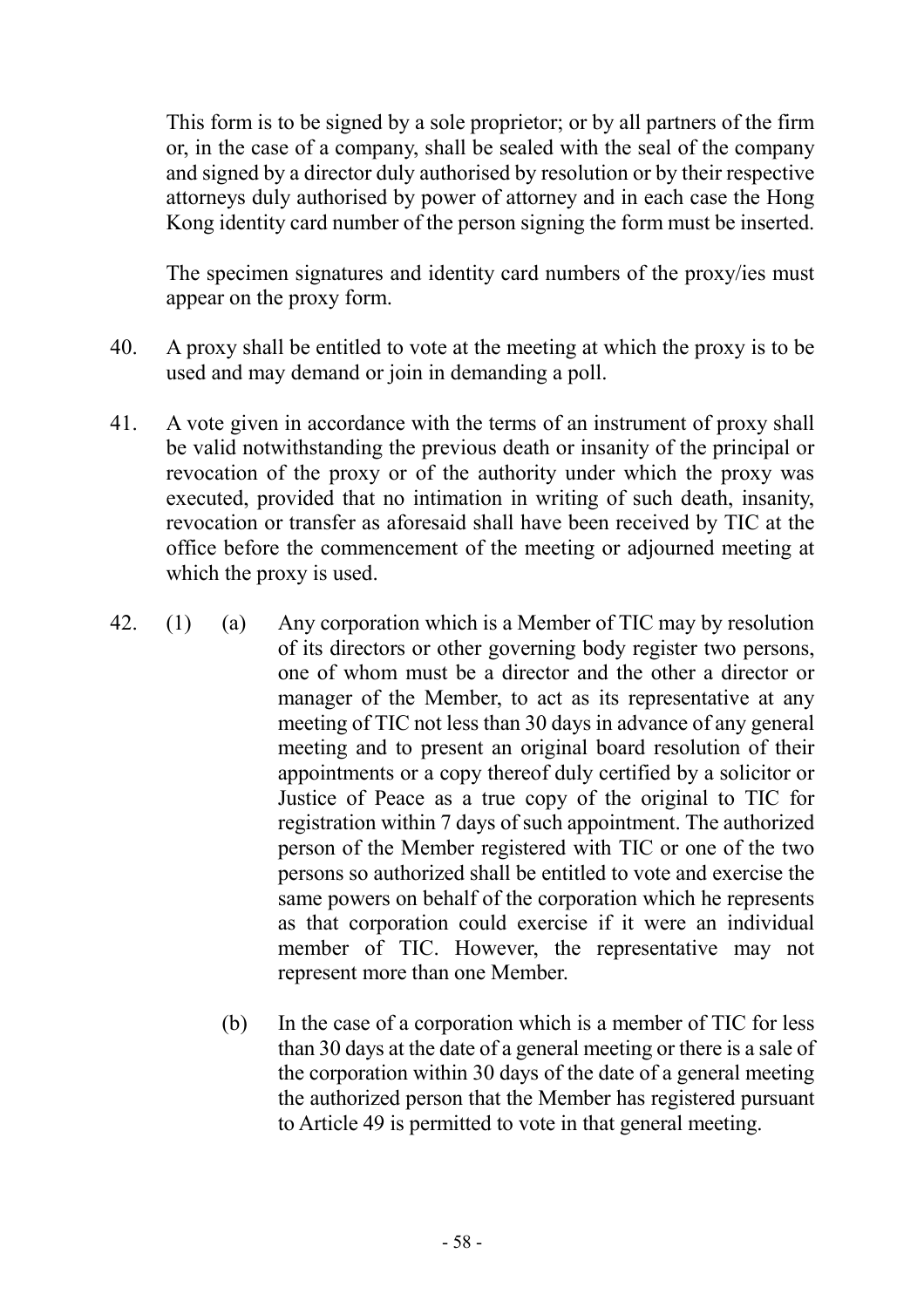- (2) (a) In the case of a sole proprietorship or a partnership, the Member may register in writing two persons, one of whom must be the sole proprietor or a partner and the other a manager or partner, to act as its representative at any meeting of TIC not less than 30 days in advance of any general meeting. The authorized person of the Member registered with TIC or one of the two persons so authorized shall be entitled to vote and exercise the same powers on behalf of the Member which he represents. The representative may not represent more than one Member.
	- (b) In the case of a sole proprietorship or a partnership who is a member of TIC for less than 30 days at the date of a general meeting or there is a sale of the company, the authorized person that the Member has registered pursuant to Article 49 is permitted to vote in that general meeting.
- (3) Notification of any change to the authorized person of the Member registered with TIC as referred to in paragraphs (1) and (2) shall be in the form of a Board Resolution, as in the case of a corporation, or an Authorization Letter, as in the case of a sole proprietorship and partnership, and sent to the TIC office at least 7 days before a general meeting.
- (4) Members who have not registered pursuant to the above clauses are not entitled to vote at a general meeting.

#### THE BOARD

- 43. (1) TIC shall have a Board who may pay all costs and expenses incurred in promoting and registering TIC, who shall manage the affairs, business and property of TIC and shall exercise all such powers of TIC as are not by The Ordinance or these Articles vested in any other body.
	- (2) The Board may from time to time and at any time by power of attorney appoint any company, firm or person or body of persons, whether nominated directly or indirectly by The Board, to be the attorney or attorneys of TIC for such purposes and with such powers, authorities and discretions (not exceeding those vested in or exercisable by The Board under these Articles) and for such period and subject to such conditions as they may think fit, and any such powers of attorney may contain such provisions for the protection and convenience of persons dealing with any such attorney as The Board may think fit and may also authorise any such attorney to delegate all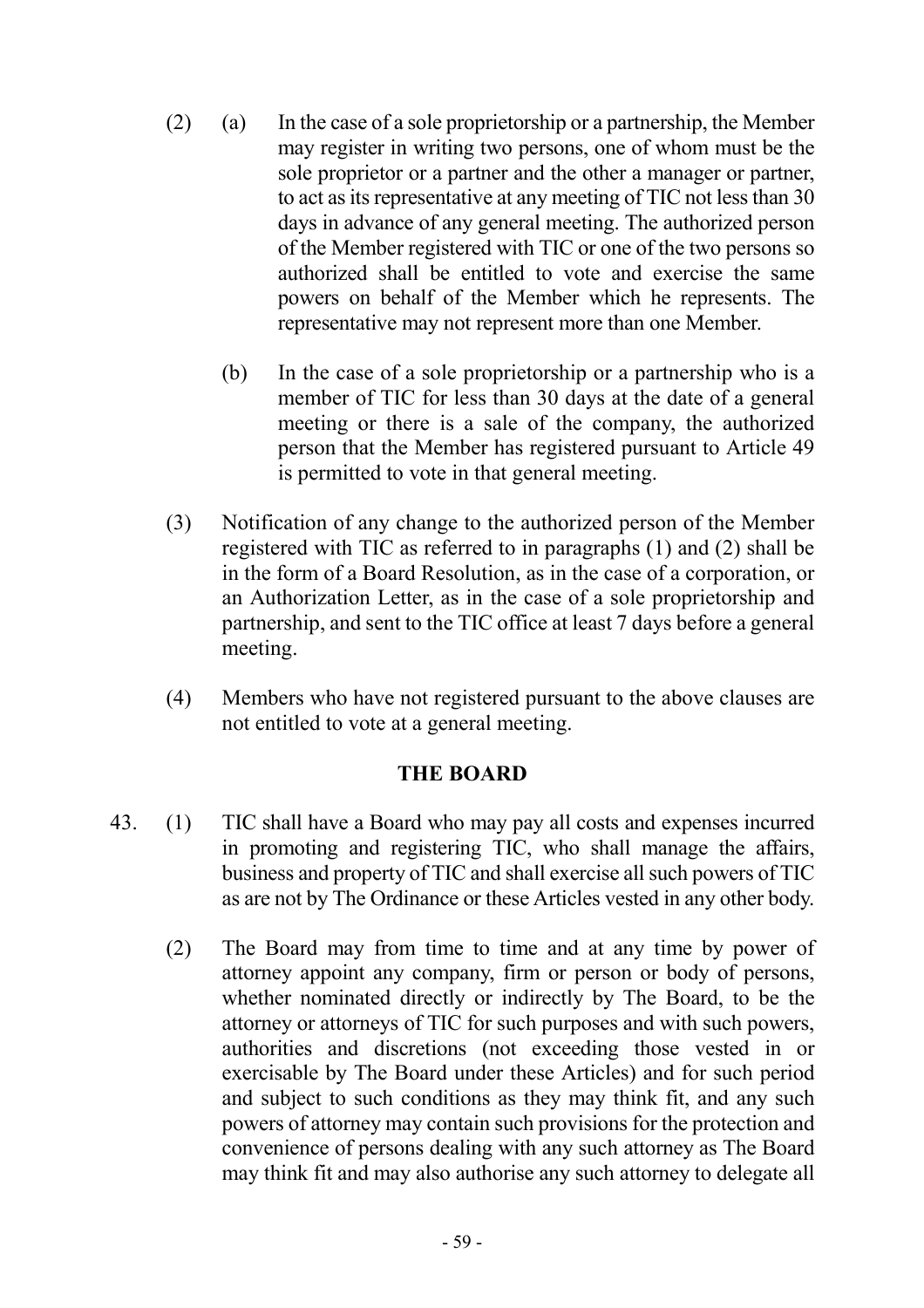or any of the powers, authorities and discretions vested in him.

- (3) All cheques, promissory notes, drafts, bills of exchange and other negotiable instruments, and all receipts for moneys paid to TIC, shall be signed, drawn, accepted, endorsed, or otherwise executed, as the case may be by one signatory from among the category A signatories together with one signatory from among the category B signatories or, in the absence of all category B signatories by 3 signatories from category A, one of whom must be the Chairman or a Deputy Chairman. Category A signatories shall consist of the Chairman, the Deputy Chairman or Chairmen and such other members of The Board as The Board shall appoint for that purpose. Category B signatories shall consist of The Honorary Treasurer, The Honorary Secretary and the Executive Director of TIC.
- 44. Without prejudice to the generality of Article 43, The Board shall be responsible for:-
	- (1) the administration of TIC, the appointment and control of staff, the leasing and utilisation of premises and the raising investment and expenditure of funds for the purposes of TIC;
	- (2) the representation of TIC in its overall dealings with Government, other authorities and the general public;
	- (3) the approval and promulgation of any Code of Conduct, rules, by-laws and Directives to which members of TIC are from time to time subject, and of any additions to or modifications of any such Code of Conduct, rules, by-laws and Directives;
	- (4) Collection of The Fund Levy and Council Levy referred to in Article 7 and the carrying out of such other duties under Part III A of the Travel Agents Ordinance.
- 45. (1) The Board shall consist of
	- (a) the Chairman who shall be elected pursuant to Article 46;
	- (b) Subject to Article 47(1) every Association Member's Chairman or its representative appointed pursuant to Article  $47(2)(a)$ ;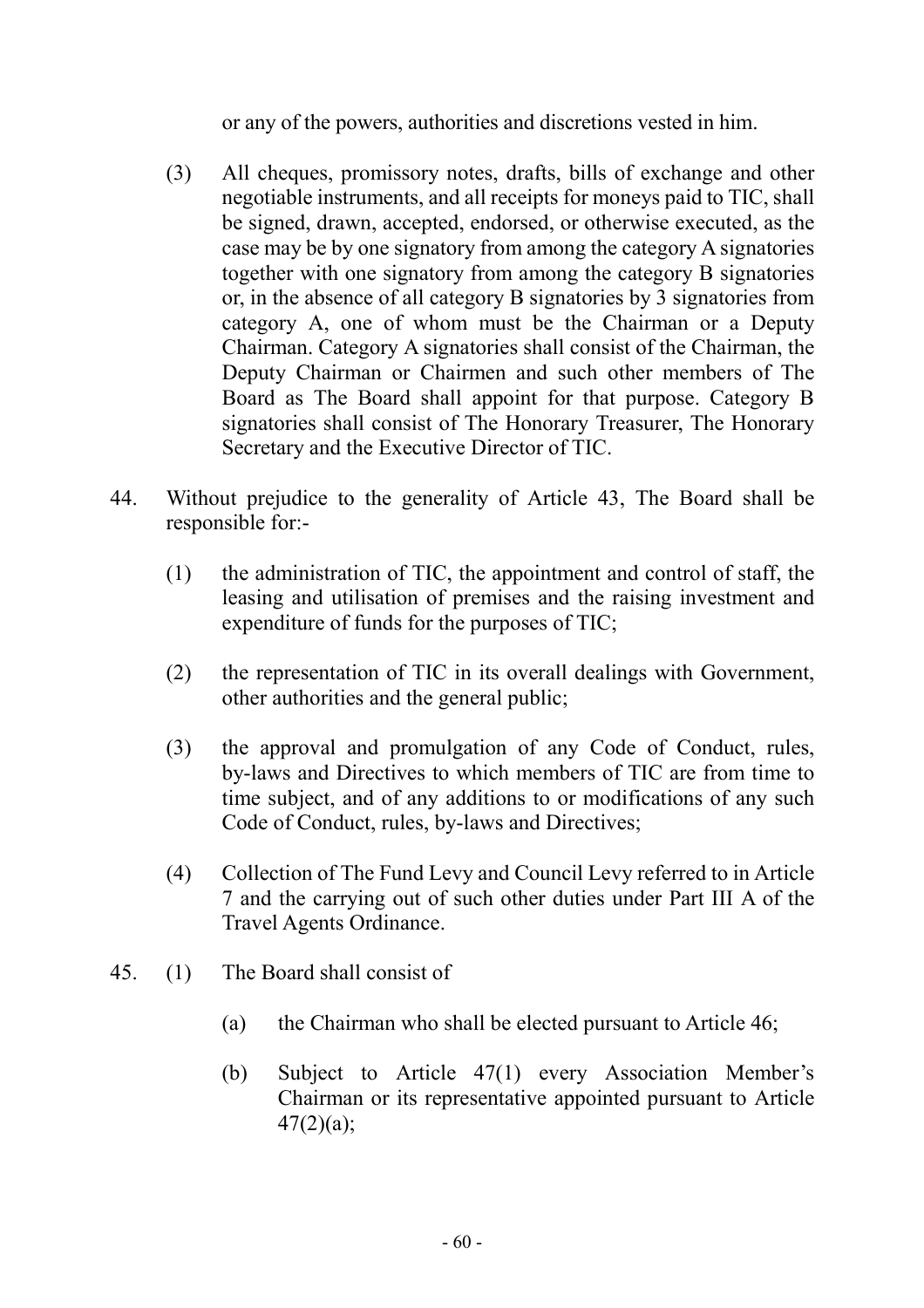- (c) Subject to Article  $50(2)(f)$ , the number of Elected Directors shall correspond to the number of the Association Members; and
- (d) Up to eight independent directors who shall not be the members of the travel trade. Half of such independent directors shall be appointed by the Secretary for Commerce and Economic Development. The other half of the independent directors shall be persons of integrity who are to be recommended by the TIC Board and appointed by the Secretary for Commerce and Economic Development. The Board shall recommend the term of the tenure of each of the independent directors to the Secretary for Commerce and Economic Development who shall fix the term of tenure of each independent director. Each of the independent directors may be re-appointed by the Secretary for Commerce and Economic Development to serve as independent director for such further terms the Secretary for Commerce and Economic Development sees fit. The number of independent directors may at any time and from time to time be increased by The Board with the written approval of the Secretary for Commerce and Economic Development and in case there is an odd number of independent directors The Board shall determine the final allocation of the numbers of independent directors amongst the different categories of independent directors pending appointment of an even number of independent directors.
- (e) No alternate shall be appointed for any member of The Board.
- (2) (a) A Director (except the Chairman and the independent directors) may not serve on The Board for more than eight consecutive years. The 8-year time limit shall take effect at the conclusion of the 2006 Annual General Meeting. The years of service that a Director has served before the 2006 Annual General Meeting shall not be reckoned towards the 8-year time limit. The time of service shall be calculated on a yearly basis, with "one year" meaning the period between two TIC Annual General Meetings and not a calendar year.
	- (b) At the end of the 8-year time limit, the Director concerned shall step down for at least one year as defined in paragraph (a) before he is eligible for election or appointment as a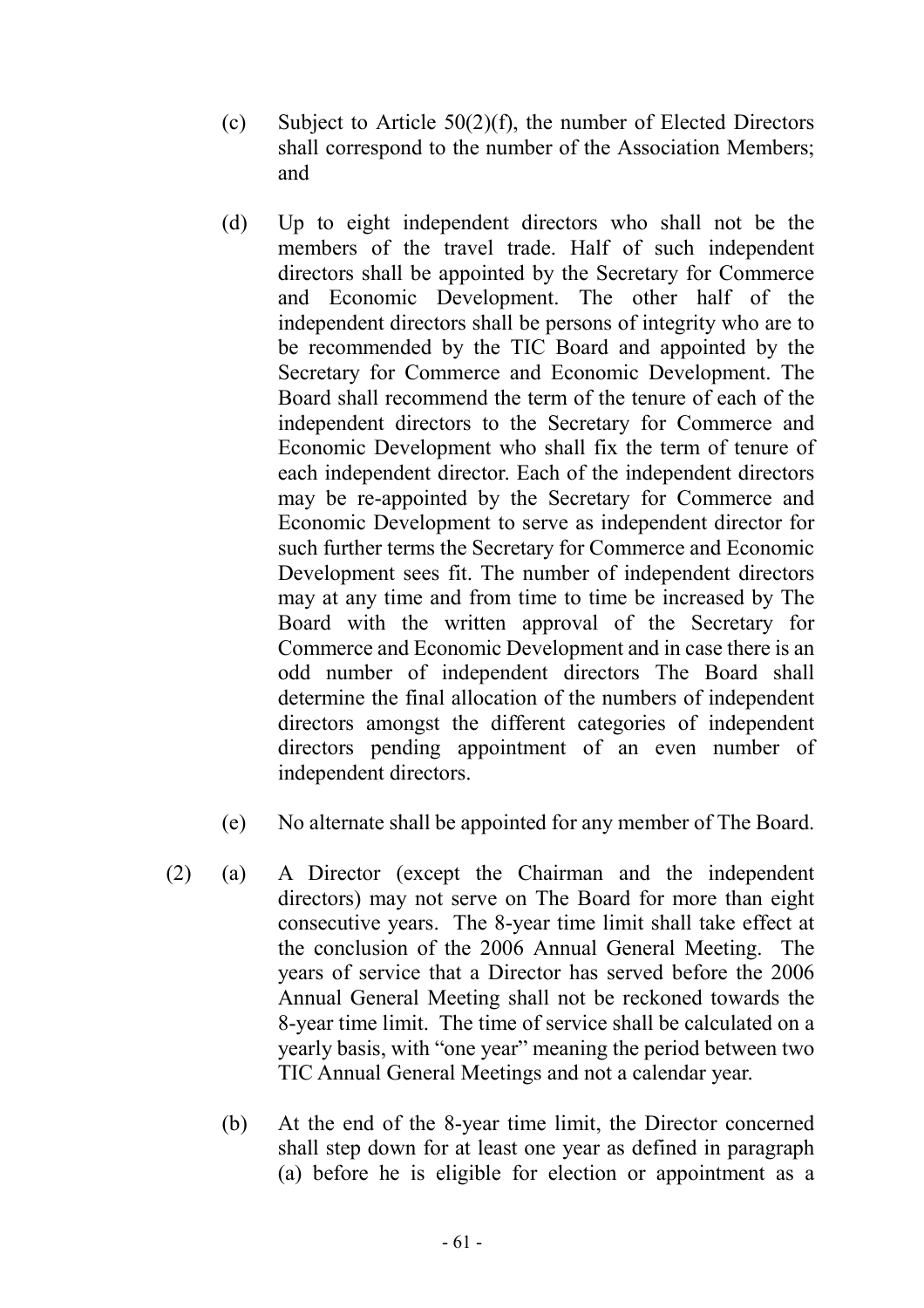Director again. He shall otherwise be considered to have continuously served on The Board.

- (c) A Director who vacates his office in between any successive Annual General Meetings, shall be deemed to have served to the end of the later Annual General Meeting for the purposes of reckoning the 8-year time limit, including with respect to any Elected Directors and an Association Member's Chairman or its representative appointed pursuant to Article 47(2)(a).
- (3) (a) The Board may have an Honorary Advisor who shall be the immediate past chairman (unless he shall have vacated his office as Chairman of The Board on any of the grounds set out in Article 56(1), (2), (3), (5), (6), (7), (9) or (10) or shall have resigned as the Chairman pursuant to Article 56(4) on or because of any such grounds).
	- (b) The Honorary Advisor shall attend Board meetings as an observer and shall not have the right to vote. He shall hold office (subject to the provision below) until the next Chairman becomes the immediate past chairman.
	- (c) The office of the Honorary Advisor shall be vacated:
		- (i) if he becomes bankrupt or makes any arrangement or composition with his creditors generally; or
		- (ii) if he becomes of unsound mind; or
		- (iii) if by notice in writing to TIC he resigns his office; or
		- (iv) if The Board resolves by not less than 75% of the total votes of the full Board to remove him as Honorary Advisor.
- (4) The provisions of Articles 45 to 53 (both inclusive) shall not be altered except with the written approval of the Secretary for Commerce and Economic Development.

## **CHAIRMAN**

46. (1) TIC shall have a Chairman who shall preside at all General Meetings of TIC and at all meetings of The Board.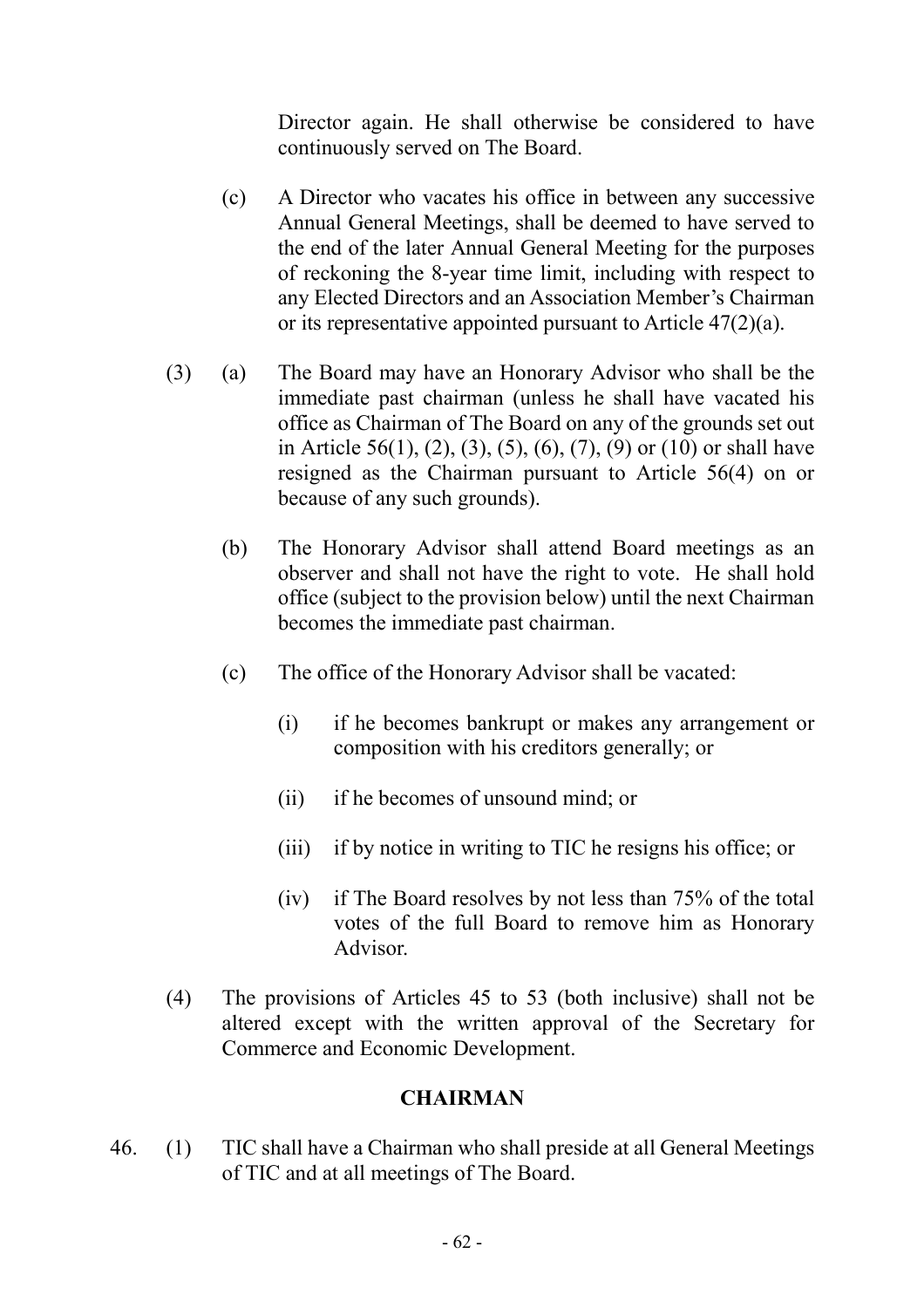- (2) (a) To be eligible for nomination and election as Chairman, a person must be a member of The Board of TIC other than an Independent Director.
	- (b) An Association Member's Chairman holding the qualification referred to in paragraph (a) above shall be eligible for nomination and election as Chairman provided that upon his election he shall resign as chairman of such Association Member.
- (3) The Chairman shall be nominated and elected as follows:-
	- (a) All Members of The Board shall be entitled to nominate other Members of The Board (other than those Independent Directors) for the office of Chairman.
	- (b) Each candidate shall be nominated by three Directors. Each Director shall be entitled to nominate one candidate only.
	- (c) The names of the candidates for election as Chairman shall be submitted to the Chairman of the Election Committee (to be set up and supervised by The Board) two business days before the day of the meeting at which election of Chairman shall be conducted. Such meeting shall by secret ballot and subject to the provisions stipulated below by a majority vote of the members present at the time of voting elect one of such candidates to be the Chairman. In the event the first vote cannot reach a majority, the following procedures shall be followed:-
		- (i) In the event there are two candidates, The Board shall vote again. If after three rounds of voting, there is still no candidate receiving the votes of the majority of the members present, the candidate receiving the most number of votes in his favour at the third round shall be elected Chairman. Should there be a tie at the third round, the two candidates shall draw lots to determine who shall be the Chairman.
		- (ii) In the event there are more than two candidates, the following procedure shall be followed in order that two candidates shall remain:
			- the candidate with the least votes in favour of him shall be eliminated. If there is more than one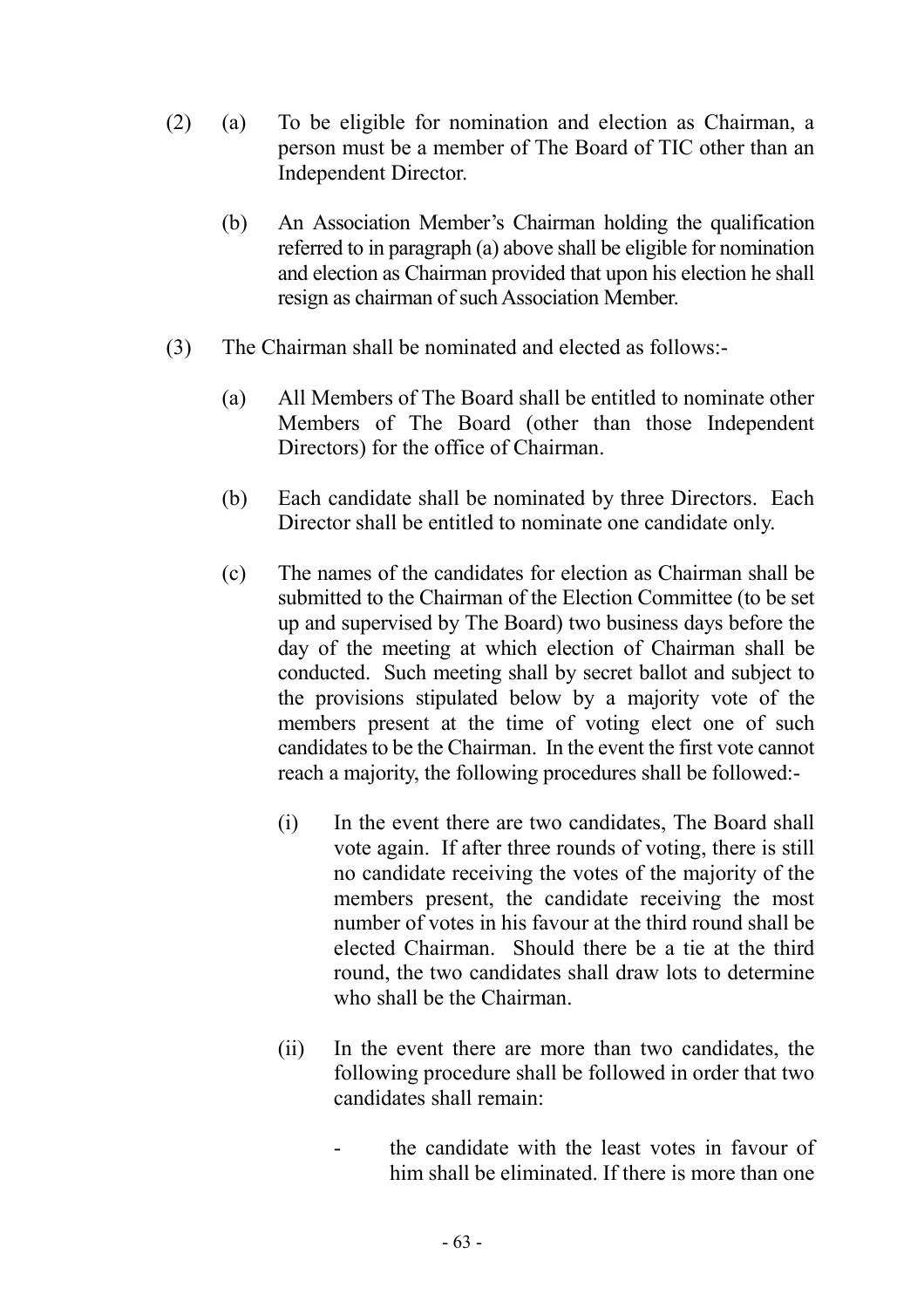candidate receiving the least number of votes, these candidates shall draw lots to determine who shall be eliminated. The Board shall vote again. If after three rounds of voting, there is still no candidate receiving the votes of the majority of the members present, the candidate receiving the most number of votes in his favour at the third round will be elected Chairman. Should there be a tie, the two candidates shall draw lots to determine who shall be the Chairman.

- if all the candidates receive the same votes, The Board shall vote until two candidates remain. If however after three rounds of voting, all the candidates still receive the same votes, these candidates shall draw lots to determine which two candidates shall remain. The Board shall then vote again and the candidate receiving the most number of votes in his favour shall be elected Chairman. Should there be a tie, the two candidates shall draw lots to determine who shall be the Chairman.
- (d) The detailed rules and the procedures for the Chairman and Directors' elections shall be decided by The Board from time to time.
- (e) The meeting referred to in sub-paragraph  $(3)(c)$  shall be held not earlier than 7 business days but not later than 14 business days after the third Annual General Meeting following the outgoing Chairman's assumption of office or, if the vacancy arises for some reason other than the expiration of the outgoing Chairman's period of office, it shall be held not more than 30 days after the date on which the vacancy in the position arose.
- (f) The person so appointed Chairman shall assume the office of Chairman either when the period of the office of the outgoing Chairman expires or, if at the date of his election there is for any reason no Chairman, at the date of such election.
- (4) The duties of the Chairman shall include representing TIC, directing the various officers of The Board in their work, taking overall charge of the work of TIC and presiding over all Board meetings.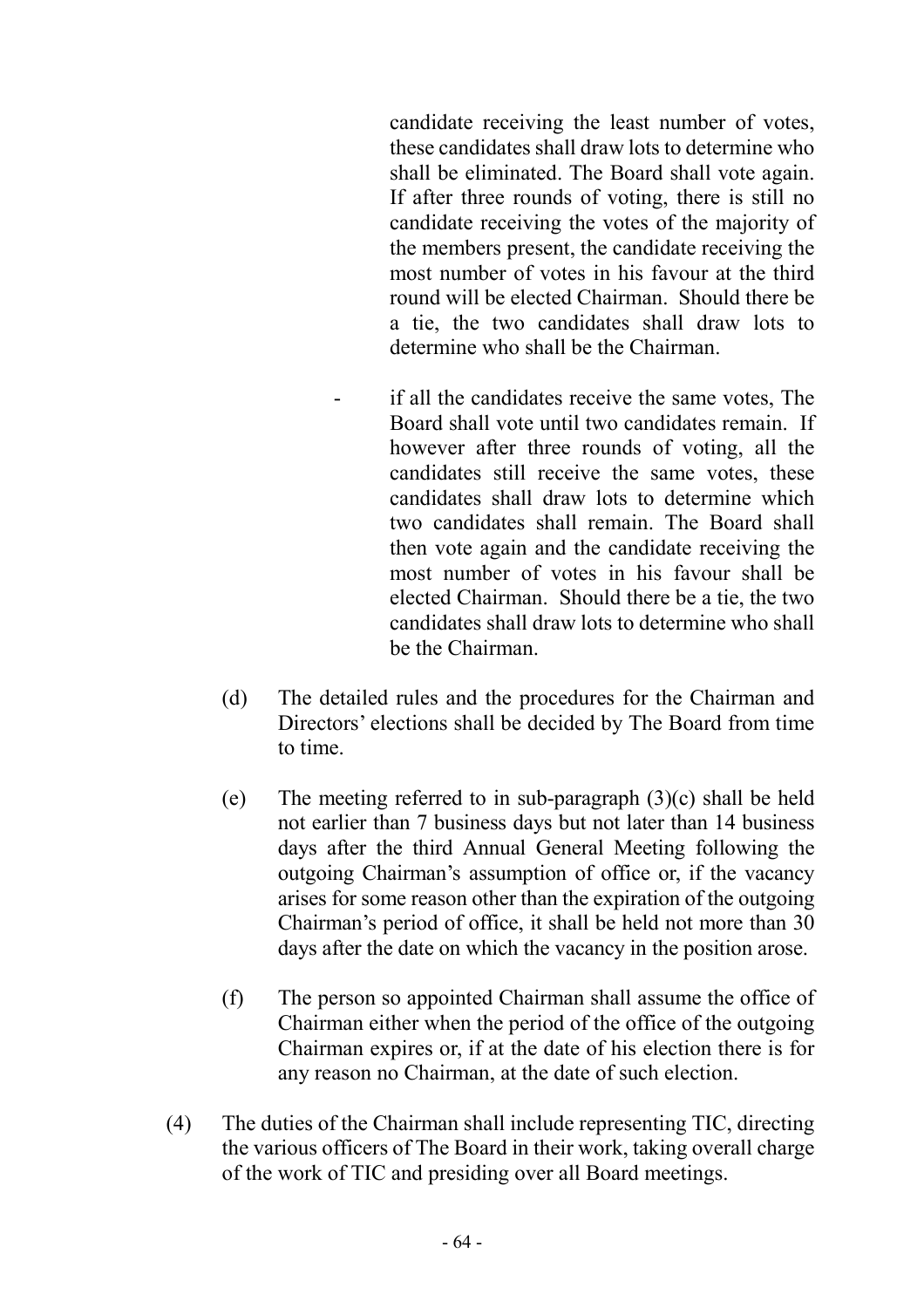- (5) If the office of Chairman is vacated The Board shall appoint one of the persons who were acting as Deputy Chairmen of TIC when the Chairman vacated his office to be acting-Chairman (notwithstanding that he may not have the qualifications set out in paragraph  $3(a)$ ) and he shall hold office as acting-Chairman until a new Chairman is elected on the terms of this Article as if he were the Chairman.
- (6) Subject to Article 57, the Chairman shall hold office until the conclusion of The Board meeting which shall be held not earlier than 7 business days but not later than 14 business days after the third Annual General Meeting following his assumption of the office of Chairman, and he shall hold office for not more than two consecutive terms.
- 47. (1) (a) Each Association Member's Chairman must be an Ordinary Member in accordance with Article 49 and, except when such chairman is the chief executive of the Ordinary Member, must have the authority of such chief executive to become the chairman of the Association Member.
	- (b) Subject to Article 46(2)(b), an Association Member's Chairman shall not while serving as such, be eligible to serve as Chairman of TIC nor shall he be the Chairman, Deputy Chairman, Honorary Treasurer or Honorary Secretary of any other Association Member. In the event he becomes the Chairman or an Elected Director of The Board, he shall cease to be Chairman of the respective Association Member. The respective Association Member shall be represented on The Board by its new Chairman or its representative appointed pursuant to sub-paragraph  $(2)(a)$ .
	- (2) (a) If the Chairman of an Association Member ceases to be a member of The Board whether pursuant to Article 56 or otherwise, or if the Association Member's Chairman shall, for any reason decide that he will not physically serve on The Board, or he is not eligible to serve on The Board due to the 8-year time limit as stipulated in Article 45(2), The Association of which he is the Chairman shall appoint some other person who meets the criteria set out in Article 47(1)(a) from its board of directors or other governing body to be its representative on The Board and such person shall for all purposes be its Association Member's Chairman under Article 45(1)(b).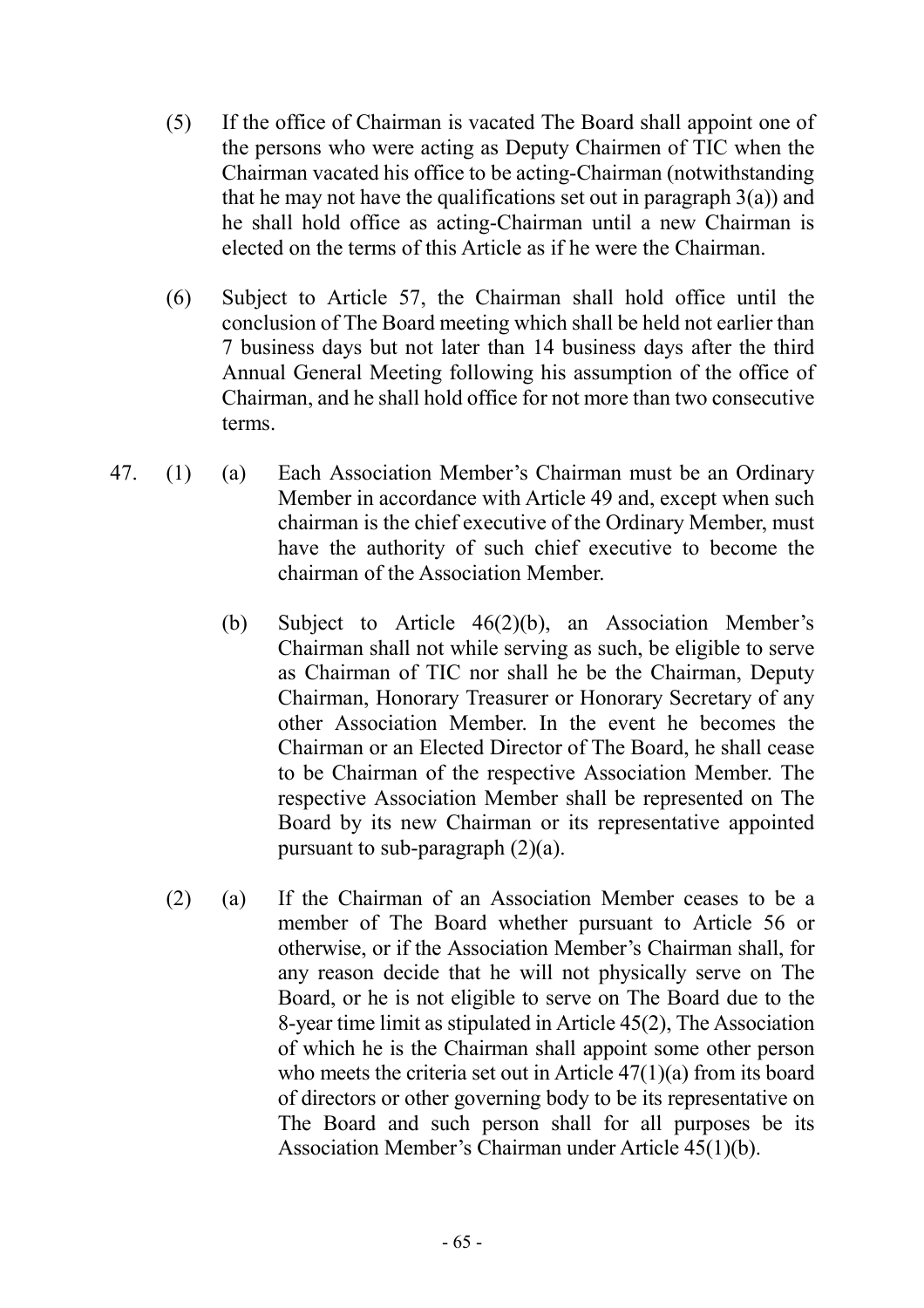- (b) In the event an Elected Director of The Board becomes the Chairman of an Association Member, he shall cease to be an Elected Director of The Board. Any vacancy occurring as a consequence shall be filled pursuant to Article 50(2)(e).
- (c) In the event an Elected Director of The Board becomes the Chairman of The Board, his office as an Elected Director shall be filled pursuant to Article 50(2)(e).
- 48. Each of the independent directors of integrity who are recommended by the TIC Board and appointed by the Secretary for Commerce and Economic Development under Article 45(1)(e) shall remain a member of The Board until he shall be removed by the Secretary for Commerce and Economic Development or when his term of tenure of office fixed by the Secretary for Commerce and Economic Development expires.
- 49. For the purpose of Articles  $4(1)(b)(vi)(bb)$ ,  $47(1)(a)$ ,  $50(1)(a)$  and  $(2)(b)$ , the chief executive or the executive director of the Ordinary Member who is registered with TIC as the authorized person of the company shall be deemed to be the Ordinary Member. For the purpose of Article 50(2)(b),the person who is registered with TIC as the authorized person of the company shall be deemed to be the Affiliate Member.

## ELECTED DIRECTORS

- 50. (1) To be eligible for nomination and election as an Elected Director, a person must:-
	- (a) be deemed an Ordinary Member in accordance with Article 49;
	- (b) be a specialist or an expert in a special area within the travel industry who can contribute his expertise to the benefit of TIC; and
	- (c) be able to serve the full term of two years upon his election without violating the 8-year time limit as stipulated in Article 45(2).
	- (2) Elected Directors shall be nominated and elected to The Board as follows:-
		- (a) The board of directors or other governing body of each Association Member, may each nominate up to three persons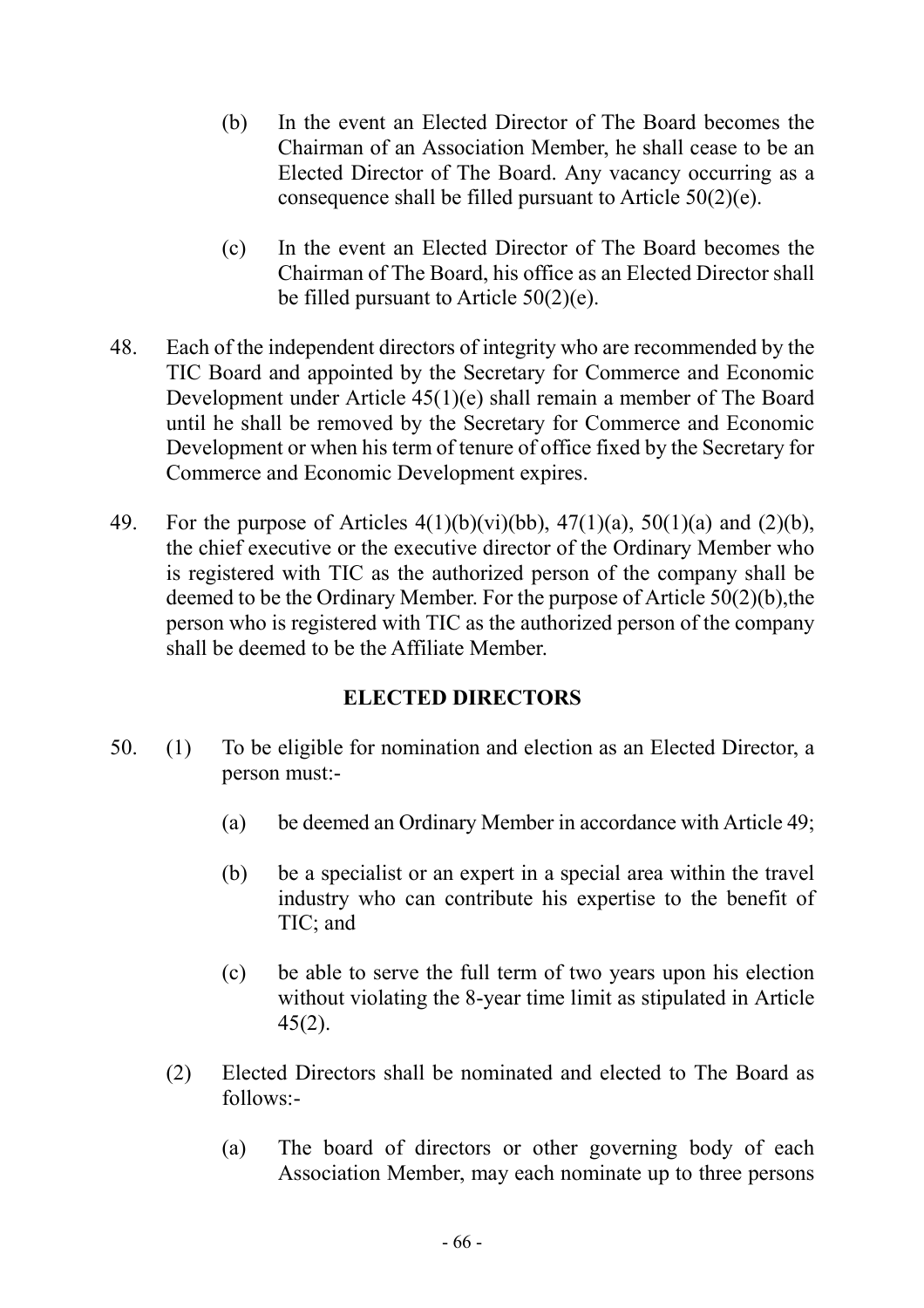who meet the criteria set out in paragraph (1) from amongst the Ordinary Members of TIC and shall inform the Secretary in writing of the names of their candidates. The nomination shall be supported by a resolution of the board of directors or other governing body of the Association Member.

- (b) Ordinary and Affiliate Members of TIC may each nominate one person who meets the criteria set out in paragraph (1) from amongst the Ordinary Members of TIC. A nomination shall be subscribed by 30 Ordinary or Affiliate Members (other than the candidate himself) of TIC. A subscriber must be the authorized person of the Member registered with TIC pursuant to Article 49. A candidate shall submit a nomination form prescribed by TIC and duly signed by the subscribers for his nomination to the Secretary within the nomination period specified by The Board.
- (c) Not less than 21 days prior to the date of the Annual General Meeting of TIC the Secretary shall send to all Members a list containing the names of the candidates for election to The Board and shall inform the Members in writing at the same time:-
	- (i) the number of vacancies among the Elected Directors (which shall be about one half of the number of Association Members due to the sequential rotation of about one half of the number of the Elected Directors) are to be filled by the nominated Ordinary Members duly elected at the Annual General Meeting;
	- (ii) the number of such candidates for which each Member may vote shall be not more than 2; and
	- (iii) that election of the persons to fill vacancies which are to be filled by the Members will take place by secret ballot held at the Annual General Meeting.
- (d) The candidates receiving the most votes (according to the number of vacancies to be filled by the Members) shall be elected to The Board and at the Annual General Meeting, the chairman of the meeting will announce the results of the election.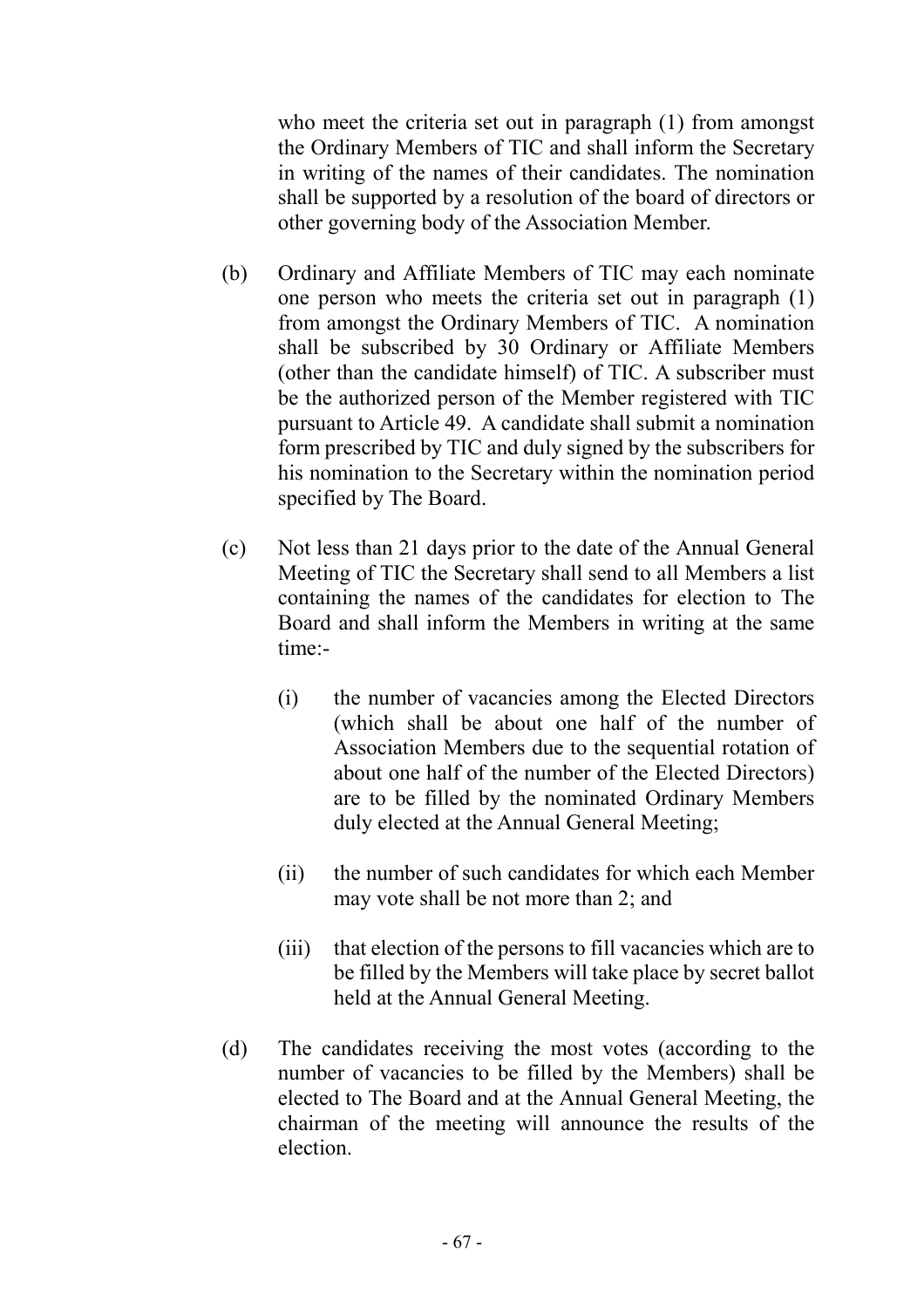- (e) Subject to paragraph (4)(a) and to Article 57(2) a Member Elected Director shall hold office until the conclusion of the second Annual General Meeting after the annual general meeting at which he is elected.
- (f) (i) Any vacancy occurring among the Elected Directors during the period between the holding of elections as set out in paragraph (2) shall be filled by The Board from among the unsuccessful candidates who stood at the previous election. Such candidates shall be appointed in descending order according to the number of votes respectively cast by the Members in their favour at the previous election, subject to the candidate confirming to The Board his willingness to be appointed and to his not already serving on The Board. If the votes cast were equal The Board shall determine the matter by lot.
	- (ii) A director who fills a vacancy pursuant to paragraph (i) above for less than one year shall be counted as having served for one full year. One who fills such a vacancy for more than one year but less than two years shall be counted as having served for two full years.
	- (iii) If there is no candidate to fill up a vacancy, The Board may at its discretion convene an extraordinary general meeting for the purpose of electing a director to fill up the vacancy.
- (3) (a) Any person who is elected to fill a vacancy referred to in paragraph (2)(e) shall retire on the date on which the office of the Elected Directors in whose place he is elected would have expired.
	- (b) In the event of a tie occurring in the numbers of votes cast for candidates referred to in paragraph (2)(c), the matter shall be determined by lot.

## DEPUTY CHAIRMEN

51. TIC may have up to two Deputy Chairmen each of whom shall be a specialist or expert in the travel industry.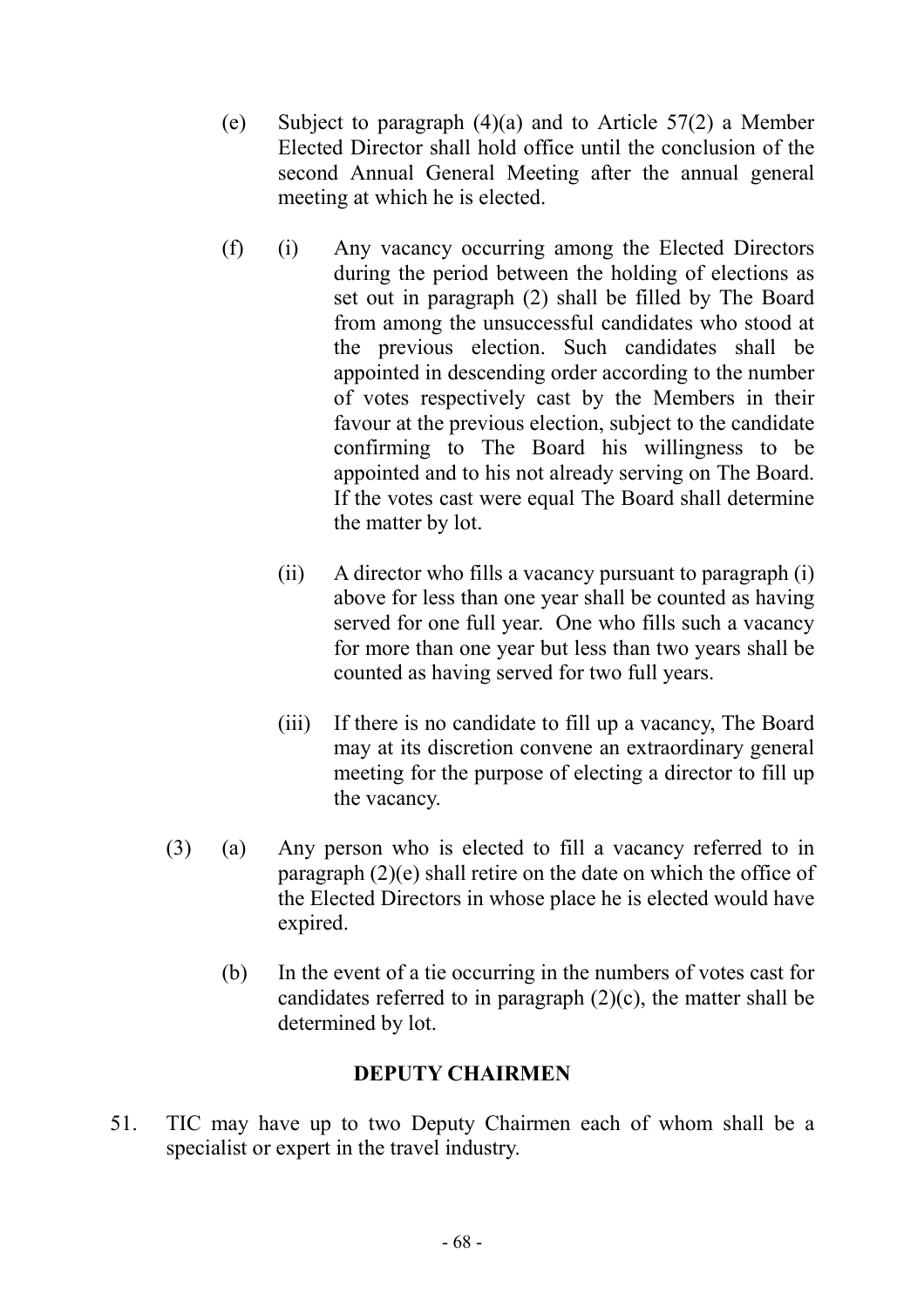- 52. (1) At the first Board meeting following the election of the Chairman, The Board may, but shall not be obliged to, elect from among The Board Members by a majority vote of the members present at the time of voting up to 2 persons who are suitably qualified and deemed to be Ordinary Members in accordance with Article 49, to be the Deputy Chairmen of TIC. The persons to fill the positions of the Deputy Chairmen shall be nominated by the Chairman and elected by the Members of The Board.
	- (2) Subject to Article 46(6) each Deputy Chairman shall hold office until
		- (a) the Chairman's period of office expires; or
		- (b) the Chairman ceases for any other reason to hold such office; or
		- (c) his own period of office on The Board expires; or
		- (d) The Board removes him as Deputy Chairman, whichever first occurs.
- 53. The two Deputy Chairmen shall assist the Chairman in his work and one of such Deputy Chairmen shall act as the acting-Chairman when the Chairman is absent or the office of Chairman is vacated.

## CONDUCT OF BUSINESS

- 54. (1) The Board may meet together for the dispatch of business, adjourn and otherwise regulate their meetings as they think fit and shall adopt standing orders for the proceedings of The Board and directives to members of The Board and Committees. Each member of The Board shall have one vote (except for the Immediate Past Chairman who shall not be entitled to vote and the Deputy Chairmen who shall not have a vote in their capacity as Deputy Chairmen) and questions arising at any meeting shall be determined by a majority of votes. In the case of an equality of votes the chairman of the meeting shall have a second or casting vote, except in the election of the Chairman. In the event only one nomination for appointment to an office has been received, The Board shall declare the nominee elected ipso facto.
	- (2) The Chairman or any Deputy Chairman or any four members of The Board (excluding the Immediate Past Chairman) may, and the Secretary on the request of the Chairman or any two members of The Board shall, at any time summon a meeting of The Board.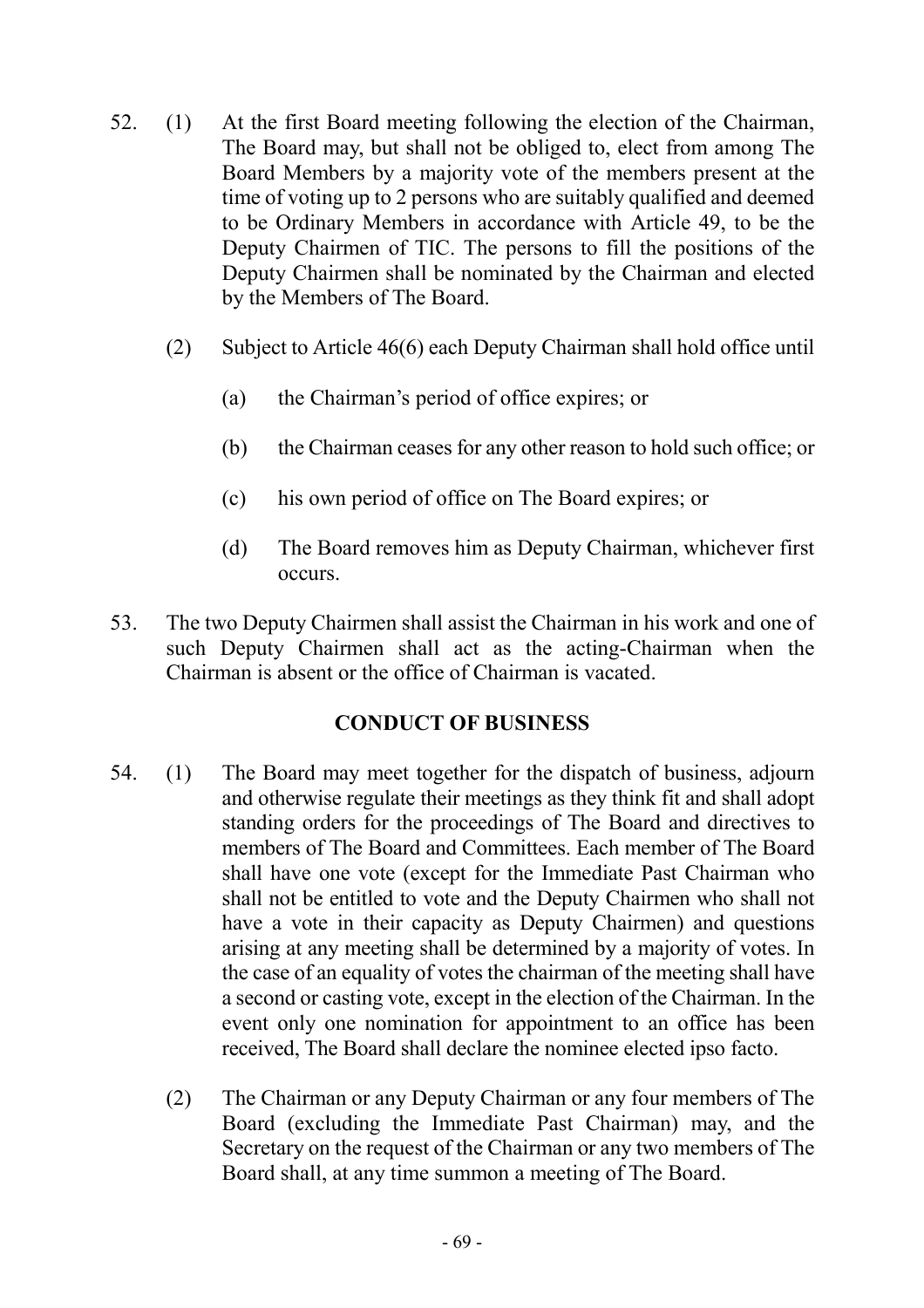(3) The quorum necessary for the transaction of the business of The Board shall be one half of the members of The Board (excluding the Immediate Past Chairman) plus one member present in person. In the event that the number of the members of The Board (excluding the Immediate Past Chairman) shall be an odd number, the quorum shall be the lower whole number nearest the number which is one half of such Board Members, plus one. A resolution or decision of The Board shall be passed by simple majority. A resolution to issue a directive or one which in effect negates or rescinds a previous resolution shall require two-thirds or more of The Board members present (excluding the Immediate Past Chairman) to vote in favour of such resolution. A motion may be circulated to members of The Board in the form of a paper by hand or sent through ordinary mail, facsimile or e-mail or a combination of any such methods and shall be passed by having not less than 75% of the total number of Board members voting in favour of the motion.

#### **COMMITTEES**

- 55. (1) The Board may delegate any of their powers to committees consisting of such member or members of their number and/or other persons as they think fit. Any such committee shall, in the exercise of the powers so delegated, conform to any regulations that may be imposed on it by The Board.
	- (2) The meetings and proceedings of any such committee consisting of two or more members shall be governed by the provisions of these Articles regulating the meetings and proceedings of The Board, so far as the same are applicable and are not superseded by The Board under paragraph (1) above. The convenor of such committee must be a director of The Board; and all recommendations of such committee, save and except those affairs which are in their normal and ordinary course of business, shall be submitted to The Board for approval.
	- (3) All acts done by any meeting of The Board or of a committee of The Board, or by any person acting as a member of The Board, shall, notwithstanding it be afterwards discovered that there was some defect in the appointment of any person acting as aforesaid, or that they or any of them were disqualified or had vacated office, be as valid as if every such person had been duly appointed and was qualified and had continued to be a member of The Board.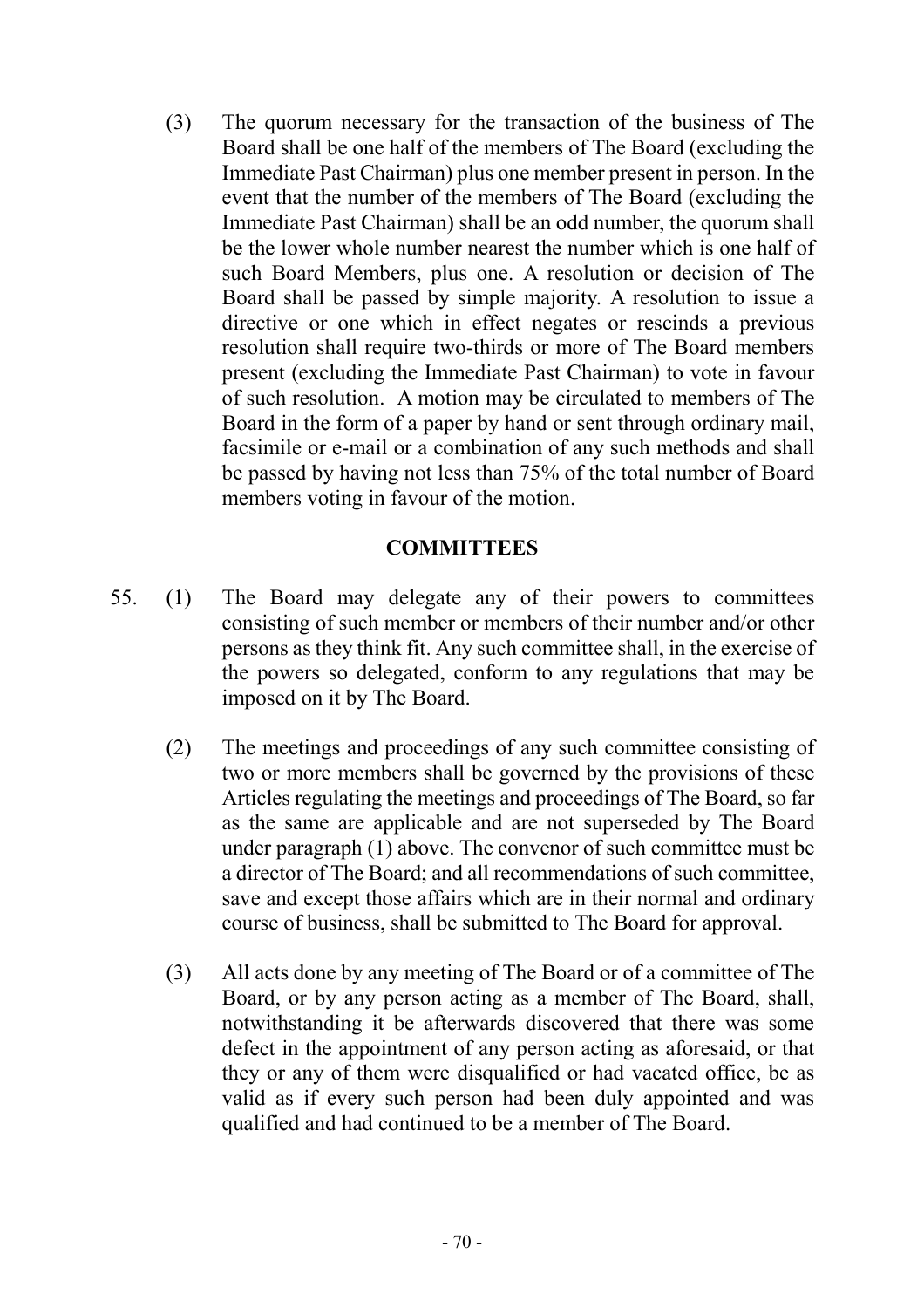- (4) The members of The Board and the members of any committee appointed by The Board shall be entitled to be repaid by TIC all such reasonable travelling (including hotel and incidental) expenses as they may incur in attending and returning from meetings of The Board or any such Committee.
- (5) The Board shall set up a Staff and Finance Committee of The Board, comprising such members of The Board as The Board shall determine.
- 56. Without prejudice to section 157B of The Ordinance, the office of a member of The Board (including the office of Chairman but excluding the Independent Directors) shall be vacated:-
	- (1) if such member becomes bankrupt or makes any arrangement or composition with his creditors generally; or
	- (2) if such member becomes of unsound mind; or
	- (3) if the Ordinary Member by virtue of which he is deemed to be a Member of TIC ceases to be an Ordinary Member or a member of an Association Member; or
	- (4) if by notice in writing to TIC such member resigns his office; or
	- (5) if The Ordinance, or any order made thereunder, prohibits such member from being a director of a company; or
	- (6) subject to paragraph (8) in the case of the Chairman, if such member ceases to fulfil the qualifications on which he was appointed or otherwise holds office; or
	- (7) if he is absent from three consecutive meetings of The Board and The Board resolves that his office be vacated; or
	- (8) if in the case of the Chairman he ceases to be the Chief Executive of the Ordinary Member or he ceases to be registered in accordance with Article 49 unless:-
		- (a) before or within seven days following such cessation he indicates in writing to TIC that he wishes to continue in office as Chairman; and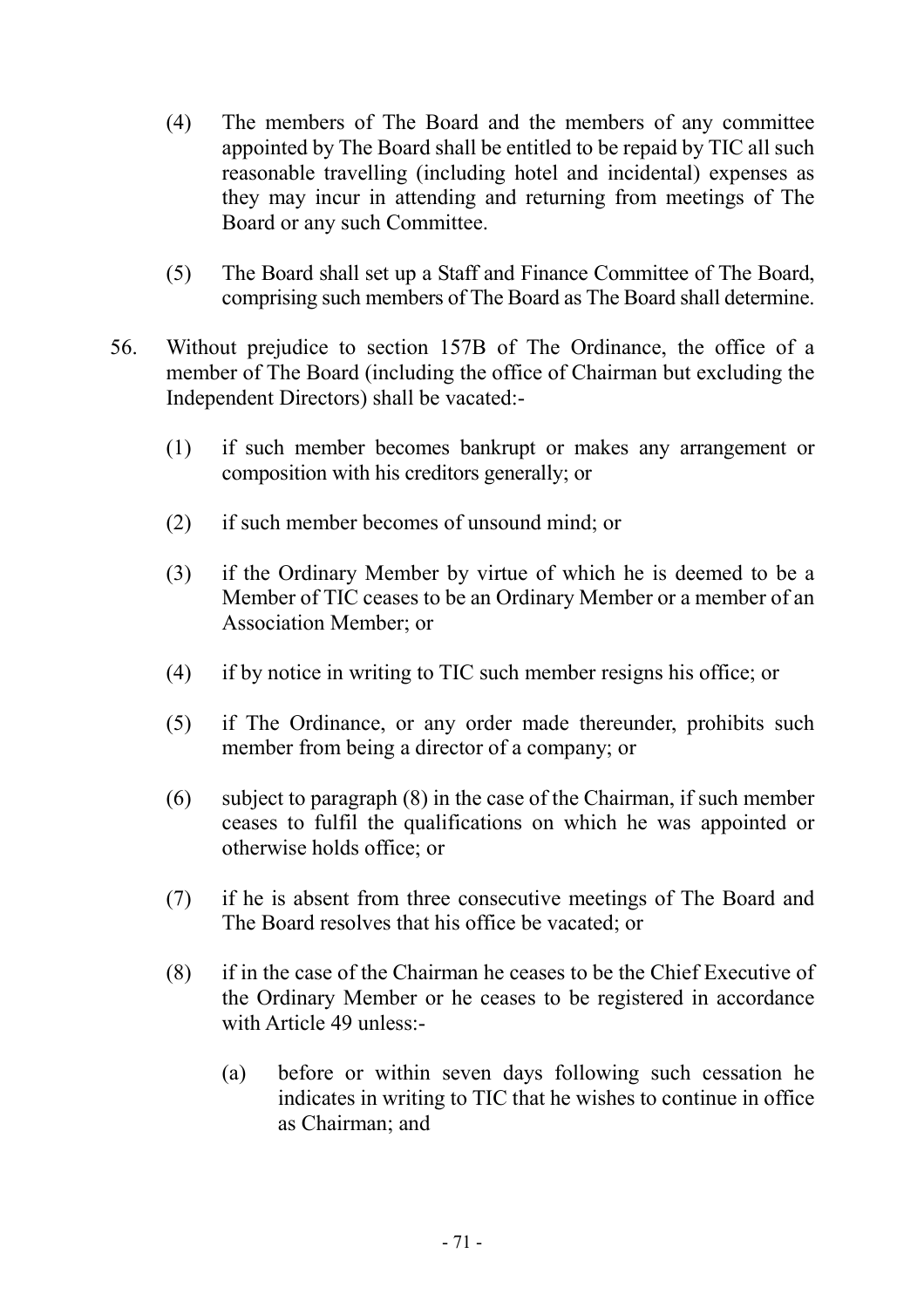- (b) following such cessation he fulfils the qualifications for appointment as Chairman.
- (9) If all of the other members of The Board shall unanimously resolve to remove such member from The Board provided that in the case of an Association Member's Chairman or its representative who is appointed pursuant to Article 47(2) The Board shall first notify the Association Member or the appointor in writing of their intention to propose the removal of its Association Member's Chairman or representative or appointee, as the case may be.
- (10) A member of The Board, including that of the Chairman but excluding the independent directors, may be impeached or removed by not less than 75% of the total votes of the full Board if his conduct is found to be in contravention of the General Code of Conduct for TIC Board of Directors or otherwise inconsistent with the objectives of TIC during the tenure of office of such Member of The Board.

# TRANSITIONAL

- 57. (1) The members of the Executive Committee of The Association at the date of the incorporation of TIC shall be the first Board of TIC and the chairman of such Executive Committee shall be the first Chairman of TIC. All such members on The Board with the exception of those Association Member's Chairmen whose period of office as such chairmen shall continue past the date of the first Annual General Meeting shall retire at the conclusion of the first Annual General Meeting of TIC which shall be held on a date to be decided but which in any event shall not be later than 1st November 1988.
	- (2) Two of the Member Elected Directors who are elected at the first Annual General Meeting shall hold office until the end of the next Annual General Meeting and the other 2 such Member Elected Directors shall hold office until the end of the second Annual General Meeting following their election. The persons who are to remain longer in office shall be those who receive most votes and in the event of a tied vote the matter shall be determined by lot.
	- (3) The first Board Elected Directors shall be elected in accordance with Article 50(3)(d).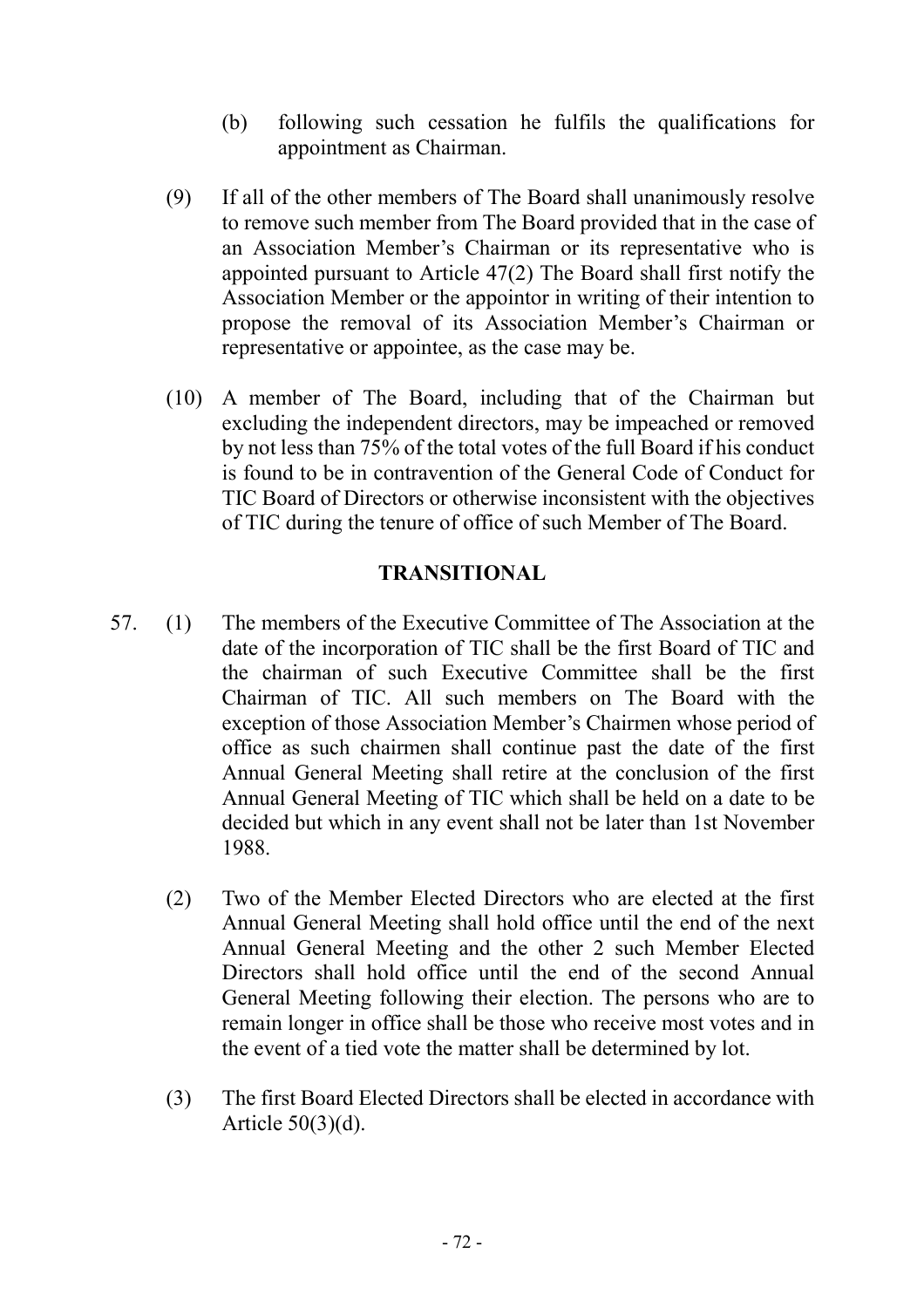58. The provisions of Articles 45-53 (both inclusive) relating to the composition of and election to The Board shall be subject to review by The Board and the Government of Hong Kong and to amendment within 2 years of the date of incorporation of TIC.

### **SECRETARY**

59. The Secretary, who is the Executive Director of TIC, shall be appointed by The Board for such term, at such remuneration and upon such conditions as it may think fit; and any Secretary so appointed may (subject to terms of any contract between him and TIC) be removed by The Board from that office.

# HONORARY SECRETARY

- 60. (1) At the first Board meeting following the election of the Chairman, The Board shall elect from among their number by a majority vote of the members present at the time of voting by secret ballot a person to be The Honorary Secretary of TIC. The person to fill the position of The Honorary Secretary shall be nominated and elected by the Members of The Board.
	- (2) The Honorary Secretary shall hold office until
		- (a) the Chairman's period of office expires; or
		- (b) the Chairman ceases for any other reason to hold such office; or
		- (c) his own period of office on The Board expires; or
		- (d) The Board removes him as Honorary Secretary, whichever first occurs.

### HONORARY TREASURER

61. (1) At the first Board meeting following the election of the Chairman, The Board shall elect from among their number by a majority vote of the members present at the time of voting a person to be The Honorary Treasurer of TIC. The person to fill the position of The Honorary Treasurer shall be nominated by and elected by the Members of The Board.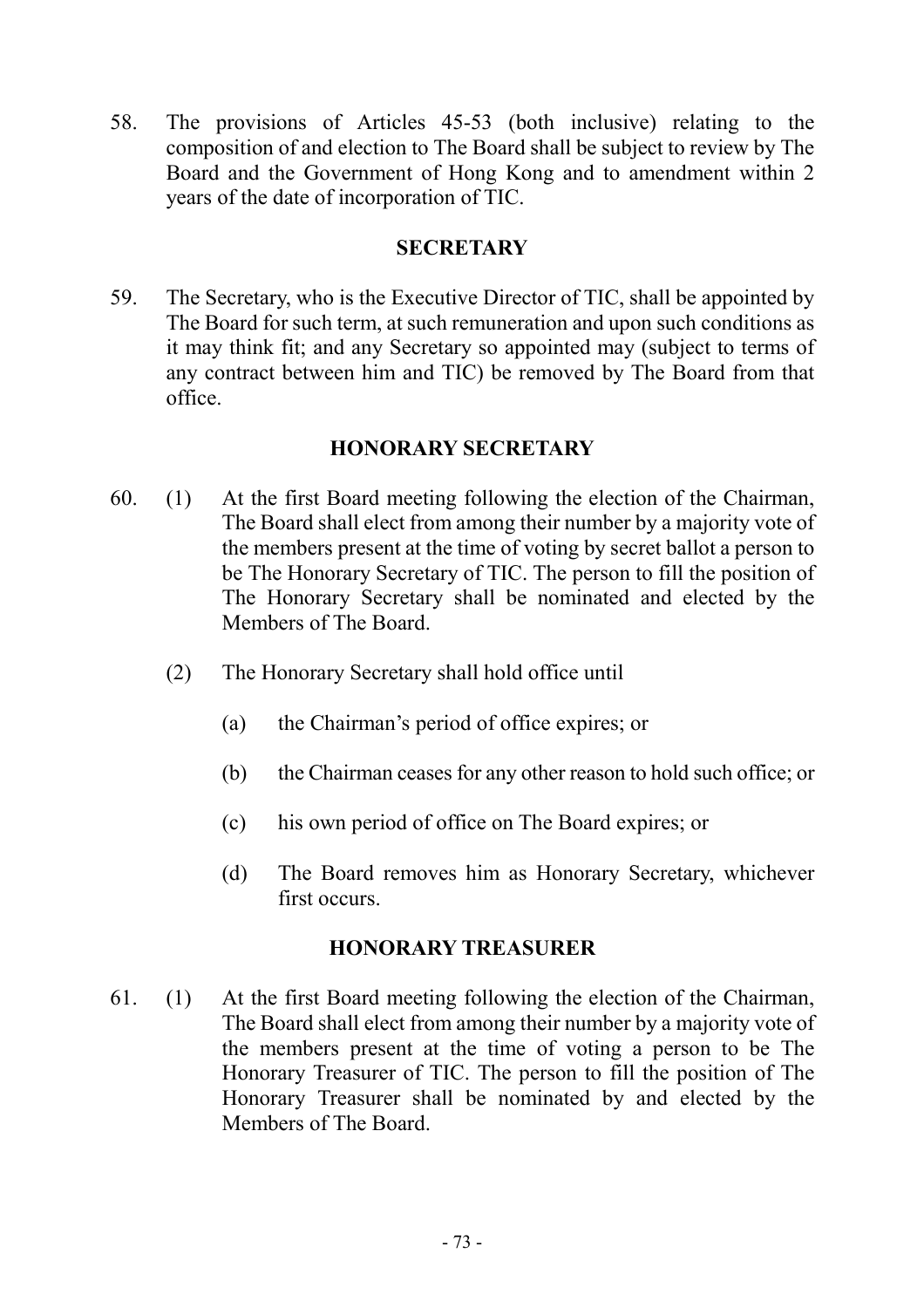- (2) The Honorary Treasurer shall hold such office until
	- (a) the Chairman's period of office expires; or
	- (b) the Chairman ceases for any other reason to hold such office; or
	- (c) his own period of office on The Board expires; or
	- (d) The Board removes him as Honorary Treasurer, whichever first occurs.
- (3) Subject to the direction of The Board, The Honorary Treasurer shall have overall responsibility for the conduct of all financial matters.
- 62. If in the opinion of The Board the accounts of any Member are unsatisfactory or any Member shall have failed to comply with the provisions of Article 9 The Board shall decide whether or not the membership of that Member shall be terminated, or whether that Member shall be required to provide further finance or a bond, guarantee or other security. If the Member shall fail to comply with any requirements of The Board with regard to the provision of further finance, a bond, guarantee or other security or The Board shall decide to terminate his membership, he shall thereupon cease to be a Member of TIC.

#### **MINUTES**

- 63. The Board shall ensure that minutes are kept recording:-
	- (1) the members of The Board present at each meeting of The Board and of any committee of The Board.
	- (2) all resolution and proceedings at all meetings of TIC and of The Board and of any committee of The Board.

### THE SEAL

64. The Seal shall not be affixed to any instrument except by the authority of a resolution of The Board or of a committee of The Board and in the presence of at least one member of The Board and the Secretary, both of whom shall sign the instrument.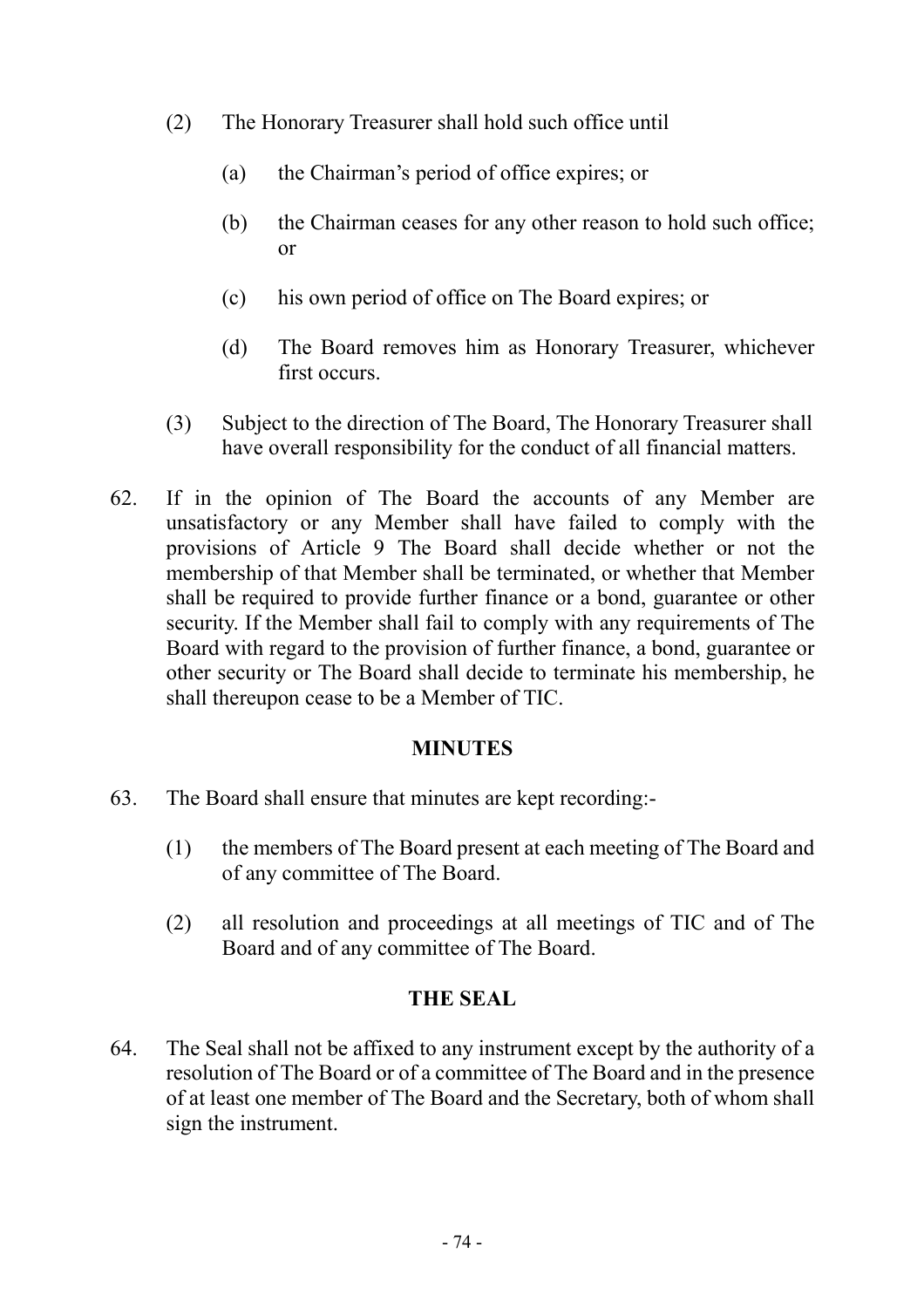### SYMBOL

65. Members of TIC may print the symbol of TIC on their letterheads and **literature** 

# **ACCOUNTS**

- 66. The Board shall cause to be kept such books of account as are necessary to exhibit and explain the transactions and financial position of TIC and to give a true and fair view of the state of its affairs, and in particular (but without limiting the generality of the foregoing provision) proper books of account with respect to:-
	- (1) all sums of money received and expended by TIC and the matters in respect of which such receipt and expenditure takes place;
	- (2) all sales and purchases of goods by TIC; and
	- (3) the assets and liabilities of TIC.
- 67. The books of account shall be kept at the office or (subject to The Ordinance) at such other place as The Board thinks fit, and shall at all times be open to inspection by the members of The Board. No other member of TIC shall have any right of inspecting any account or book or document of TIC except as conferred by The Ordinance or authorised by The Board or by a general meeting.
- 68. The Board shall from time to time in accordance with the requirements of The Ordinance to be prepared and to be laid before TIC in general meeting such income and expenditure accounts, balance sheets and report as shall be requisite.
- 69. A copy of every balance sheet (including every document required by law to be annexed thereto) and of the reports of The Board and of the Auditors shall, at least twenty one days before the general meeting convened to consider those documents, be delivered or sent by post to every Member of TIC of whose address it is aware.

# AUDIT

70. Auditors of TIC shall be appointed and their duties regulated in accordance with The Ordinance.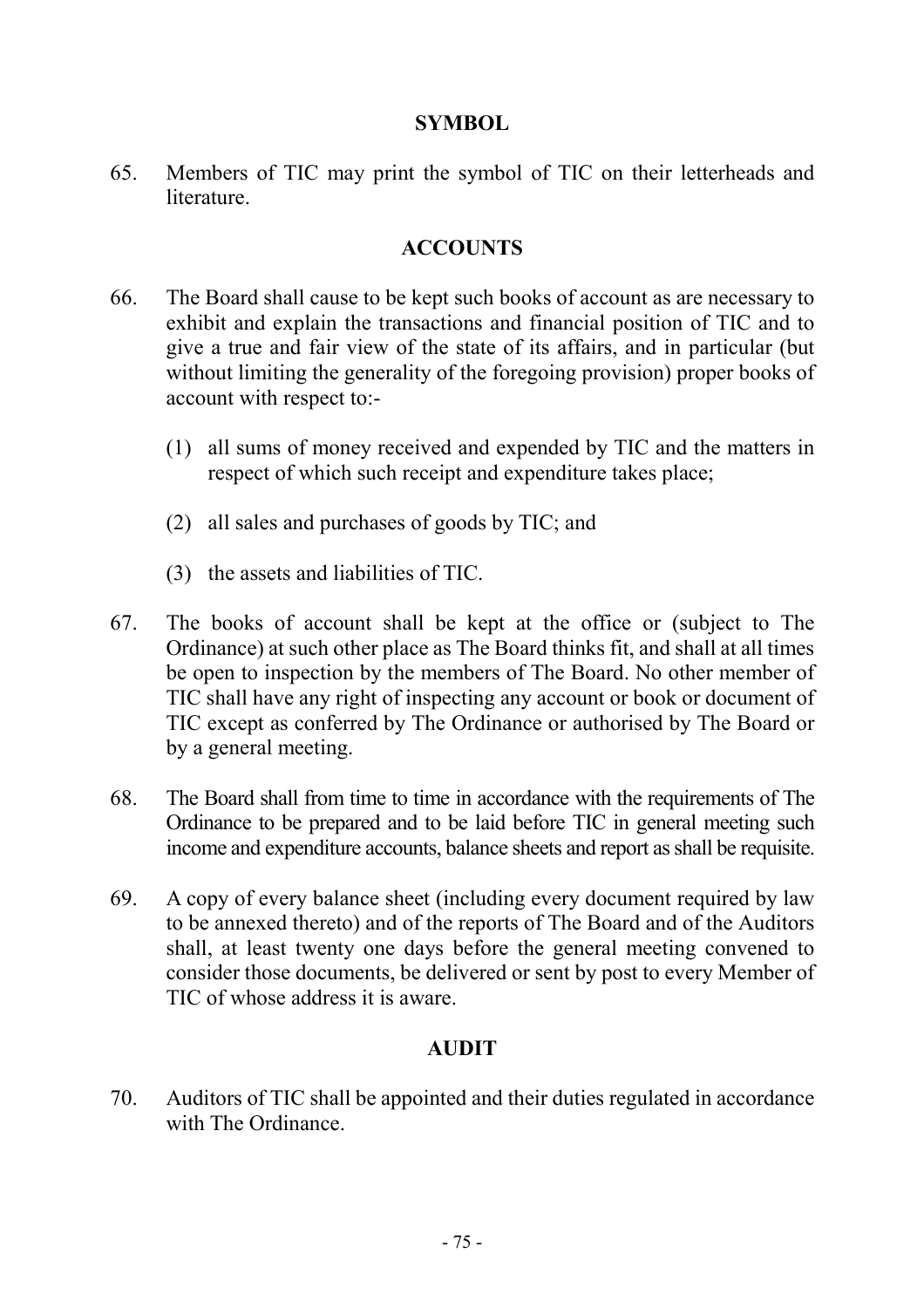71. The Auditors' report to the Members made pursuant to the statutory provisions as to audit shall be read before TIC in general meeting and shall be open to inspection by any Member, who shall be entitled to be furnished with a copy of the balance sheet (including every document required by law to be annexed thereto) and Auditors' Report in accordance with The Ordinance.

### **NOTICES**

- 72. Any notice or document may be served by TIC on any Member either personally or by sending it through the post in a prepaid letter addressed to him at his registered address, by fax to his fax number(s) registered with TIC or by email to his email address(es) registered with TIC.
- 73. All Members described in The Register by an address within Hong Kong shall be entitled to receive notices from TIC.
- 74. Any notice or other document, if served by post, shall be deemed to have been served on the day following that on which the letter containing it was posted, and in proving such service it shall be sufficient to prove that the letter containing the notice or document was properly addressed, stamped and posted.
- 75. Any notice or document delivered or sent by post to, or left at the registered address of, any Member in pursuance of these Articles shall, notwithstanding that such Member is then dead or bankrupt, and whether or not TIC has notice of his death or bankruptcy, be deemed to have been duly served on such Member unless his name shall, at the time when the notice or document is deemed to have been served, have been removed from The Register.

# INDEMNIFICATION

76. Subject to section 165 of The Ordinance, every Member of The Board, any member of any committee of The Board, and every Officer of TIC for the time being of TIC shall be indemnified out of the funds of TIC against all liabilities and obligations which they, or any of them, may incur in good faith in the proper and reasonable performance or purported performance of their duties in relation to TIC other than any liability which attaches to them by law in respect of any negligence, default, breach of duty or breach of trust. Further they shall be indemnified from the funds of TIC against any liability incurred by them in defending any proceedings, whether civil or criminal, in which judgement is given in their favour or in which they are acquitted or in connection with any application under section 358 of The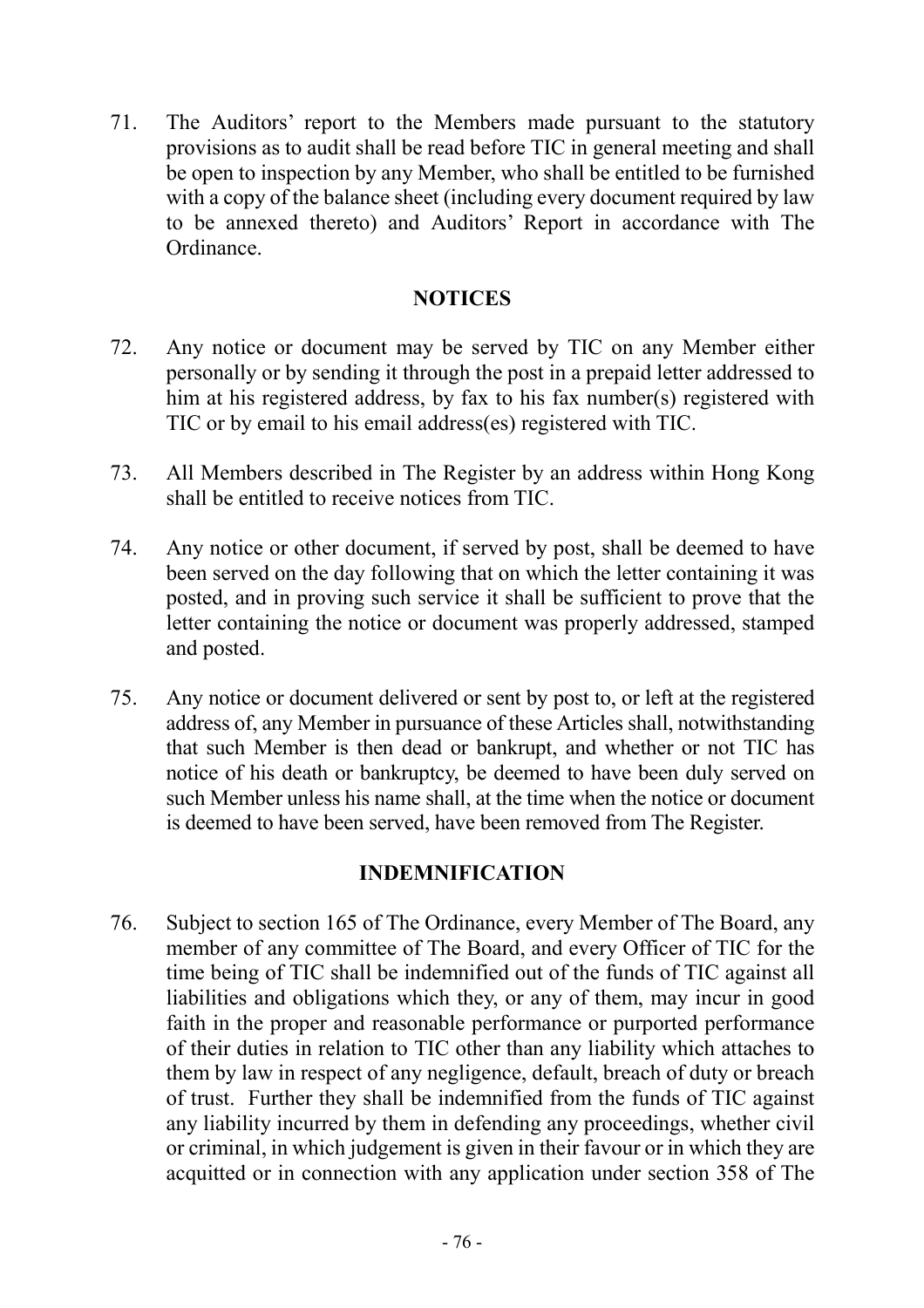Ordinance in which relief is granted to them by the Court: Provided that none of the funds of TIC shall be applied in payment of the whole or part of any fine or penalty imposed upon any person by sentence or order of a Court of Justice.

- 77. A resolution for the voluntary winding up of the Company shall not be valid or effective unless the Secretary for Commerce and Economic Development shall have given his written approval to the passing of such resolution. This Article 77 shall not be amended or revoked except with the written approval of the Secretary for Commerce and Economic Development.
- 78. The provisions of Clause 8 of the Memorandum of Association relating to the winding-up or dissolution of the Company shall have effect and be observed as if the same were repeated in these Articles.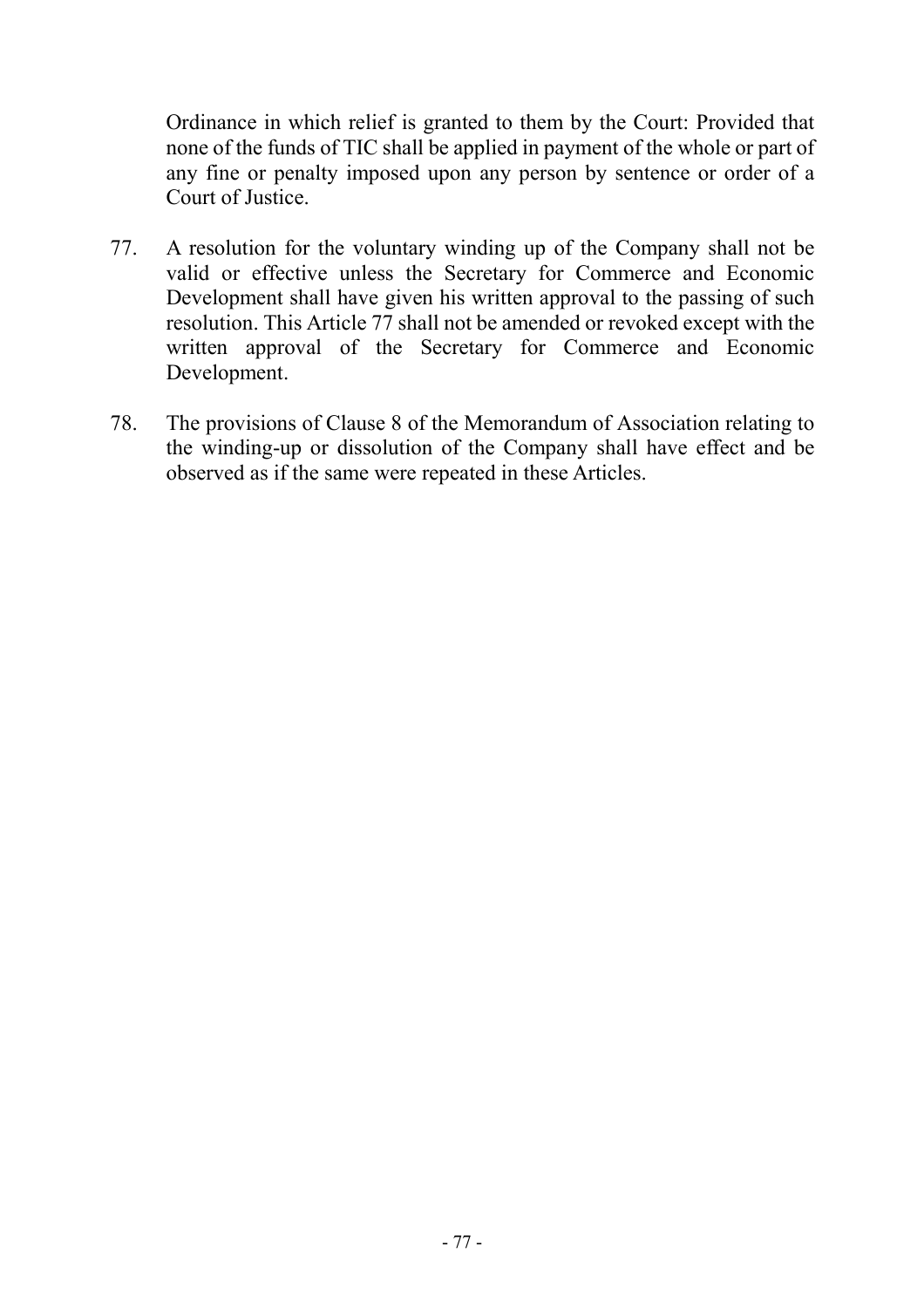For and on behalf of HONG KONG ASSOCIATION OF CHINA TRAVEL ORGANISERS LIMITED By  $(Sd.)$  Tam Kai On  $(\overline{\mathbb{F}} \mathbb{F} \mathbb{F} \mathbb{F})$  Tam Kai On – Director 24-34 Hennessy Road Hong Kong (Corporate Body)

For and on behalf of HONG KONG ASSOCIATION OF TRAVEL AGENTS LIMITED By (Sd.) Ian Stewart Ian Stewart – Chairman 1006 Tung Ming Building 40 Des Voeux Road Central Hong Kong (Corporate Body)

# For and on behalf of HONGKONG TAIWAN TOURIST OPERATORS ASSOCIATION LIMITED

By (Sd.) Wang Chung Shan ( 王 重 山 ) Wang Chung Shan – Chairman 306 Tai Shing Commercial Building 136 Des Voeux Road Central Hong Kong (Corporate Body)